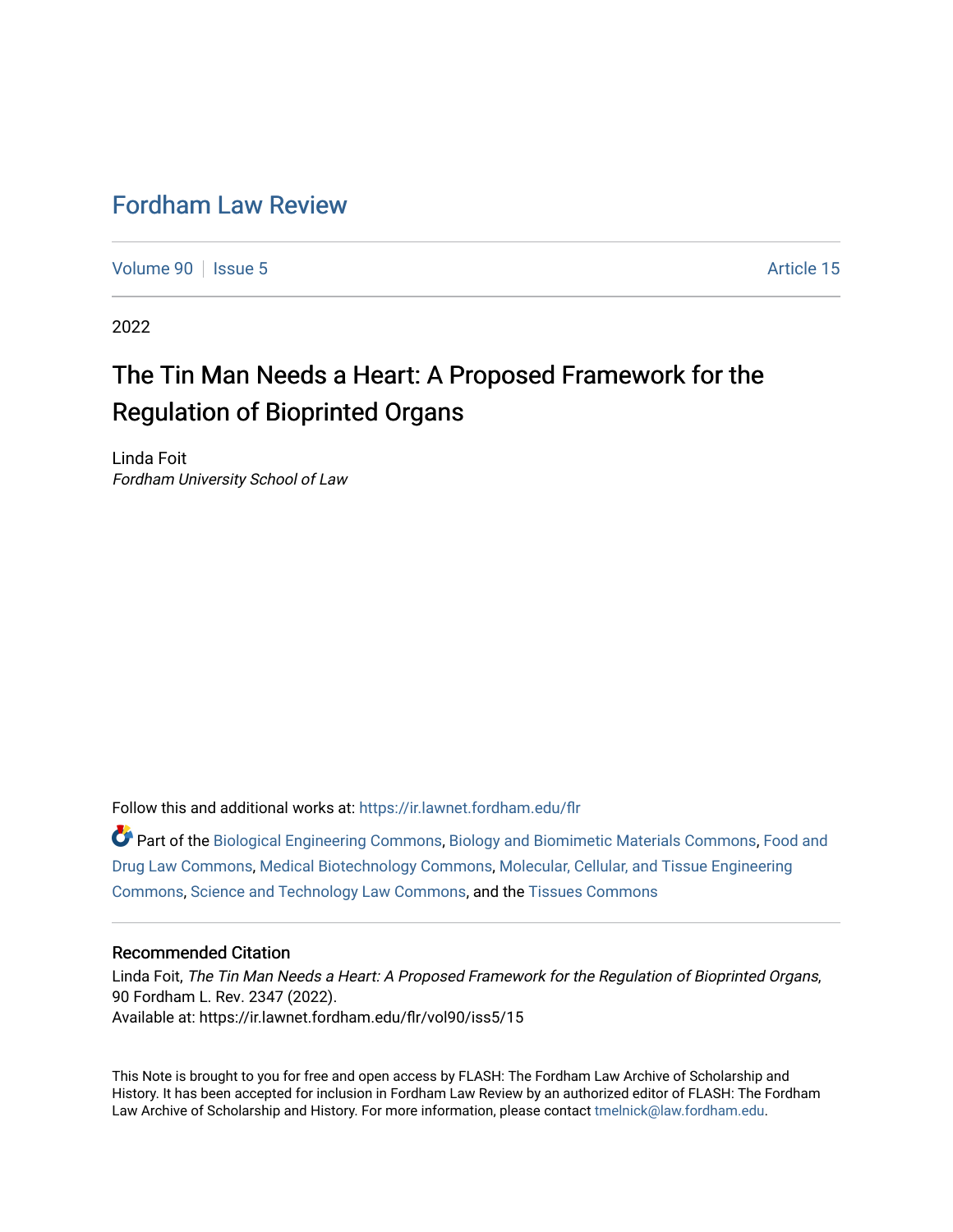### THE TIN MAN NEEDS A HEART: A PROPOSED FRAMEWORK FOR THE REGULATION OF BIOPRINTED ORGANS

#### Linda Foit\*

Each day, seventeen people die in the United States while waiting for an organ transplant. At least part of this need could be met by bioprinting, a technology that allows the on-demand production of custom-sized organs from a patient's own cells.

The field of bioprinting is progressing rapidly: the first bioprinted organs have already entered the clinic. Yet, developers of bioprinted organs face significant uncertainty as to how their potentially lifesaving products will be regulated—and by which government agency. Such regulatory uncertainty has the potential to decrease investment and stifle innovation in this promising technological field.

This Note examines how the current framework for the regulation of medical products and human organs might be applied to bioprinted organs. This Note concludes that the existing regulatory schemes do not sufficiently address the specific regulatory needs created by bioprinted organs, which are uniquely interdisciplinary materials. Therefore, this Note proposes a new regulatory framework to reduce uncertainty for bioprinted organ developers and to promote patient access to these bioprinted materials that might soon serve as safe and effective replacements for donor organs.

| I. EXISTING FEDERAL REGULATION OF MEDICAL PRODUCTS AND                                                                                                                                                                          | . 2352 |
|---------------------------------------------------------------------------------------------------------------------------------------------------------------------------------------------------------------------------------|--------|
| A. Goals of Federal Regulations Relating to Medical<br>B. Regulatory Categories of Medical Products  2355<br>C. Why FDA Regulatory Categories Matter to Sponsors  2358<br>1. Stringency of the Scientific and Regulatory Review |        |
|                                                                                                                                                                                                                                 |        |

<sup>\*</sup> J.D. Candidate, 2023, Fordham University School of Law; Ph.D., 2010, University of Münster; M.Sc., 2006, University of Münster. I would like to thank Professor Kimani Paul-Emile for her guidance and the editors and staff of the Fordham Law Review for their advice and diligence.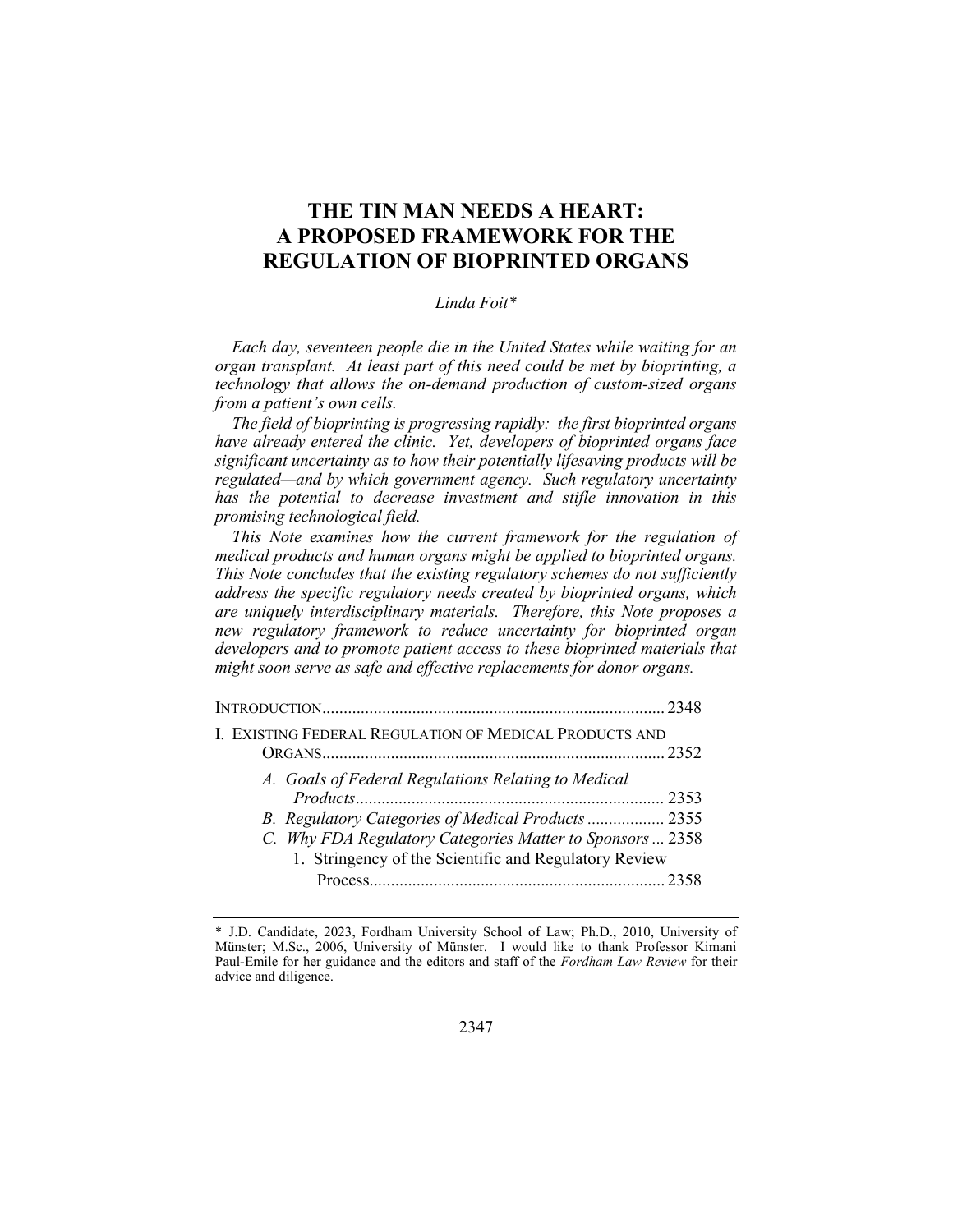| D. Medical Products Fitting into More than One FDA                                        |  |
|-------------------------------------------------------------------------------------------|--|
|                                                                                           |  |
| E. Federal Regulation of Human Organs 2365                                                |  |
| II. APPLICATION OF EXISTING REGULATORY FRAMEWORKS TO                                      |  |
|                                                                                           |  |
| A. Regulation of Bioprinted Organs as Human Organs Under                                  |  |
| B. Regulation of Bioprinted Organs as Cell and Tissue                                     |  |
| C. Regulation of Bioprinted Organs as Medical Products                                    |  |
| 1. Bioprinted Organs Will Likely Be Considered                                            |  |
|                                                                                           |  |
| 2. Identifying the Most Appropriate FDA Center to Lead                                    |  |
| the Regulatory Review of a Bioprinted Organ Can Be                                        |  |
|                                                                                           |  |
| 3. Regulatory Approval of Bioprinted Organs Might                                         |  |
| Demand Review by More than a Single FDA Lead                                              |  |
|                                                                                           |  |
| <b>III. A PROPOSED REGULATORY FRAMEWORK FOR BIOPRINTED</b>                                |  |
|                                                                                           |  |
| A. Bioprinted Organs Should Not Be Regulated as Human                                     |  |
|                                                                                           |  |
| 1. Bioprinted Organs Are Not Covered by NOTA's Organ                                      |  |
|                                                                                           |  |
| 2. NOTA Is Ineffective in Ensuring a Supply of Safe and                                   |  |
| Effective Bioprinted Replacement Organs 2378                                              |  |
| B. A New Center for the Regulation of Bioprinted Organs. 2380                             |  |
| C. Balancing the Interests of Innovator and Follow-on                                     |  |
| Companies in the Bioprinting Space  2384<br>1. Bioprinted Organs Should Be Awarded a Long |  |
|                                                                                           |  |
| 2. The FDA Should Disclose Manufacturing Information                                      |  |
| for the Reference Product to Follow-on                                                    |  |
|                                                                                           |  |
|                                                                                           |  |
|                                                                                           |  |

#### INTRODUCTION

Before long, tin men in search of a heart will no longer need to gather their friends and embark on an epic quest down a yellow brick road to find a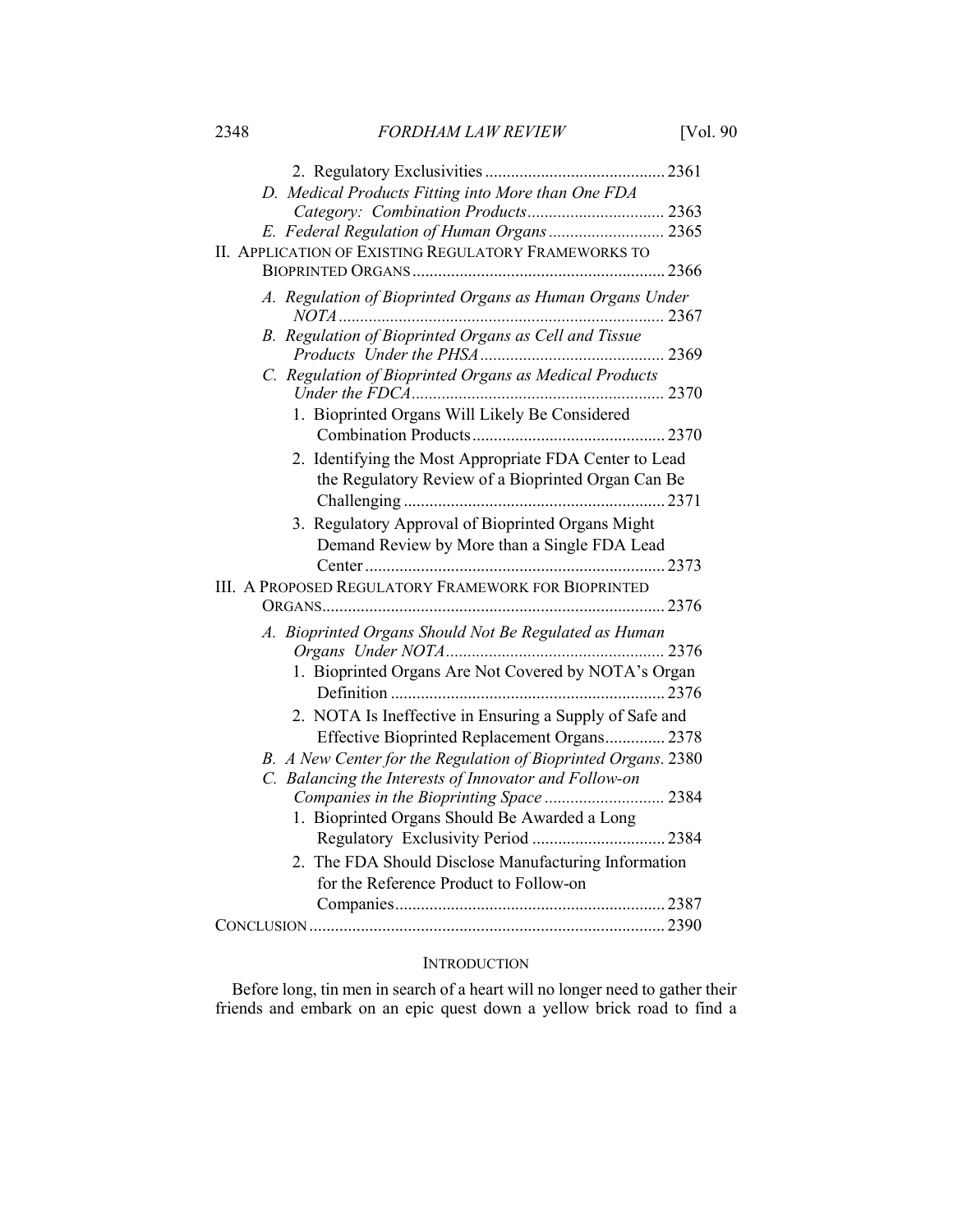wizard<sup>1</sup>—they can simply visit their local (bio)printshop.<sup>2</sup> Bioprinting is a process in which living cells and other biological molecules are placed on a surface, layer by layer, to generate a three-dimensional structure.3 In order to bioprint an organ, cells are first isolated from a patient.4 Such cells may either be stem cells or cells isolated from the blood or skin that can be genetically reprogrammed to a stem cell-like state.5 These cells are then cultivated in special growth media to induce cell multiplication and differentiation<sup>6</sup> into the specific cells needed for the organ to be printed (e.g., heart muscle cells for an artificial heart).<sup>7</sup> Based on the patient's unique anatomy, a computer model of the organ is developed.8 Using this model as a blueprint, the differentiated cells are then layered onto a biocompatible scaffold using a printhead.9 By employing different cell types and scaffolding materials, bioprinting can achieve complex geometric structures.10 Finally, the bioprinted construction usually undergoes a maturation step in which the cells form a biological structure that more closely resembles a human organ.11

Compared to traditional organ transplantation, bioprinted transplants have significant advantages. First, artificial organs can be tailored to a patient's idiosyncratic anatomy and physiological needs.12 Second, bioprinted organs are composed of a patient's own cells.13 As such, the risk that a patient's immune system will reject the bioprinted organ is very low.14 This is important because in traditional organ transplantation, patients need to take immunosuppressive drugs for the remainder of their lives to prevent their

<sup>1</sup>. See THE WIZARD OF OZ (Metro-Goldwyn-Mayer 1939).

<sup>2.</sup> See Cassie Kelly, 3D-Printed Organs Nearing Clinical Trials, AM. Soc'y MECH. ENG'RS (Mar. 3, 2020), https://www.asme.org/topics-resources/content/3d-printed-organsnearing-clinical-trials [https://perma.cc/EV9Y-MEX8] (discussing timelines for clinical trials involving bioprinted organs).

<sup>3</sup>. See Željka P. Kačarević et al., An Introduction to 3D Bioprinting: Possibilities, Challenges and Future Aspects, MATERIALS, Nov. 6, 2018, at 1, 1.

<sup>4.</sup> See Chin S. Ong et al., 3D Bioprinting Using Stem Cells, 83 PEDIATRIC RSCH. 223, 223 (2018).

<sup>5.</sup> See id. Stem cells are unspecialized cells that have the potential to develop into many different cell types with different functions (e.g., a heart muscle cell, skin cell, nerve cell, bone cell). See id.

 <sup>6.</sup> Cellular differentiation refers to a biological process in which a cell changes from a less specialized type (e.g., a stem cell) to a more specialized type (e.g., a nerve cell). See Cell Differentiation, BIOLOGY DICTIONARY (June 20, 2018), https://biologydictionary.net/celldifferentiation/ [https://perma.cc/PF7L-CE4Z].

<sup>7</sup>. See Ong et al., supra note 4, at 223.

<sup>8.</sup> See Kačarević et al., *supra* note 3, at 2.

<sup>9</sup>. See id.

<sup>10.</sup> See Christina Kryou et al., *Bioprinting for Liver Transplantation*, BIOENGINEERING, Oct. 10, 2019, at 1, 1.

<sup>11</sup>. See Alana Mermin-Bunnell, Integrating Bioprinted Organs into Our Healthcare System, INTERSECT, Apr. 2, 2021, at 1–2, 3 fig.2; Fulden Ulucan-Karnak, 3D Bioprinting in Medicine, GLOB. J. BIOTECHNOLOGY & BIOMATERIAL SCI., Jan. 12, 2021, at 001, 001-02.

<sup>12</sup>. See Kačarević et al., supra note 3, at 2.

<sup>13</sup>. See Ulucan-Karnak, supra note 11, at 001–02.

<sup>14</sup>. See Prajna Guha et al., Lack of Immune Response to Differentiated Cells Derived from Syngeneic Induced Pluripotent Stem Cells, 12 CELL STEM CELL 407, 407 (2013).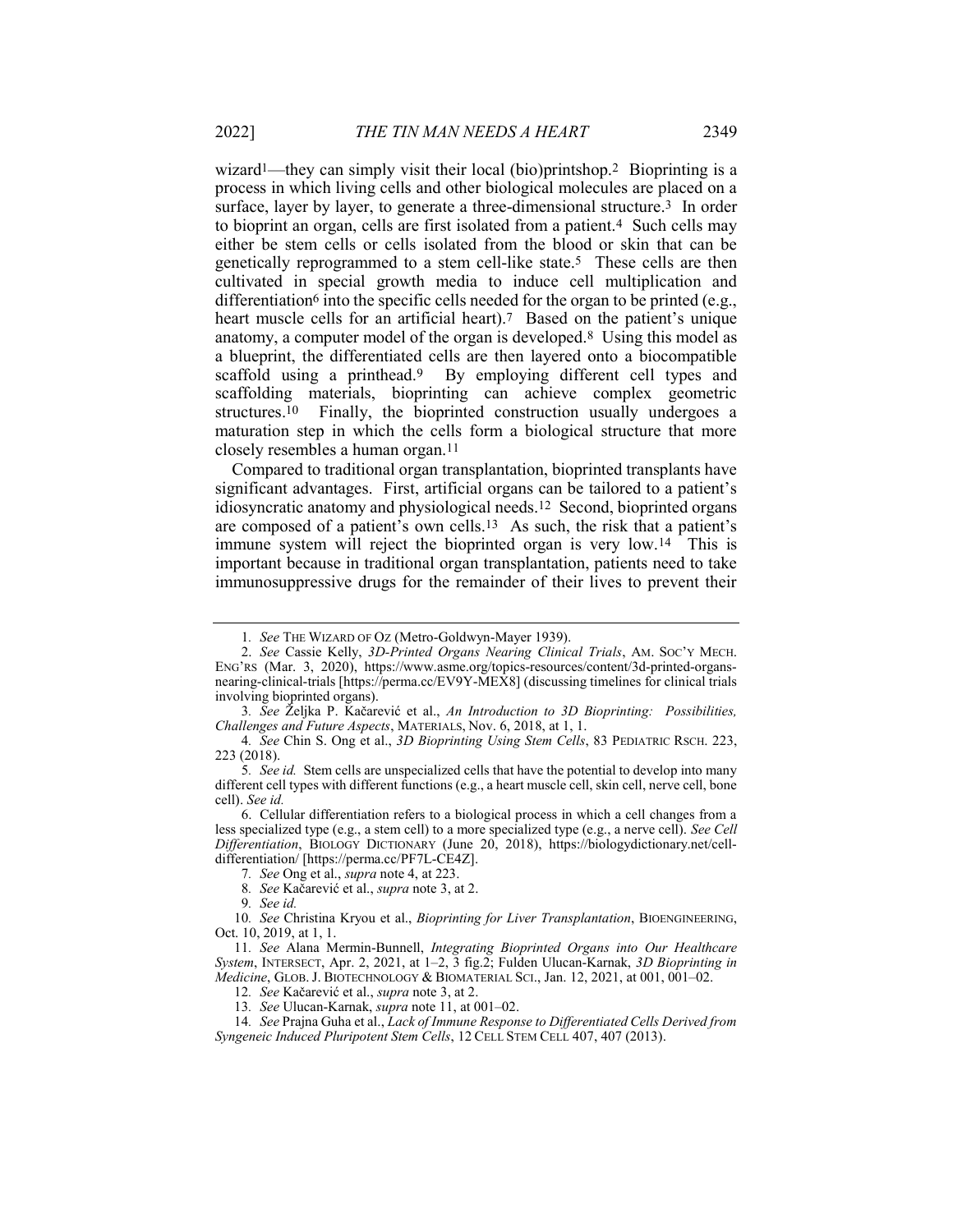own immune systems from attacking the foreign object.15 Costs for these immunosuppressive drugs range from about \$10,000 to \$14,000 per patient annually.16 More importantly, long-term immunosuppressive therapy reduces an organ recipient's life expectancy, because such therapy significantly increases the risk of infections and the risk of developing certain types of cancer.17 Third, organ demand exceeds supply: seventeen people die each day while waiting for an organ transplant.18 In contrast, bioprinted organs can be made available to patients who would not otherwise receive an organ—either because no suitable organ is available or because the patients are not prioritized to receive a transplant as compared to other patients with more pressing medical needs or larger survival benefits.19 Finally, bioprinted organs find various additional uses outside of the human body—for example, for use in efficacy and toxicity studies during drug development or as training tools for surgeons.20

While the production of a fully vascularized (i.e., equipped with blood vessels), ready-to-implant, bioprinted organ has not yet been realized, the field of bioprinting is progressing rapidly.21 Significant advances have been made in the bioprinting of cartilage and bone, as well as muscle and liver tissues.22 Researchers have already printed a small, functioning human heart pump, and bioprinted bladders have been successfully implanted into patients.23 Further, significant progress has been made toward providing larger organs with the blood vessels needed for oxygen supply, one of the

19. See How Organ Allocation Works, U.S. OF DEP'T HEALTH & HUM. SERVS., https://optn.transplant.hrsa.gov/learn/about-transplantation/how-organ-allocation-works/ [https://perma.cc/K48S-7JB9] (last visited Mar. 4, 2022).

20. See Geraldine T. Klein et al., 3D Printing and Neurosurgery—Ready for Prime Time?, 80 WORLD NEUROSURGERY 233, 233–34 (2013).

22. See generally Bin Zhang et al., 3D Bioprinting: A Novel Avenue for Manufacturing Tissues and Organs, 5 ENG'G 777 (2019).

<sup>15</sup>. See Bertam L. Kasiske et al., Payment for Immunosuppression After Organ Transplantation, 283 J. AM. MED. ASS'N 2445, 2445 (2000) (explaining that organ recipients need to take immunosuppressive drugs "indefinitely"); Nicholas M. Wragg et al., A Critical Review of Current Progress in 3D Kidney Biomanufacturing: Advances, Challenges, and Recommendations, RENAL REPLACEMENT THERAPY, May 9, 2019, at 1, 2 (explaining that immunosuppressive drugs prevent the patient's immune system from attacking the new organ).

<sup>16</sup>. See Kasiske et al., supra note 15, at 2446.

<sup>17.</sup> See, e.g., Wragg et al., *supra* note 15, at 2.<br>18. See Organ Donation Statistics, HEALTH RES. 18. See Organ Donation Statistics, HEALTH RES. & SERVS. ADMIN., https://www.organdonor.gov/learn/organ-donation-statistics [https://perma.cc/S67A-NLRV] (last visited Jan. 9, 2022).

<sup>21.</sup> See Kryou et al., *supra* note 10, at 1.

<sup>23</sup>. See Mermin-Bunnell, supra note 11, at 4–5 (discussing clinical trials with bioprinted bladders); Researchers 3D Print a Working Heart Pump with Real Human Cells, UNIV. OF MINN. (July 15, 2020), https://twin-cities.umn.edu/news-events/researchers-3d-printworking-heart-pump-real-human-cells [https://perma.cc/58B2-G5Q5]; Tel Aviv University Scientists Print First 3D Heart Using Patient's Biological Materials, EUREKALERT! (Apr. 15, 2019), https://www.eurekalert.org/news-releases/498733 [https://perma.cc/JW7V-8NR4].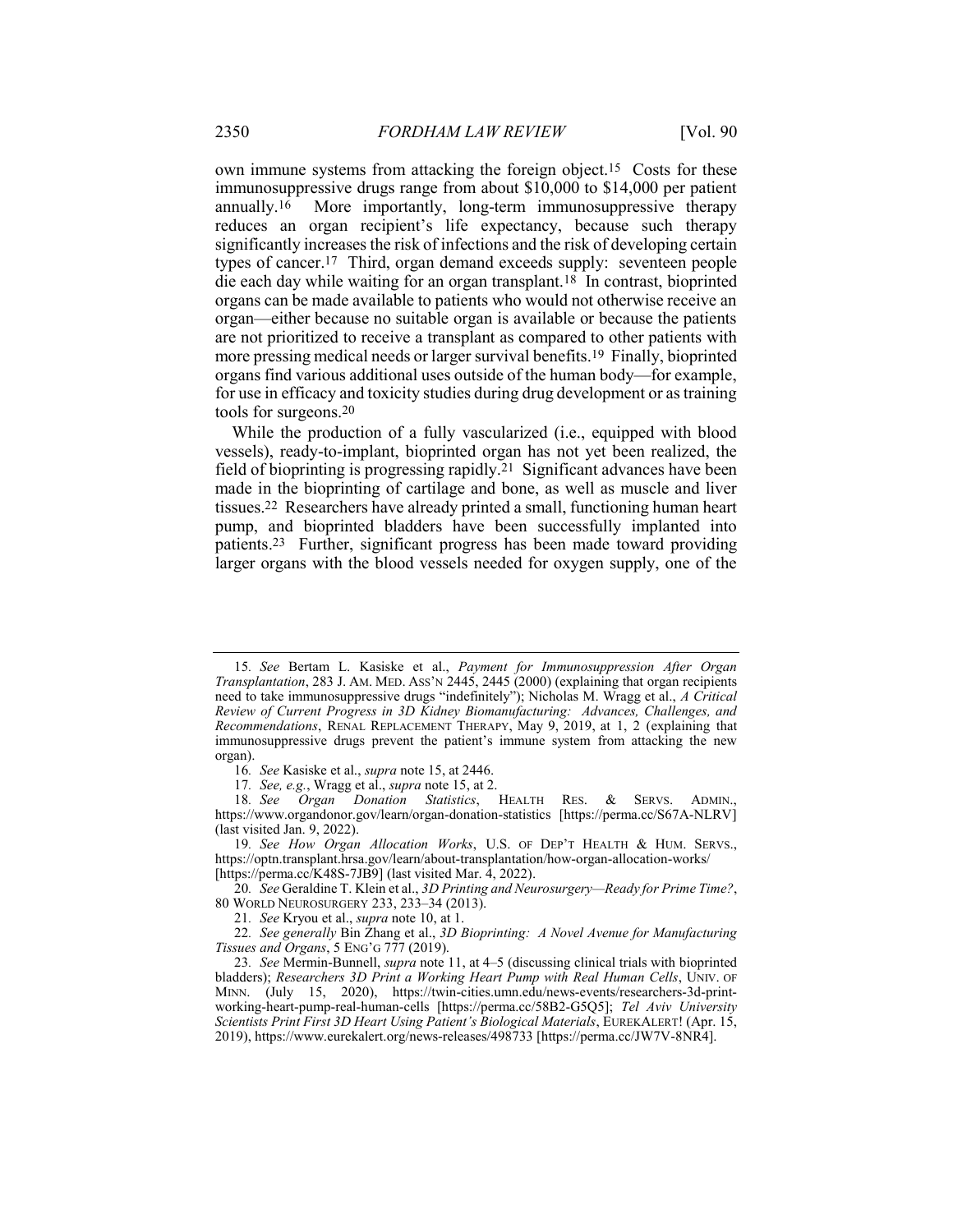biggest challenges in this field.24 Given the tremendous potential of bioprinted materials to provide lifesaving organ replacements to thousands of patients in need, the question arises as to how governments can warrant the safety of these medical products without stifling innovation in this exciting scientific field.25

The U.S. Food and Drug Administration (FDA) is tasked with ensuring the safety, efficacy, and security of human and veterinary medical products in the United States.26 However, this Note argues that existing regulatory frameworks are a poor fit for bioprinted organs, which creates significant uncertainty among manufacturers of these medical products (and their investors) about how to best prepare for the regulatory approval process.27 Further, it is not clear whether the National Organ Transplant Act28 (NOTA), which prohibits the sale of human organs, also applies to *bioprinted* organs.<sup>29</sup> Accordingly, to reduce uncertainty among relevant industry stakeholders while simultaneously ensuring the safety of bioprinted organs for their recipients, more regulatory guidance for bioprinted organs is needed.

This Note proposes a framework for the regulation of bioprinted organs that allows for an efficient safety and efficacy review of these medical products while at the same time promoting innovation in the bioprinting space.30 Part I discusses the goals of federal regulation of medical products and organs. Part I also explains how the FDA has based its organizational structure on the different categories of medical products the agency regulates.

Part II applies the existing regulatory framework for medical products to bioprinted organs. Here, Part II.A notes that significant uncertainty exists as to whether NOTA applies to bioprinted organs. Part II.B discusses how bioprinted organs will likely not be afforded the minimal oversight that applies to certain cell and tissue products regulated by the FDA. Part II.C concludes that while bioprinted organs will most likely be regulated as combination products by the FDA under existing regulatory frameworks, applying the FDA's current approach to combination products to bioprinted organs might pose significant challenges.

<sup>24.</sup> See Jade Boyd, Organ Bioprinting Gets a Breath of Fresh Air, RICE UNIV., (May 2, 2019), https://news.rice.edu/2019/05/02/organ-bioprinting-gets-a-breath-of-fresh-air-2/ [https://perma.cc/4YQB-GQTM].

<sup>25.</sup> Over 100,000 people are on the national transplant waiting list alone. See Organ Donation Statistics, supra note 18. The three-dimensional bioprinting industry has been estimated to be valued at \$1.95 billion by 2025. See 3D Bioprinting Industry Worth \$1.95 Billion by 2025—Increasing Investments in Healthcare Applications, Such as Model and Organ Prototyping & Production, CISION PR NEWSWIRE (Mar. 19, 2020, 6:00 PM), https://www.prnewswire.com/news-releases/3d-bioprinting-industry-worth-1-95-billion-by-2025---increasing-investments-in-healthcare-applications-such-as-model-and-organprototyping--production-301026860.html [https://perma.cc/FT3X-REBU].

<sup>26</sup>. See What We Do, U.S. FOOD & DRUG ADMIN. (Mar. 28, 2018), https://www.fda.gov/about-fda/what-we-do [https://perma.cc/Q5PX-J6J9].

<sup>27</sup>. See infra Part II.

 <sup>28. 42</sup> U.S.C. §§ 201 note, 273, 274–274e.

<sup>29</sup>. See infra Part II.A.

<sup>30</sup>. See infra Part III.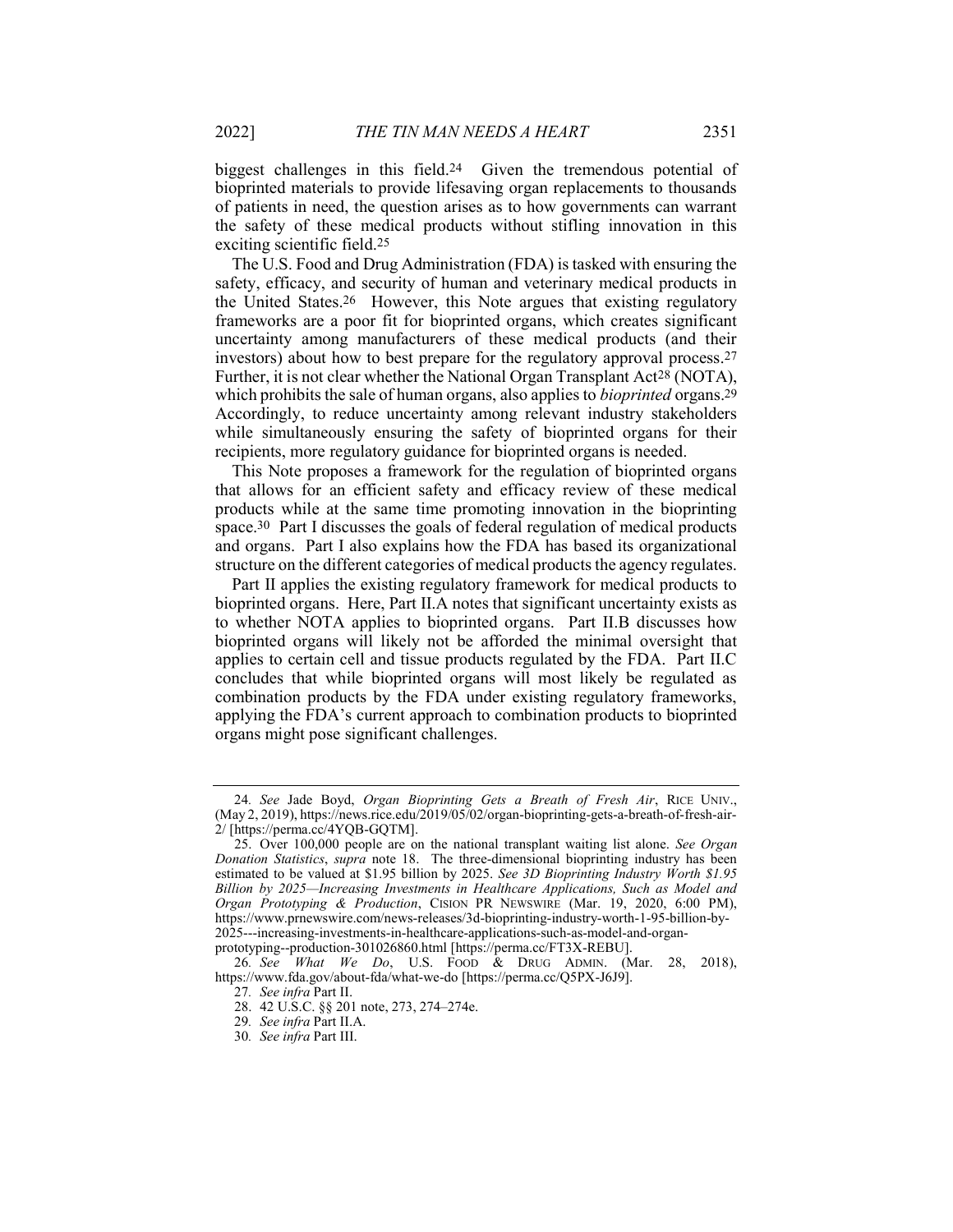Finally, Part III reasons that the existing regulatory framework creates significant uncertainty for sponsors of bioprinted organs and does not offer the interdisciplinary review needed to sufficiently warrant the safety and efficacy of bioprinted organs. Accordingly, this Note outlines a new approach for the regulation of these innovative materials. Specifically, Part III.A argues that bioprinted organs do not—and should not—fall under the jurisdiction of NOTA. Thus, this Note proposes to explicitly exclude bioprinted organs from the statutory definition of human organ.<sup>31</sup> Further, Part III.B recommends establishing a new FDA center with the interdisciplinary expertise required to ensure the safety and efficacy of bioprinted organs. Finally, Part III.C proposes a regulatory framework that seeks to promote both innovation and competition in the bioprinted organ space. Specifically, Part III.C proposes to award bioprinted organs with a long regulatory exclusivity,<sup>32</sup> paired with a requirement for the FDA to disclose manufacturing information for bioprinted organs to companies seeking to produce generic versions of the organ once the exclusivity period has expired. In sum, this Note aims to reduce regulatory uncertainty for manufacturers and developers of bioprinted organs by providing a regulatory bioprinting framework that promotes innovation and competition in the bioprinting space, thus benefiting both producers and recipients of bioprinted organs.

#### I. EXISTING FEDERAL REGULATION OF MEDICAL PRODUCTS AND ORGANS

Before exploring how bioprinted organs should be regulated, it is important to understand what federal frameworks currently exist for the regulation of medical products and human organs. Part I.A discusses the goals of federal regulation of medical products, specifically the goals behind the Federal Food, Drug, and Cosmetic Act33 (FDCA) and the Public Health Service Act34 (PHSA). Part I.B provides a primer on different medical product categories. Part I.C discusses why developers and manufacturers of medical products care about which regulatory category their product falls into. Part I.D explains how the FDA handles the review of combination products, which have characteristics of medical products falling into more than one regulatory category. Finally, Part I.E discusses the regulation of human organs under NOTA.

<sup>31</sup>. See infra Part III.A.2.

 <sup>32.</sup> Generally speaking, regulatory exclusivities are awarded to an entity that first brings a specific medical product to market and refer to a time period during which the FDA does not accept and/or approve FDA applications submitted by competitors for the same active ingredient or same medical product. See Brandon Burch, Types of Marketing Exclusivity in Drug Development, NUVENTRA PHARMA SCIS. (Aug. 18, 2019), https://www.nuventra.com/ resources/blog/types-of-marketing-exclusivity/ [https://perma.cc/2VJN-34YU].

 <sup>33.</sup> Ch. 675, 52 Stat. 1040 (1938) (codified as amended in scattered sections of 21 U.S.C.).

 <sup>34.</sup> Ch. 373, 58 Stat. 682 (1944) (codified as amended in scattered sections of 42 U.S.C.).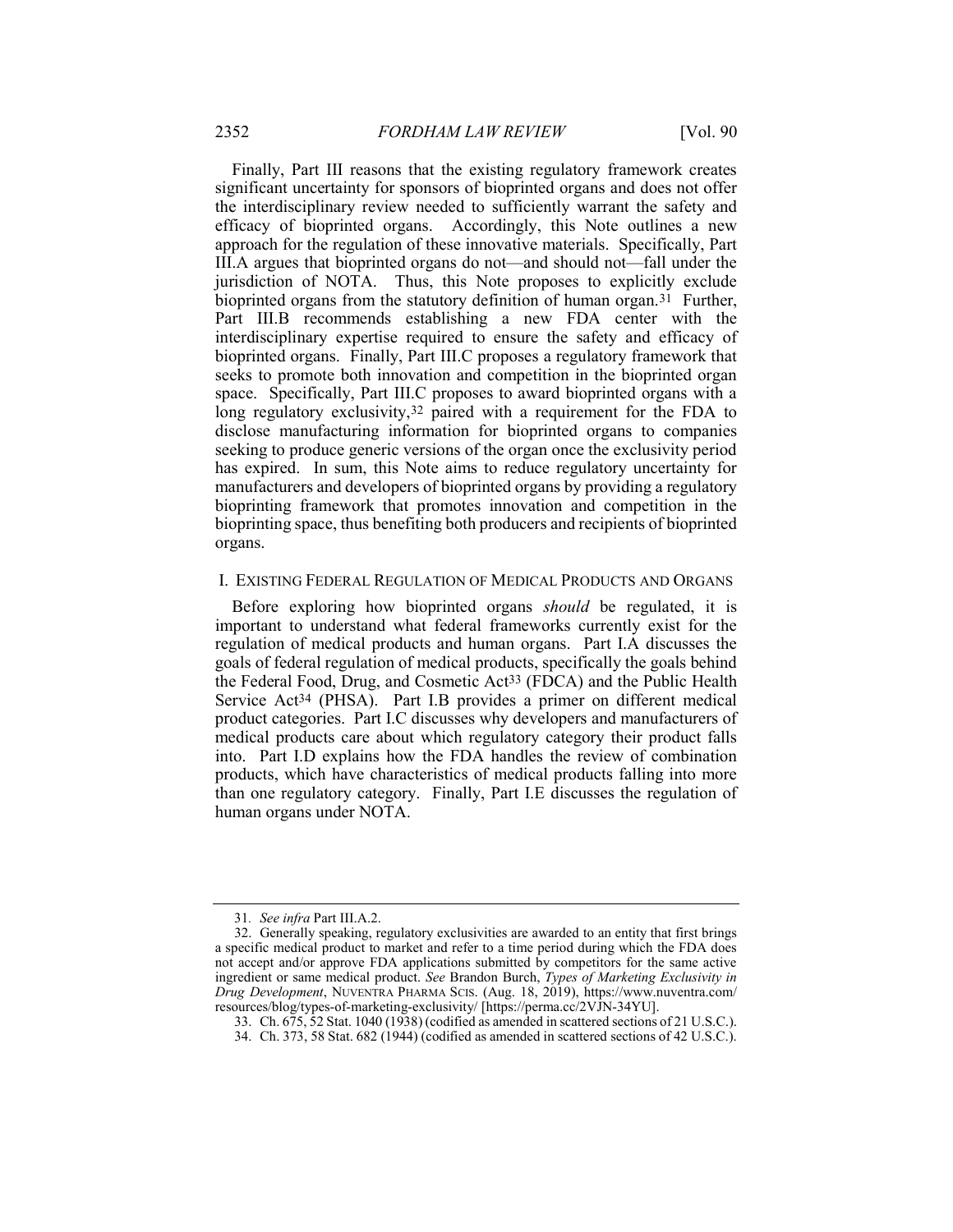#### A. Goals of Federal Regulations Relating to Medical Products

Medical products are regulated by several federal statutes, most prominently the FDCA and the PHSA. In passing the FDCA and its numerous amendments over the years, Congress has endowed the FDA with immense power to control the market approval, manufacturing, advertising, and distribution of medical products to health-care providers, pharmacies, and patients.35 In fact, the FDCA has been called "one of the most important regulatory statutes in American and perhaps global history."36 However, since the FDA's regulatory power is based on Congress's authority to regulate interstate commerce, the agency may not unduly interfere with the practice of medicine or the practice of pharmacy, which are regulated by the states.37

The primary goal of the FDCA, passed in 1938, was to protect consumers from dangerous products.38 In 1962, Congress expanded the FDA's authority to require that drugs marketed in the United States are not only safe but also effective.39 To this day, promoting public health through ensuring the safety and efficacy of medical products has remained the FDA's top priority.40 In the 1970s, technological advances arising from space exploration resulted in an increase of medical devices marketed in the United States.<sup>41</sup> Although the FDA found that many of these devices presented an actual danger to patients, the agency was not authorized to take any action on these devices until *after* the devices had been marketed under the provisions of the 1938 FDCA.42 Accordingly, the 1976 amendments of the FDCA required that manufacturers meet new safety and efficacy requirements before entering the market.<sup>43</sup> Medical devices are now divided into three

<sup>35</sup>. See Anna B. Laakmann, Customized Medicine and the Limits of Federal Regulatory Power, 19 VAND. J. ENT. & TECH. L. 285, 286 (2017).

<sup>36</sup>. See DANIEL CARPENTER, REPUTATION AND POWER: ORGANIZATIONAL IMAGE AND PHARMACEUTICAL REGULATION AT THE FDA 73 (2010).

<sup>37</sup>. See Hipolite Egg Co. v. United States, 220 U.S. 45, 57 (1911) (stating that the Pure Food and Drug Act, the precursor to the FDCA, was based "upon the power of Congress to regulate interstate commerce").

<sup>38</sup>. See United States v. Sullivan, 332 U.S. 689, 696 (1948) (stating that that FDCA was "designed primarily to protect consumers from dangerous products"); David F. Cavers, The Food, Drug, and Cosmetic Act of 1938: Its Legislative History and Its Substantive Provisions, 6 LAW & CONTEMP. PROBS. 2, 20 (1938).

<sup>39</sup>. See Drug Amendments of 1962, Pub. L. No. 87-781, 76 Stat. 780 (stating that the FDCA was amended to "assure the safety, effectiveness, and reliability of drugs").

<sup>40</sup>. See 21 U.S.C. § 393(b); Janet Woodcock, Safety, Efficacy, and Quality Remain Top Priorities as We Continue Our Work to Expand Access to Cost-Saving Generic Drugs for the American Public, U.S. FOOD & DRUG ADMIN. (May 13, 2019), https://www.fda.gov/newsevents/fda-voices/safety-efficacy-and-quality-remain-top-priorities-we-continue-our-workexpand-access-cost-saving [https://perma.cc/G92K-TKMF].

<sup>41</sup>. See 1 JAMES T. O'REILLY & KATHARINE A. VAN TASSEL, FOOD AND DRUG ADMIN. § 3:8 (4th ed. 2021).

<sup>42.</sup> See Margaret Harris, Legislation to Regulate Medical Devices, 3 BIOMATERIALS, MED. DEVICES & ARTIFICIAL ORGANS 261, 261 (1975).

<sup>43</sup>. See Medical Device Amendments of 1976, Pub. L. No. 94-295, 90 Stat. 539 (codified as amended in scattered sections of 15, 21, and 42 U.S.C.); Harris, supra note 42, at 261.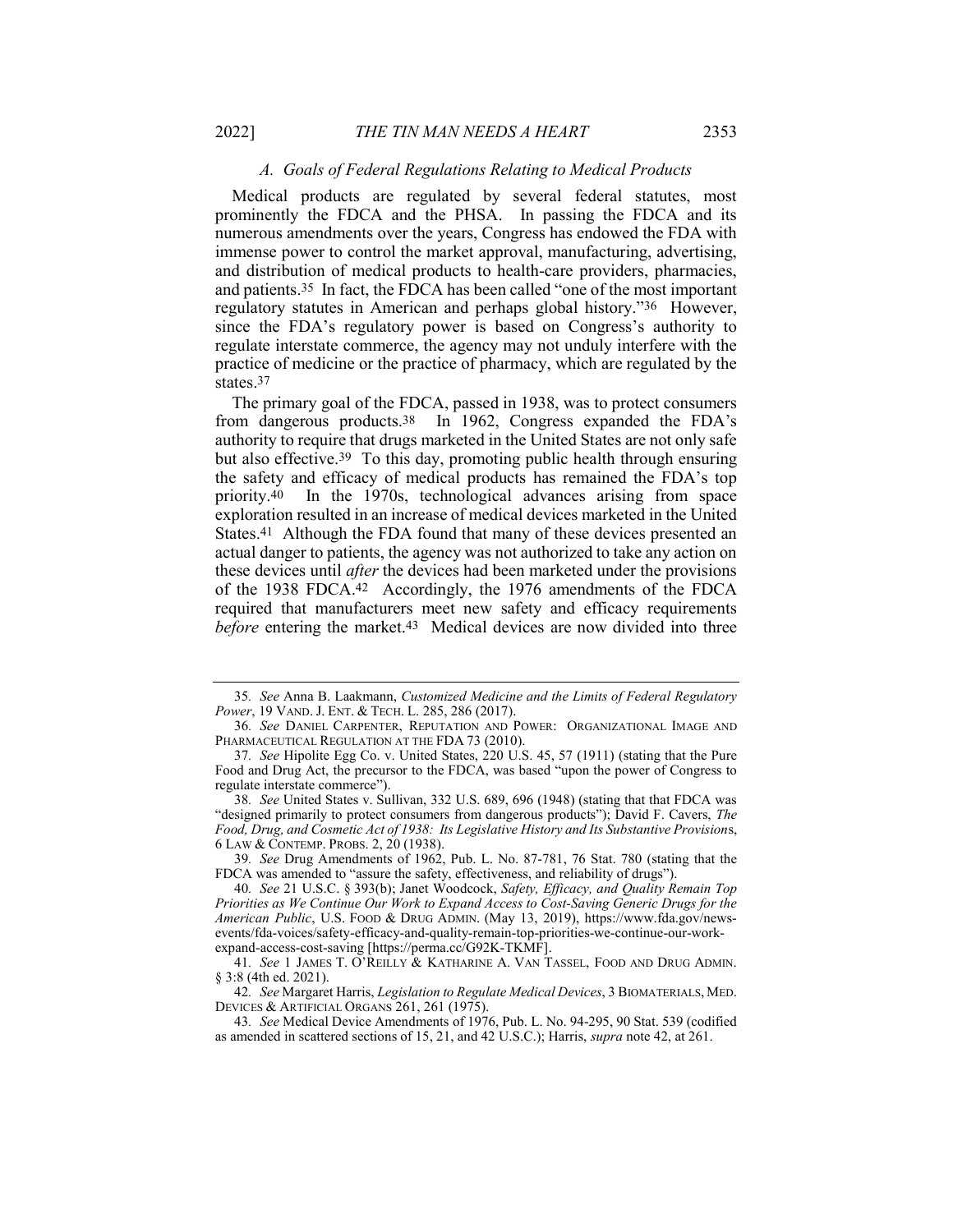groups based on the risk they pose to patients.44 The 1976 amendments also imposed regulatory requirements that are proportional to the degree of risk posed by each device class.45

The 1962 and 1976 FDCA amendments concluded the FDA's transformation from a reactive policeman to a proactive gatekeeper.46 As a result of these amendments, the (legal) marketing of a medical product in the United States is now impossible without the FDA's preapproval.47 This transformation was not without criticism, however.48 Some commentators have argued that the FDA has taken its gatekeeping role too far, accusing the agency of hampering innovation and precluding patients from receiving access to novel treatments.49 Further, lawmakers have come to appreciate that patients will only benefit from safe and effective medical technologies if companies are sufficiently motivated to actually develop them.50 Accordingly, many of the more recent FDCA amendments were explicitly aimed at fostering technological innovation and promoting competition among manufacturers of medical products.51 For example, Congress has passed legislation to incentivize manufacturers to develop drugs for the treatment of rare diseases, stimulate innovation, and accelerate patient access to breakthrough medical technologies.52 Similarly, both the Drug Price Competition and Patent Term Restoration Act of 198453 ("Hatch-Waxman Act") and the Biologics Price Competition and Innovation Act of 200954 ("Biologics Act") had two primary goals: (1) promoting innovation in pharmaceutical research and development and (2) increasing patient access to cheaper follow-on drugs.55

45. See id.

47. See id. at 1753.

48. See id. at 1754 n.2.

49. For a good overview of the debate, see generally *id. See also* Henry G. Grabowski & John M. Vernon, *Consumer Protection Regulation in Ethical Drugs*, 67 AM. ECON. REV. 359 (1977); William M. Wardell, Introduction of New Therapeutic Drugs in the United States and Great Britain: An International Comparison, 14 CLINICAL PHARMACOLOGY & THERAPEUTICS 773 (1973).

50. See, e.g., 21 U.S.C. § 360aa note ("Congressional Findings").

51. See Selected Amendments to the FD&C Act, U.S. FOOD & DRUG ADMIN. (Mar. 29, 2018), https://www.fda.gov/regulatory-information/laws-enforced-fda/selected-amendmentsfdc-act [https://perma.cc/VHU4-GPR4].

52. See 21 U.S.C. § 360aa note ("Congressional Findings"); id. §§ 356, 393 note ("Advancing Regulatory Science To Promote Public Health Innovation"); 21st Century Cures Act, Pub. L. No. 114-255, §§ 3001–3102, 130 Stat. 1033, 1083–156 (2016) (codified as amended in scattered sections of 21 and 42 U.S.C.); U.S. FOOD & DRUG ADMIN., GUIDANCE FOR INDUSTRY EXPEDITED PROGRAMS FOR SERIOUS CONDITIONS—DRUGS AND BIOLOGICS 1 (2014), https://www.fda.gov/media/86377/download [https://perma.cc/8QDH-ZGTS].

 53. Pub. L. No. 98-417, 98 Stat. 1585 (codified as amended in scattered sections of 15, 21, 28, and 35 U.S.C.).

 54. Pub. L. No. 111-148, tit. VII, §§ 7001–7003, 124 Stat. 804, 804–21 (codified as amended in scattered sections of the U.S.C.).

55. See Teva Pharm. Indus. v. Crawford, 410 F.3d 51, 54 (D.C. Cir. 2005); H.R. REP. NO. 98-857, pt. 1, at 14–15 (1984); Henry Grabowski & Erika Lietzan, FDA Regulation of

<sup>44</sup>. See 21 U.S.C. § 360c.

<sup>46</sup>. See Richard A. Merrill, The Architecture of Government Regulation of Medical Products, 82 VA. L. REV. 1753, 1776 (1996).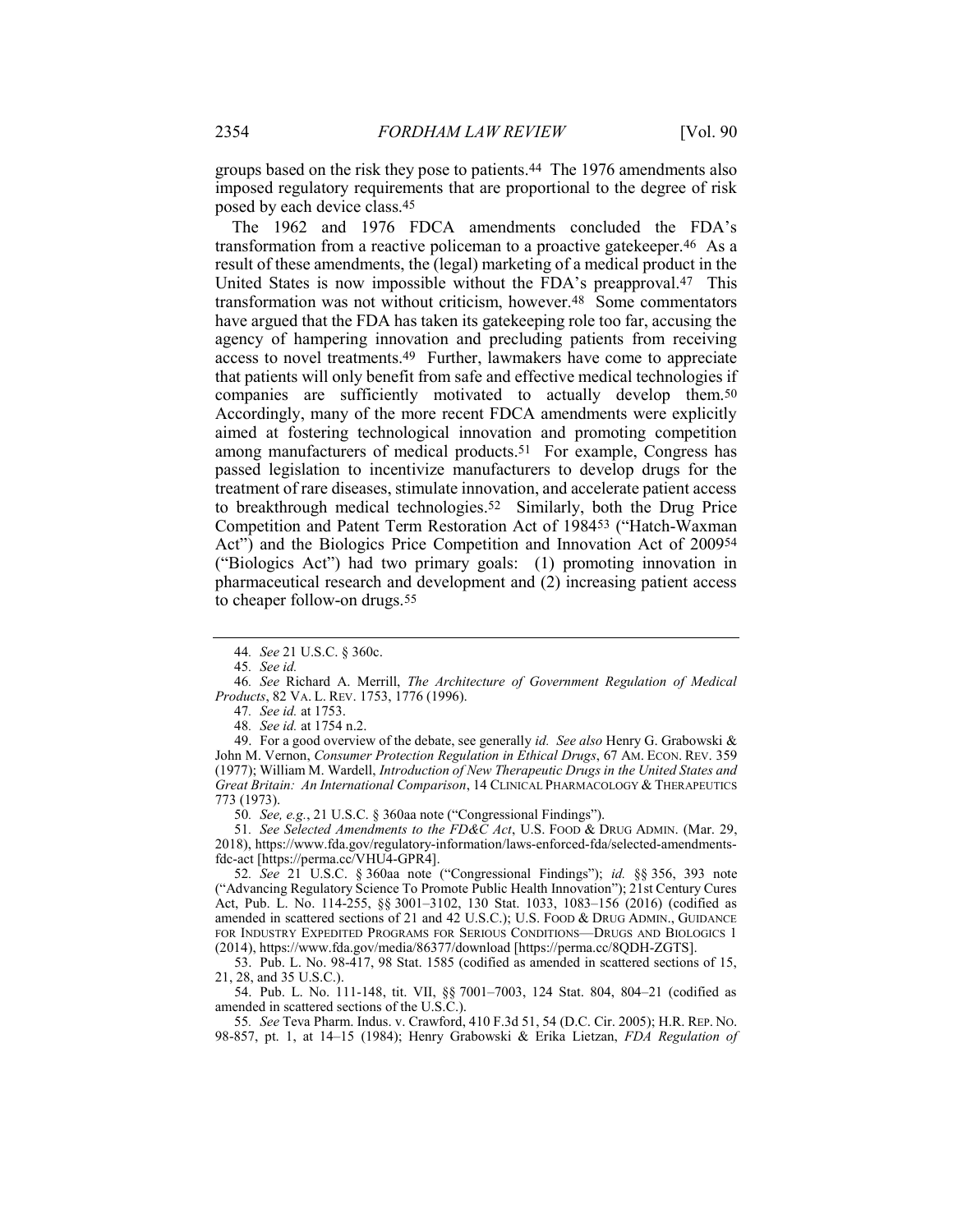The FDCA is not the only federal statute relevant to medical product regulation. Certain medical products, including antibodies, cells, and tissues are also regulated under the PHSA.56 Similar to the FDCA, the PHSA's main goal is to ensure that biologics marketed in the United States are safe, pure, and potent.57 Further, Congress passed the PHSA in 1944, inter alia, to provide grants to advance medical and public health science to benefit the public.58

In short, the primary goal of medical product legislation and regulation is protecting public health by ensuring the safety and efficacy of medical products. Additionally, Congress sought to promote innovation, increase competition among manufacturers, and expand patient access to medicines.

#### B. Regulatory Categories of Medical Products

To streamline the regulatory approval process, Congress has created a regulatory framework, based on medical product categories, that accounts for the specific regulatory considerations that different products will demand.59 For this Note's purposes, the most relevant regulatory categories are (1) drugs; (2) biological products; (3) medical devices; and (4) human cells, tissues, and cellular and tissue-based products ("cell and tissue products").60 Regulatory requirements concerning safety, effectiveness for the intended use, manufacturing methods, and labeling differ significantly among these categories.61

Drugs are articles (other than food) intended to be used for treating, curing, preventing, or diagnosing disease in human or other animals.62 Drugs are specifically intended to affect the structure or function of the human or animal body.63 Because the statutory definition of drug is fairly broad, the definition technically also encompasses biologics and medical devices.64 For

57. See 42 U.S.C. § 262(a)(2)(C).

58. See Alanson W. Willcox, The Public Health Service Act, 1944, 7 Soc. SEC. BULL. 15, 16 (1944).

59. See generally AGATA BODIE & AMANDA K. SARATA, CONG. RSCH. SERV., IF11083, MEDICAL PRODUCT REGULATION: DRUGS, BIOLOGICS, AND DEVICES (2019).

60. See id.; Tissue & Tissue Products, U.S. FOOD & DRUG ADMIN. (Jan. 27, 2021), https://www.fda.gov/vaccines-blood-biologics/tissue-tissue-products

[https://perma.cc/U82L-L8W9]. The FDA refers to these products as "HCT/Ps." Id.

61. See BODIE & SARATA, supra note 59.

62. See 21 U.S.C. § 321; Human Drugs, U.S. FOOD & DRUG ADMIN. (Mar. 5, 2021), https://www.fda.gov/industry/regulated-products/human-drugs [https://perma.cc/7FDD-SS9X].

63. See 21 U.S.C. § 321.

64. See BODIE & SARATA, supra note 59.

Biosimilars, in FDA IN THE TWENTY-FIRST CENTURY: THE CHALLENGES OF REGULATING DRUGS AND NEW TECHNOLOGIES 414, 414 (Holly F. Lynch & I. Glenn Cohen eds., 2015). In this Note, the sponsors of the first drug or biologic approved by the FDA for a specific condition are referred to as an "innovator company." Sponsors of therapies that enter the market after the innovator product are referred to in this Note as "follow-on companies."

<sup>56.</sup> See 42 U.S.C. § 262; What Are "Biologics" Questions and Answers, U.S. Food & DRUG ADMIN. (Feb. 6, 2018), https://www.fda.gov/about-fda/center-biologics-evaluationand-research-cber/what-are-biologics-questions-and-answers [https://perma.cc/VL2B-BWZX].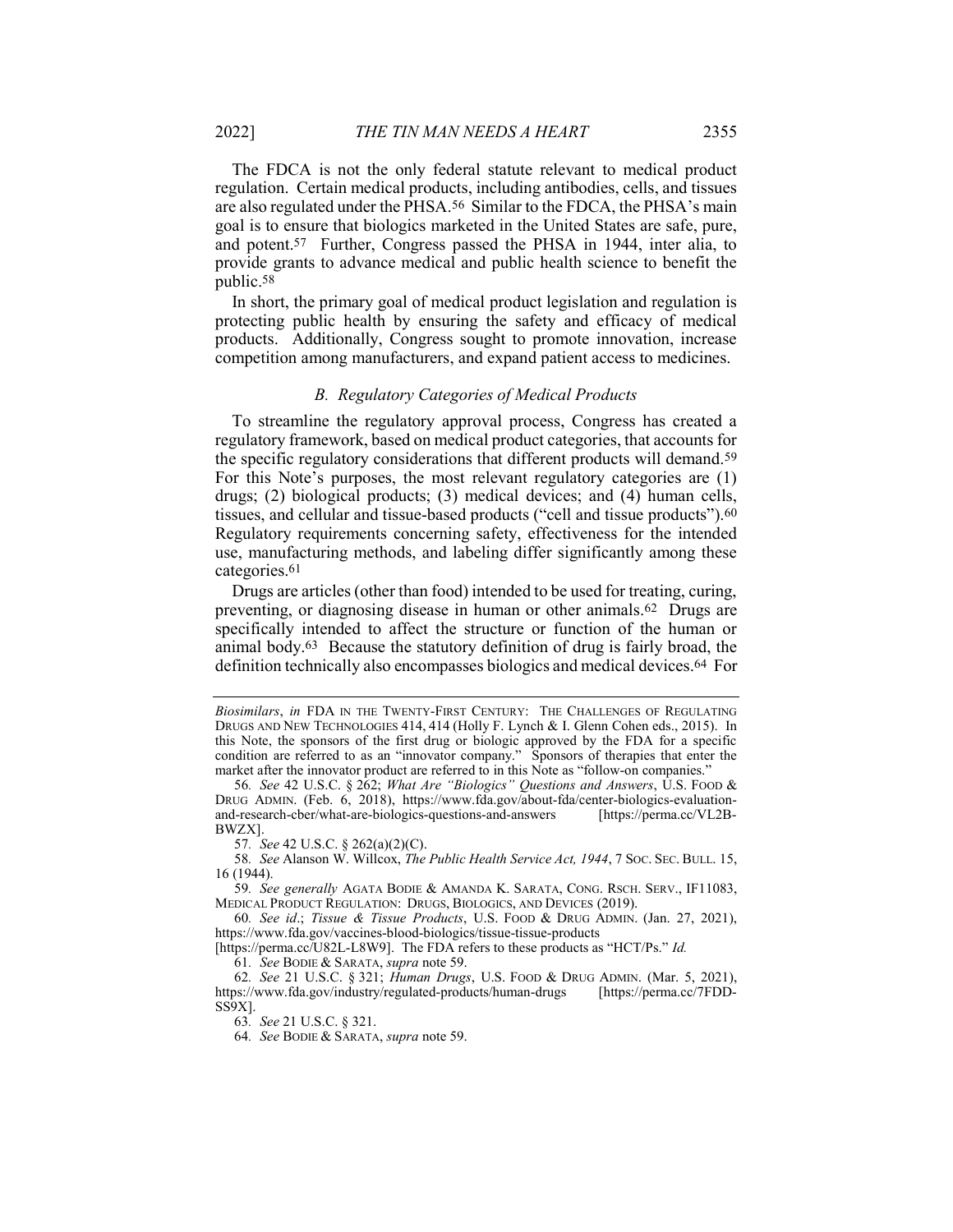this Note's purposes, a "drug" refers to a compound that falls into the statutory definition of a drug but that is *not* also a biologic<sup>65</sup> or a medical device.66 Most medical products referred to in this Note as "drugs" are small molecules (i.e., relatively simple chemical compounds such as aspirin).67

Biological products ("biologics") include therapeutic proteins, cell therapies, viruses, vaccines, blood and blood components, and similar products used for the treatment, cure, and prevention of disease.68 While most drugs are chemically synthesized and have a known chemical structure, biologics are customarily manufactured in living cells (or *are* living cells) and constitute complex mixtures.69 Therefore, biologics often cannot be characterized as easily as drugs.70

Medical devices are instruments, apparatuses, implants, or articles used in the prevention, treatment, cure, or diagnosis of a disease.71 These devices do not achieve their primary intended purpose through chemical action within the body and are not dependent on metabolization to achieve their therapeutic effects.72 Common medical devices include pacemakers and toothbrushes.73

Finally, cell and tissue products are articles that contain or consist of human cells or tissues and are implanted, transplanted, or otherwise transferred into a human recipient.74 Examples of cell and tissue products include bones, skin, heart valves, corneas, and stem cells derived from blood.75 The definition of cell and tissue products explicitly excludes vascularized human organs for transplantation and blood or blood components.76

70. See id.

74. See 21 C.F.R. § 1271.3(d) (2022); Tissue & Tissue Products, supra note 60.

<sup>65</sup>. See infra text accompanying notes 68–70 for a definition of "biologic."

<sup>66</sup>. See infra text accompanying notes 72–73 for a definition of "medical device."

<sup>67</sup>. See Points to Consider in Drug Development of Biologics and Small Molecules, NUVENTRA PHARMA SCIS. (May 13, 2020), https://www.nuventra.com/resources/blog/smallmolecules-versus-biologics/ [https://perma.cc/MBU5-FZ7Z].

<sup>68</sup>. See 42 U.S.C. § 262(i). This definition does not list diagnosing disease. See id.; see also Frequently Asked Questions About Therapeutic Biological Products, U.S. FOOD & DRUG ADMIN. (July 7, 2015), https://www.fda.gov/drugs/therapeutic-biologics-applicationsbla/frequently-asked-questions-about-therapeutic-biological-products [https://perma.cc/V4DA-AN62].

<sup>69</sup>. See What Are "Biologics" Questions and Answers, supra note 56.

<sup>71</sup>. See 21 U.S.C. § 321; How to Determine If Your Product Is a Medical Device, U.S. FOOD & DRUG ADMIN. (Dec. 16, 2019), https://www.fda.gov/medical-devices/classify-yourmedical-device/how-determine-if-your-product-medical-device [https://perma.cc/J6HF-7FRK].

<sup>72</sup>. See 21 U.S.C. § 321; How to Determine If Your Product Is a Medical Device, supra note 71.

<sup>73</sup>. See Gail A. Van Norman, Drugs, Devices, and the FDA: Part 2: An Overview of Approval Processes: FDA Approval of Medical Devices, 1 JACC: BASIC TO TRANSLATIONAL SCI. 277, 279 (2016).

<sup>75</sup>. See 21 C.F.R. § 1271.3(d).

<sup>76</sup>. See id. Vascularized human organs are regulated by the Health Resources and Services Administration (HRSA). See Organ Procurement and Transplantation Network, 78 Fed. Reg. 40,033, 40,033 (July 3, 2013) (to be codified at 42 C.F.R. pt. 21); infra Part I.E.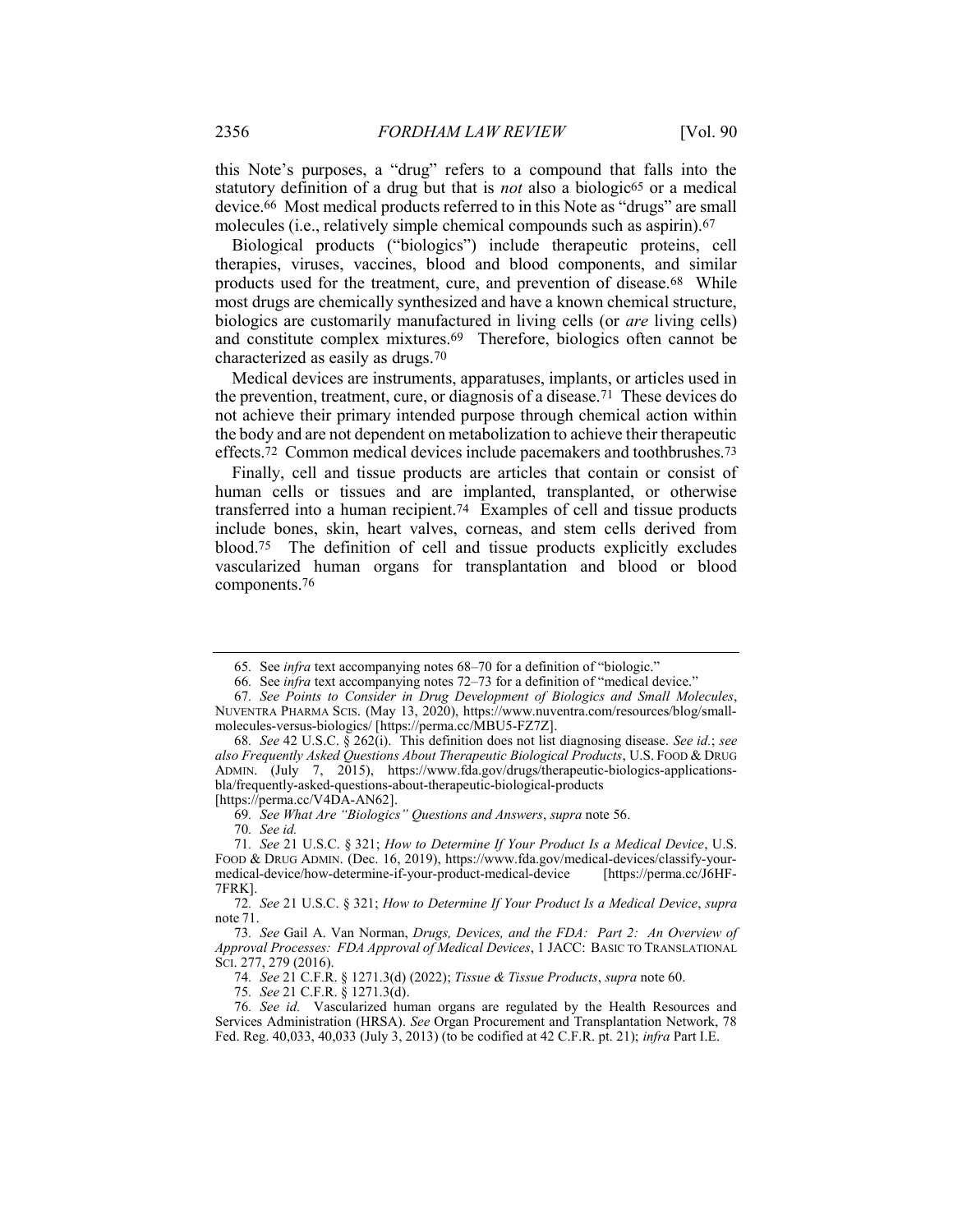The FDA's organizational structure largely mirrors the categories of medical products the agency regulates.77 To streamline the regulatory review process, the FDA has assigned jurisdiction for each medical product category to an FDA agency center with specialized expertise in that category.78 The FDA's organizational structure is not static, however. Throughout its history, the FDA has formed new centers or abolished old ones in light of technological advancement and statutory expansion of the FDA's authority.79 Further, to provide a better match between medical product and regulatory expertise, the FDA has occasionally reassigned jurisdiction for certain medical products in response to advancements in regulatory science.80

Currently, drug approval is overseen by the Center for Drug Evaluation and Research ("FDA drug center").81 Biologics licensure is generally handled by the Center for Biologics Evaluation and Research ("FDA biologics center").82 Medical devices are regulated by the Center for Devices and Radiological Health ("FDA device center").83 Depending on their specific type, cell and tissue products are regulated by the FDA biologics or device center.84

In short, the FDA is organized into centers of regulatory expertise, with each center taking primary responsibility for a medical product category.85

[https://perma.cc/BMY7-KW66].

<sup>77</sup>. See BODIE & SARATA, supra note 59.

<sup>78</sup>. See Howard Manresa & Arlen D. Meyers, Combination Products and the FDA: Issues and Answers, 2 BIOTECHNOLOGY HEALTHCARE 41, 42 (2005).

<sup>79</sup>. See, e.g., Delegations of Authority and Organization, 48 Fed. Reg. 8442, 8443 (Mar. 1, 1983) (to be codified at 21 C.F.R. pt. 5); Statement of Organization, Functions, and Delegations of Authority, 47 Fed. Reg. 26,913, 26,913 (June 22, 1982); A Brief History of the Center for Drug Evaluation and Research, U.S. FOOD & DRUG ADMIN. (Jan. 31, 2018), https://www.fda.gov/about-fda/fda-history-exhibits/brief-history-center-drug-evaluationand-research#display\_35 [https://perma.cc/V38J-3XAZ].

<sup>80</sup>. See Transfer of Therapeutic Biological Products to the Center for Drug Evaluation and Research, U.S. FOOD & DRUG ADMIN. (Feb. 16, 2018), https://www.fda.gov/combinationproducts/jurisdictional-information/transfer-therapeutic-biological-products-center-drugevaluation-and-research [https://perma.cc/7Z8S-HYLV] (noting that certain biologics, which provide similar effects in the human body as small molecule drugs, have been transferred from the Center for Biologics Evaluation and Research to the Center for Drug Evaluation and Research).

<sup>81.</sup> See 21 C.F.R. pts. 200-499 (2022) (regulation of drugs); BODIE & SARATA, supra note 59.

<sup>82.</sup> See 21 C.F.R. pts. 600–680 (2022) (regulation of biologics); BODIE & SARATA, supra note 59.

<sup>83.</sup> See 21 C.F.R. pts. 800-898 (2022) (regulation of medical devices); BODIE & SARATA, supra note 59.

<sup>84</sup>. See FDA Regulation of Human Cells, Tissues, and Cellular and Tissue-Based Products (HCT/P's) Product List, U.S. FOOD & DRUG ADMIN. (Feb. 1, 2018), https://www.fda.gov/vaccines-blood-biologics/tissue-tissue-products/fda-regulation-humancells-tissues-and-cellular-and-tissue-based-products-hctps-product-list

<sup>85</sup>. See Manresa & Meyers, supra note 78, at 42.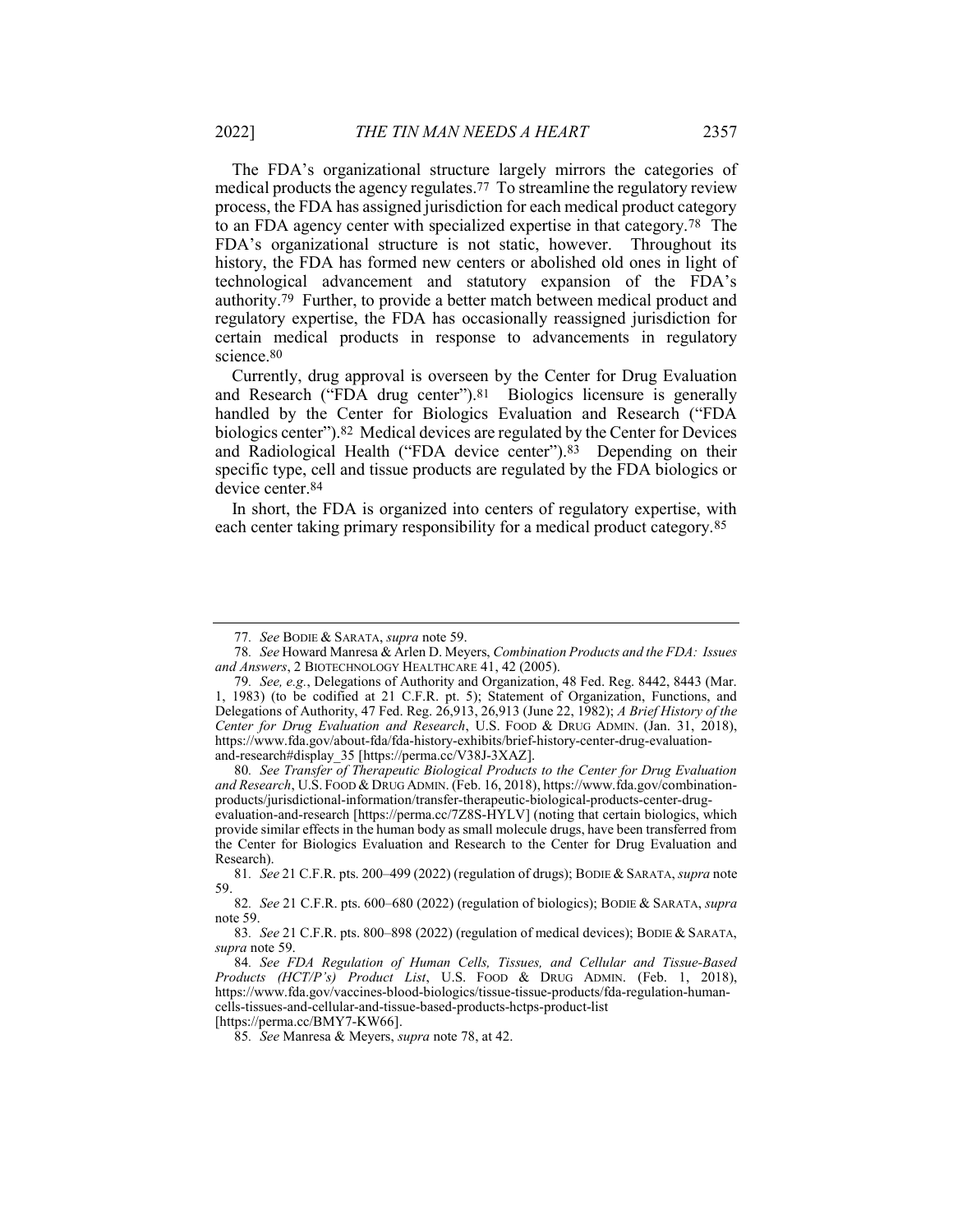#### C. Why FDA Regulatory Categories Matter to Sponsors

Sponsors<sup>86</sup> care significantly about which category their medical product falls into.87 First, the stringency of the regulatory review process (and thus the time and costs involved in obtaining FDA approval) differs significantly among different categories of medical products.88 Further, Congress offers certain financial incentives like regulatory exclusivities to sponsors of some, but not all, medical products.89 As such, the choice of regulatory category is an important financial consideration for sponsors and their investors.

1. Stringency of the Scientific and Regulatory Review Process

Drugs, biologics, and medical devices all require premarket approval, meaning that manufacturers need to obtain the FDA's permission before marketing their product.<sup>90</sup> Generally, drugs and biologics face a more stringent premarket review than medical devices.91 Although the approval pathways for biologics and drugs are similar, it is generally easier for manufacturers of follow-on drugs ("generics") compared to sponsors of follow-on biologics ("biosimilars") to take advantage of certain abbreviated FDA approval pathways.92 Finally, certain cell and tissue products are exempt from premarket approval, while others require full premarket review.93

Medical devices are classified based on the degree of risk they pose to consumers.94 Most relevant for this Note are Class III devices, which are products that sustain or support life, that are implanted, or that present a potentially unreasonable risk of illness or injury.95 Sponsors of Class III devices need to provide "reasonable assurance" that the device is both safe and effective.96 Effectiveness must be based on well-controlled studies, which can include clinical data or, if appropriate, bench testing or animal studies.97 Finally, manufacturers of medical devices benefit from the "least burdensome principle," meaning that sponsors are only required to provide

 <sup>86.</sup> A "sponsor" is a person initiating and taking responsibility for a clinical investigation (e.g., a pharmaceutical company, a government agency, or an academic institution). See 21 C.F.R. § 312.3 (2022).

<sup>87</sup>. See infra Parts I.C.1, I.C.2.

<sup>88</sup>. See infra Part I.C.1.

<sup>89</sup>. See infra Part I.C.2.

<sup>90</sup>. See supra note 46 and accompanying text.

<sup>91.</sup> See BODIE & SARATA, supra note 59.

<sup>92.</sup> See infra text accompanying notes 106–19. See supra note 55 for definitions of "innovator company" and "follow-on company."

<sup>93</sup>. See infra text accompanying notes 120–24.

<sup>94.</sup> See 21 U.S.C. § 360c(a); How to Study and Market Your Device, U.S. Food & DRUG ADMIN. (Oct. 14, 2020), https://www.fda.gov/medical-devices/device-advice-comprehensiveregulatory-assistance/how-study-and-market-your-device [https://perma.cc/NN2U-6XR7].

<sup>95</sup>. See 21 U.S.C. § 360c(a)(1)(C).

<sup>96</sup>. See 21 C.F.R. § 860.7(c)(1) (2022).

<sup>97.</sup> See 21 C.F.R. § 860.7(d)(2) (2022); PMA Clinical Studies, U.S. FOOD & DRUG ADMIN. (May 22, 2020), https://www.fda.gov/medical-devices/premarket-approval-pma/pmaclinical-studies#determination [https://perma.cc/ESR4-ZXMW].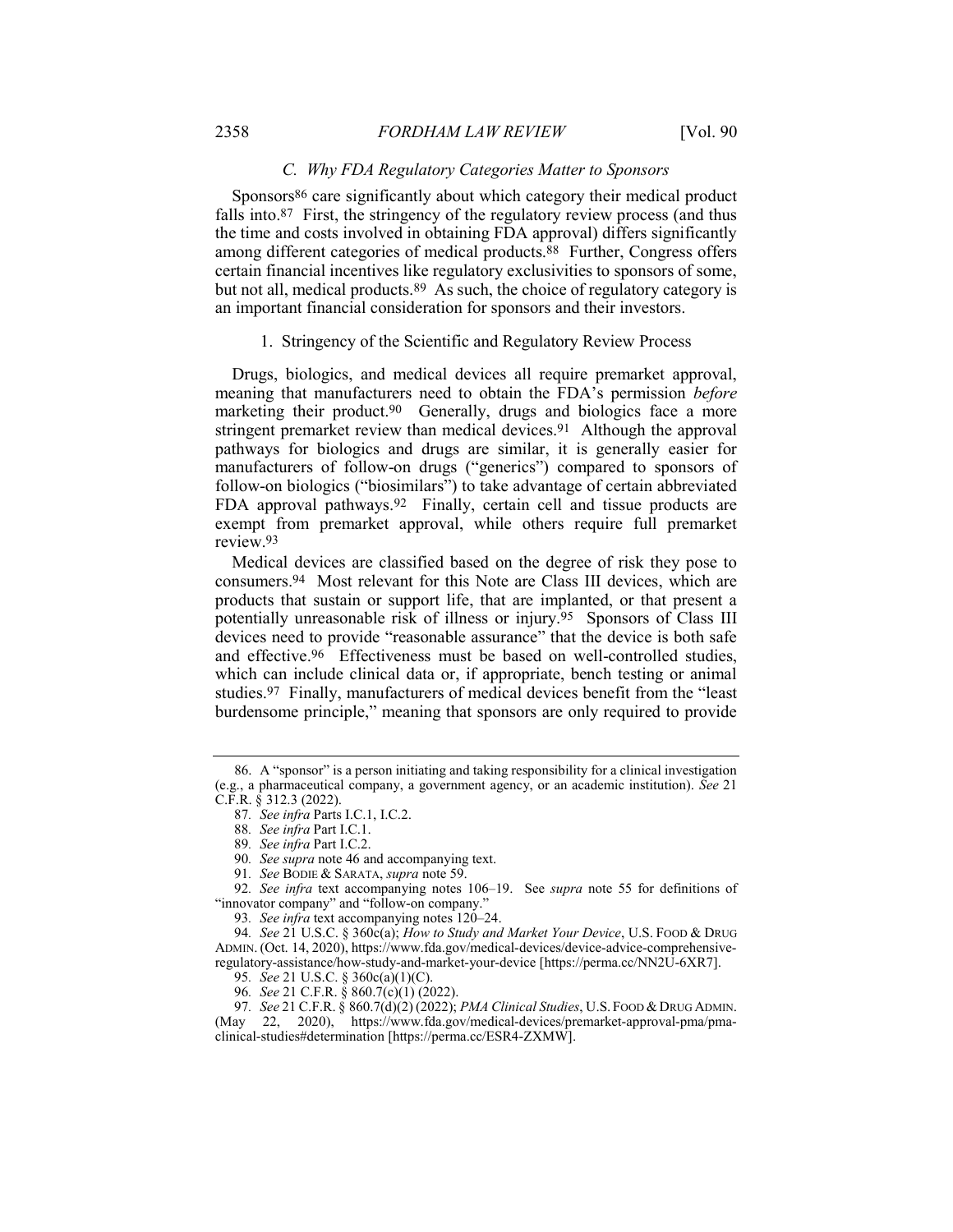the minimum amount of information that adequately addresses any regulatory questions raised by the FDA.98

There are significant similarities between the drug and the biologics approval pathways.99 For example, the overall stringency of the safety and efficacy review processes for drugs and biologics is very similar.100 Both review processes are more burdensome and costly for sponsors than the medical device review process.101 Additionally, when it comes to efficacy, sponsors of drugs will need to provide "substantial evidence" (as opposed to only the "reasonable assurance" that is required for medical devices) that the drug will have the intended therapeutic effect.102 Similarly, sponsors of biologics need to show that their medical product is "safe, pure, and potent."103 Here, the FDA construes potency to include effectiveness.104 For both drugs and biologics, a showing of effectiveness usually requires both clinical trials and preclinical studies.105

One practical area in which the approval pathways for drug and biologics differ is that it is easier for generics manufacturers (compared to biologics manufacturers) to rely on the innovator's clinical data as part of the follow-on manufacturer's own FDA application.106 Congress incentivizes innovator companies to take on the costly development of novel drugs and biologics by granting regulatory exclusivities, which are essentially periods of government-sanctioned monopolies.107 Once the monopoly period has expired, follow-on manufacturers benefit from an accelerated approval process in which they can partially or fully rely on the safety and efficacy data generated by the innovator company.108 Such data reuse significantly reduces the cost of obtaining regulatory approval for sponsors of follow-on products and further reduces the number of unnecessary clinical trials.109

102. See 21 U.S.C. § 355(d); supra note 96.

107. See infra Part I.C.2.

<sup>98.</sup> See U.S. FOOD & DRUG ADMIN., THE LEAST BURDENSOME PROVISIONS: CONCEPT AND PRINCIPLES 4–5 (2019), https://www.fda.gov/media/73188/download [https://perma.cc/ VM7S-KRHM].

<sup>99.</sup> See BODIE & SARATA, supra note 59.

<sup>100</sup>. See 21 U.S.C. § 355 note ("Special Rule") (instructing the FDA to minimize the differences between the drug and biologics review processes).

<sup>101.</sup> See BODIE & SARATA, supra note 59.

<sup>103</sup>. See 42 U.S.C. § 262(k)(2).

<sup>104</sup>. See 21 C.F.R. § 600.3(s) (2022).

<sup>105.</sup> See generally INST. OF MED., COMM. ON ACCELERATING RARE DISEASES RSCH. & ORPHAN PROD. DEV., Development of New Therapeutic Drugs and Biologics for Rare Diseases, in RARE DISEASES AND ORPHAN PRODUCTS 147 (Marylin J. Field & Thomas F. Boat eds., 2010).

<sup>106.</sup> See generally Yaniv Heled, Follow-On Biologics Are Set Up to Fail, U. ILL. L. REV. ONLINE 113 (2018).

<sup>108.</sup> See Abbreviated New Drug Application (ANDA), U.S. FOOD & DRUG ADMIN. (Jan. 14, 2022), https://www.fda.gov/drugs/types-applications/abbreviated-new-drug-application-anda [https://perma.cc/A8EQ-XQFM]; Biosimilar Development, Review, and Approval, U.S. FOOD & DRUG ADMIN. (Oct. 20, 2017), https://www.fda.gov/drugs/biosimilars/biosimilardevelopment-review-and-approval [https://perma.cc/XRT6-TRM9].

<sup>109</sup>. See Biosimilar Development, Review, and Approval, supra note 108.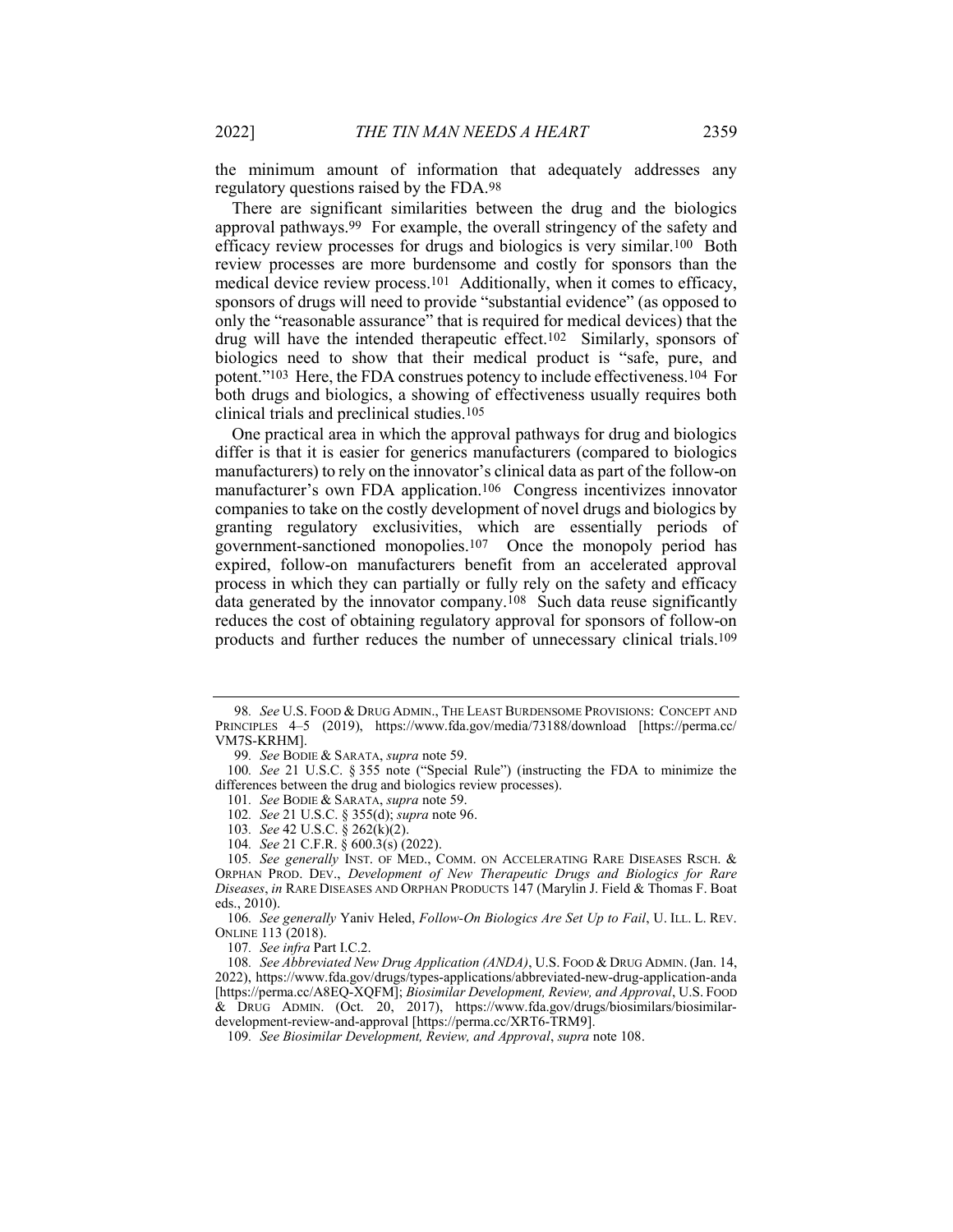Finally, patients benefit because increased competition among pharmaceutical companies usually results in lower drug prices.110

To take advantage of the abbreviated review process for a generic, manufacturers need to show that (1) the generic contains the same active ingredient as the innovator drug; (2) the two products have the same route of administration, dosage form, and strength; and (3) the generic drug is expected to have the same therapeutic effect as the original product when administered to a patient.111 These requirements can often be met relatively easily without the need to run clinical trials.<sup>112</sup>

Biologics are much more complex than small molecule drugs, and the process for manufacturing them can significantly influence a biologic's therapeutic activity.113 To utilize the abbreviated review process for a biosimilar (i.e., a follow-on biologic), manufacturers need to demonstrate that their product is "highly similar" to the innovator biologic and that there are no clinically meaningful differences between the biological product and the innovator product in regard to safety, purity, and potency.114 However, without precise knowledge of the hundreds of steps involved in making the innovator biologic, it is nearly impossible for a follow-on manufacturer to produce an identical copy of the innovator product.115 While innovator companies share their manufacturing protocols with the FDA as part of their biologics license application, the FDA cannot disclose this proprietary information to biosimilar manufacturers under the FDA's confidentiality policies.116 Additionally, the FDA may not even compare the manufacturing processes for the innovator and the follow-on drug when internally reviewing the marketing application submitted by a follow-on manufacturer.117 Accordingly, biosimilar manufacturers not only need to develop their own manufacturing process, they further have to conduct clinical trials to demonstrate biosimilarity.118 As a result, the development of a biosimilar is significantly more expensive and takes more time than the development of a generic.119

<sup>110</sup>. See RYAN CONRAD & RANDALL LUTTER, U.S. FOOD & DRUG ADMIN., GENERIC COMPETITION AND DRUG PRICES: NEW EVIDENCE LINKING GREATER GENERIC COMPETITION AND LOWER GENERIC DRUG PRICES 1 (2019), https://www.fda.gov/media/133509/download [https://perma.cc/FZ3Q-DEWU].

<sup>111</sup>. See 21 U.S.C. § 355(j)(2).

<sup>112</sup>. See Heled, supra note 106, at 120.

<sup>113</sup>. See Frequently Asked Questions About Therapeutic Biological Products, supra note 68.

 <sup>114. 42</sup> U.S.C. § 262(k).

<sup>115</sup>. See Yaniv Heled, The Case for Disclosure of Biologics Manufacturing Information, 47 J.L. MED. & ETHICS 54, 56 (2019).

<sup>116</sup>. See id. at 54.

<sup>117</sup>. See id. at 56.

<sup>118</sup>. See Biosimilar Development, Review, and Approval, supra note 108.

<sup>119</sup>. See Biosimilars vs. Generics: What's the Difference?, PFIZER, https://www.pfizer.com/sites/default/files/investors/financial\_reports/annual\_reports/2018/o ur-innovation/progressing-our-science/biosimilars-vs-generics/index.html [https://perma.cc/ 6QHT-PZRN] (last visited Mar. 4, 2022) (noting that the development of a biologic costs more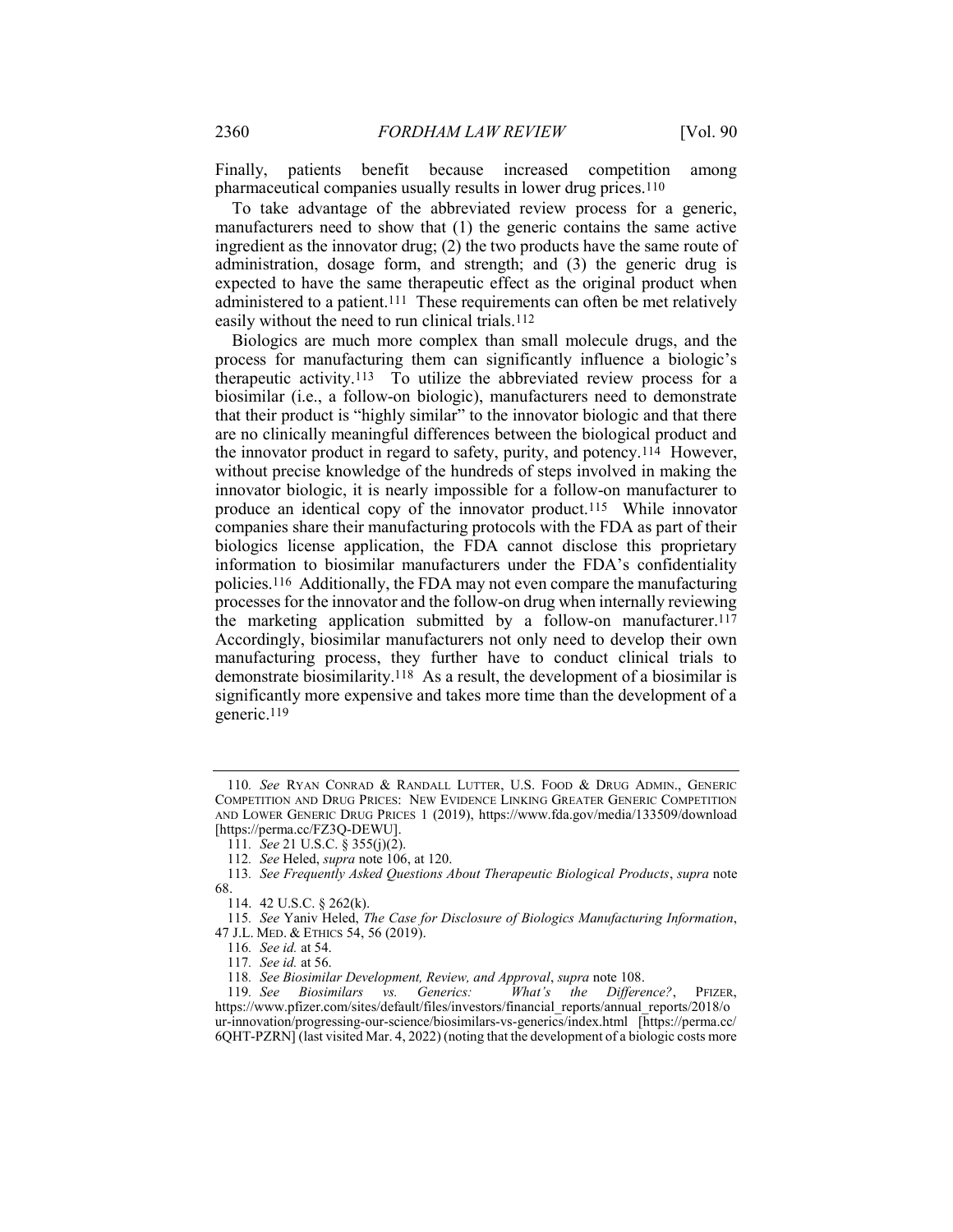Finally, some—but not all—cell and tissue products are subject to the same stringent safety and efficacy review that the FDA applies to drugs and biologics under the FDCA.120 Certain cell and tissue products that pose a lower safety risk are not subject to premarket review, and their sponsors only need to comply with certain registration, manufacturing, and reporting requirements under the PHSA.121 Cellular products are only low-risk if they are "minimally manipulated," meaning that the cells contained in the product did not undergo a type of processing that changes the cells' original relevant characteristics.122 Further, the cell or tissue cannot be combined with another article (except for water or certain substances such as sterilizing or storage agents).123 Accordingly, cell and tissue products that are more than just minimally manipulated (e.g., genetically modified) and/or cell and tissue products that are combined with another article (e.g., a scaffold) undergo a stricter regulatory review and require FDA approval to market.124

In short, the FDA's requirement for ensuring the safety and efficacy of a medical product significantly depends on which category the product falls into. Biologics and drugs generally face a more stringent regulatory review than medical devices, and some cell and tissue products are exempt from premarket review altogether.

#### 2. Regulatory Exclusivities

Congress uses regulatory exclusivities as financial "carrots" to reward innovator companies for developing certain new medical products and bringing them to market.125 The most valuable exclusivity type is "market exclusivity," which refers to a time period during which an innovator company is granted an exclusive right by the FDA to commercialize the company's product.126 During this time, the FDA will generally not accept

than \$100 million and may take five to nine years, whereas the development of a generic drug "only" costs \$1 million to \$2 million and takes about two years).

<sup>120.</sup> See U.S. FOOD & DRUG ADMIN., REGULATORY CONSIDERATIONS FOR HUMAN CELLS, TISSUES, AND CELLULAR AND TISSUE-BASED PRODUCTS: MINIMAL MANIPULATION AND HOMOLOGOUS USE 2–4 (2020), https://www.fda.gov/media/109176/download [https://perma.cc/FL6F-X8EJ].

<sup>121</sup>. These lower risk cell and tissue products are regulated solely under section 261 of the PHSA (42 U.S.C. § 264) and 21 C.F.R. § 1271 (2022). See U.S. Food & Drug Admin., supra note 120, at 2–3. For example, if a manufacturer removes the outer layer from skin and freeze-dries the remaining connective tissue, the resulting product will likely not be subject to premarket review. See id. at 12–13.

<sup>122</sup>. See 21 C.F.R. § 1271.3(f) (2022); 21 C.F.R. § 1271.10(a) (2022).

<sup>123</sup>. See 21 C.F.R. § 1271.10(a).

<sup>124.</sup> See 21 C.F.R. § 1271.20 (2022) (explaining that cell and tissue products that do not meet the exemption criteria provided in 21 C.F.R. § 1271.10(a) will be regulated as a drug, biological, or medical device).

<sup>125</sup>. See JOHN R. THOMAS, CONG. RSCH. SERV., 7-5700, REGULATORY EXCLUSIVITY REFORM IN THE 115TH CONGRESS (2017); Sarah Hennebry, When a 20 Year Patent Term Just Isn't Enough: Market and Data Exclusivity, FPA PAT. ATT'YS (Jan. 31, 2018), https://www.fpapatents.com/resource?id=483 [https://perma.cc/9WAQ-NAYR].

<sup>126</sup>. See Hennebry, supra note 125.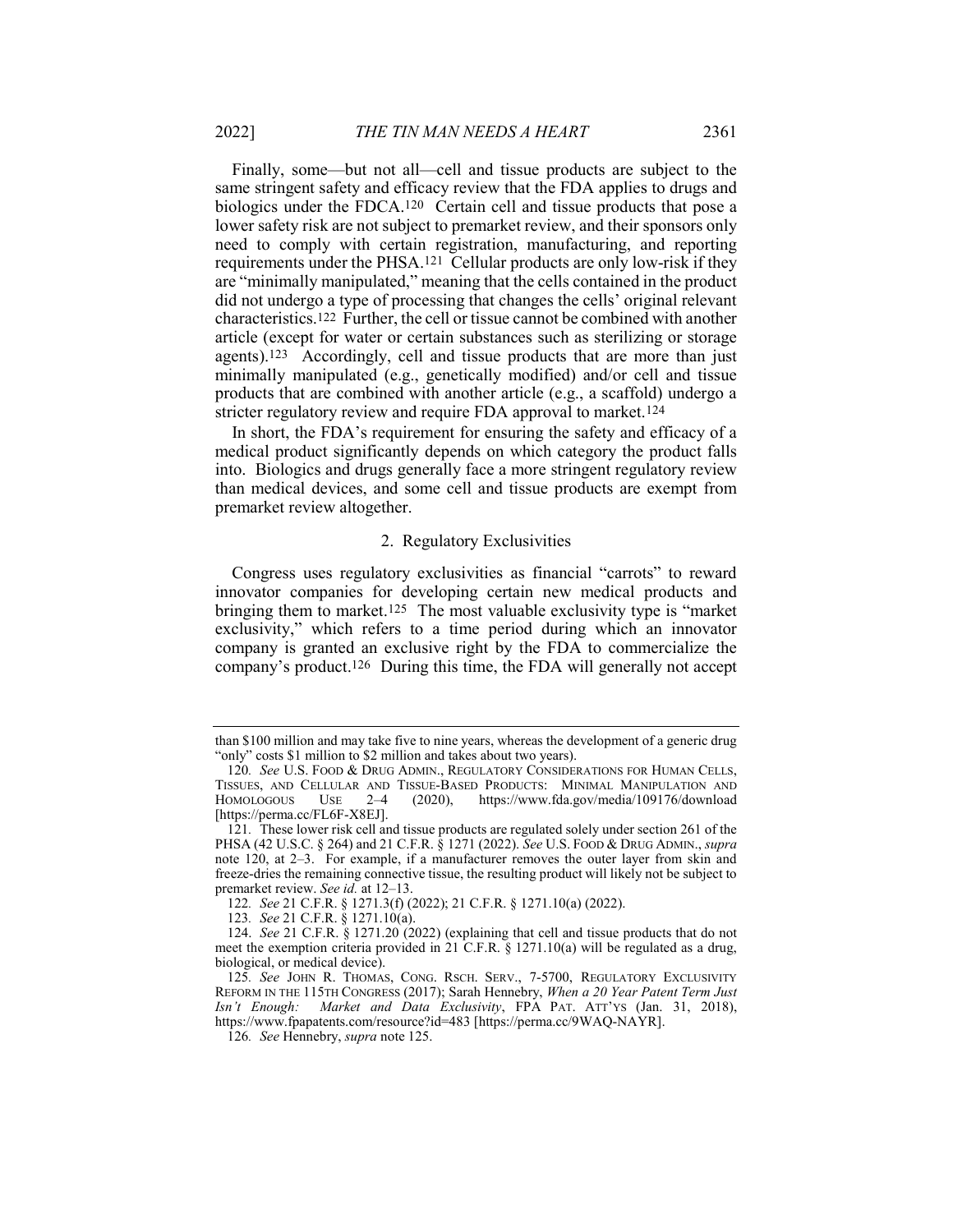any applications by follow-on companies.127 As a practical matter, this means that the innovator company can charge significantly higher prices during this time period than the company would be able to with competitors in the market.128 "Data exclusivity" refers to a time period in which follow-on companies are prevented from utilizing an abbreviated FDA approval pathway that would allow the follow-on company to rely on certain clinical and other safety information previously submitted by the innovator drug company for the purposes of obtaining regulatory approval.129 Followon companies are, of course, free to generate their own clinical safety and efficacy data and seek approval through the regular review process.130 However, since the latter is significantly more costly, data exclusivity can still serve as a powerful deterrent to market entry for follow-on companies.131

In general, medical products that take more time and money to develop, manufacture, and shepherd through the FDA review process are rewarded with a longer exclusivity period.<sup>132</sup> For instance, biologics are afforded twelve years of market exclusivity, the longest exclusivity period awarded by the FDA.133 In contrast, the longest exclusivity period for drugs provides up to 7.5 years of market exclusivity.134 Finally, medical devices, which undergo a less stringent and less costly review process than drug and biologics are not awarded any *market* exclusivity.<sup>135</sup> However, certain medical devices are awarded six years of data exclusivity.136 Congress also uses regulatory exclusivities as incentives for companies to develop therapies for specific diseases or patient populations that might otherwise be neglected by drug manufacturers (for example, because sponsors cannot recoup their investment due to a smaller patient population).137

136. See 21 U.S.C. § 360j(h)(4)(A).

137. See Michelle Meadows, Promoting Safe and Effective Drugs for 100 Years, FDA CONSUMER MAG. (Jan.–Feb. 2006), https://www.fda.gov/files/Promoting-Safe-and-Effective-Drugs-for-100-Years-%28download%29.pdf [https://perma.cc/S47C-J4US]. For example, Orphan Drug Exclusivity (seven years of additional exclusivity) is available for drugs and biologics that treat diseases affecting fewer than 200,000 patients in the United States (or more than 200,000 and no expectation of recovering costs). See 21 U.S.C. § 360bb; 21 C.F.R. § 316.31 (2022). Pediatric Exclusivity (six months of additional exclusivity) is available for

<sup>127.</sup> See Bo Peng & Marta Cavero Tomas, A Cheat Sheet to Navigate the Complex Maze of Exclusivities in the United States, 3 PHARM. PAT. ANALYST 339, 341 (2014).

<sup>128</sup>. See PEW CHARITABLE TRS., POLICY PROPOSAL: REDUCING THE EXCLUSIVITY PERIOD FOR BIOLOGICAL PRODUCTS (2017), https://www.pewtrusts.org/-/media/assets/2017/ 09/dsri\_policy\_proposal\_reducing\_the\_exclusivity\_period\_for\_biological\_products.pdf [https://perma.cc/76F2-LZL3].

<sup>129</sup>. See Hennebry, supra note 125.

<sup>130</sup>. See Peng & Tomas, supra note 127, at 341.

<sup>131.</sup> See supra notes 108–09 and accompanying text.

<sup>132.</sup> See Peng & Tomas, *supra* note 127, at 341–42.

<sup>133.</sup> See 42 U.S.C. § 262(k)(7) (stating that biologics are awarded twelve years of market exclusivity); Peng & Tomas, *supra* note 127, at 340 fig.1, 342 (discussing regulatory exclusivities for different medical products).

<sup>134</sup>. See 21 C.F.R. § 314.107(b)(3)(i)(B) (2022); Peng & Tomas, supra note 127, at 340 fig.1, 342.

<sup>135.</sup> See Erika Lietzan, Data Exclusivity for Medical Devices, OBJECTIVE INTENT (Oct. 10, 2017), https://objectiveintent.blog/2017/10/10/data-exclusivity-for-medical-devices/ [https://perma.cc/E9U6-TYTM].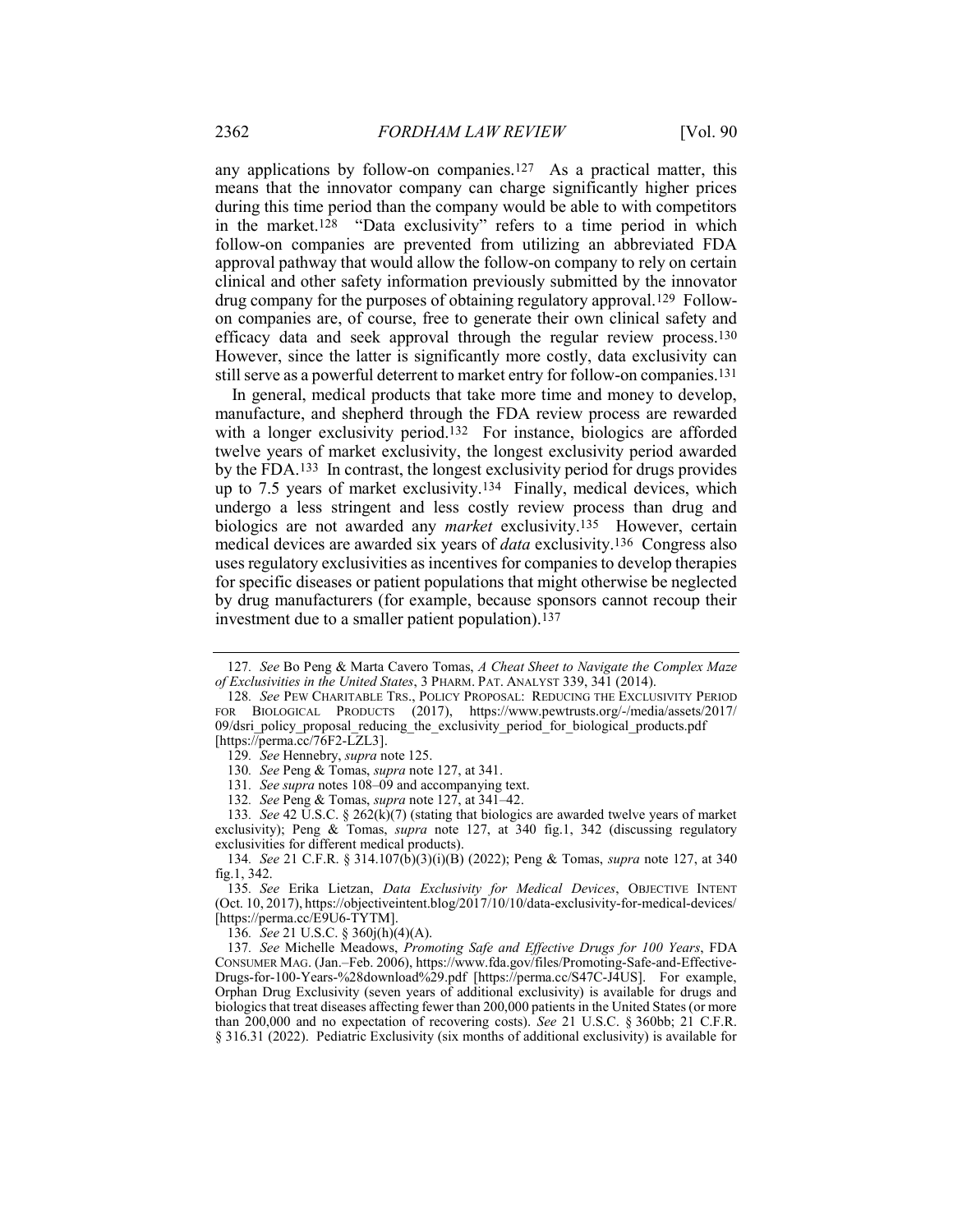Whether long exclusivity periods, such as the twelve-year exclusivity period for biologics, actually encourage or stifle innovation has been the subject of ongoing debate.<sup>138</sup> Proponents of a longer exclusivity period for biologics argue that the higher costs and increased difficulties of producing biologics, as compared to small molecule drugs, require stronger incentives for biologics manufacturers.<sup>139</sup> In turn, opponents contend that true innovation results from promoting competition, not from overextending monopoly protection.140 However, generally speaking, regulatory exclusivities can serve as powerful motivators for companies to develop covered medical products.141

#### D. Medical Products Fitting into More than One FDA Category: Combination Products

Not every product fits neatly into a single regulatory category.142 Medical products that contain two or more regulated components falling into different categories (for example, the biologic and device categories) are called combination products.143 When a sponsor submits an application for the marketing of a combination product, the FDA's Office of Combination Products (OCP) designates a specific regulatory pathway for the product (for example, the biologic licensure pathway) and assigns primary responsibility for the review process of the product to a single lead FDA center (for example, the FDA biologics center).<sup>144</sup> Once assigned, all components of the combination product have to meet the requirements of the designated

141. See Peng & Tomas, supra note 127, at 339.

drugs and biologics when the sponsors conduct pediatric studies. See 21 U.S.C. § 355a(b). Qualified Infectious Disease Product Exclusivity (five years of additional exclusivity) is available for drugs (but not biologics) that treat certain bacterial and fungal diseases. See 21 U.S.C. § 355f(a).

<sup>138</sup>. See Henry Grabowski, Follow-On Biologics: Data Exclusivity and the Balance Between Innovation and Competition, 7 NATURE REVS. DRUG DISCOVERY 479, 481–82 (2008); LAURENCE J. KOTLIKOFF, STIMULATING INNOVATION IN THE BIOLOGICS INDUSTRY: A BALANCED APPROACH TO MARKETING EXCLUSIVITY 1 (2008), https://esplanner.com/ files/biologics.pdf [https://perma.cc/4S6S-ZYXV]; Andrew Pollack, Costly Drugs Known as Biologics Prompt Exclusivity Debate, N.Y. TIMES (July 21, 2009), https://www.nytimes.com/ 2009/07/22/business/22biogenerics.html [https://perma.cc/S98Z-XEXG].

<sup>139</sup>. See Grabowski, supra note 138, at 481–82.

<sup>140</sup>. See generally KOTLIKOFF, supra note 138.

<sup>142</sup>. See 21 C.F.R. § 3.2(e) (2022).

<sup>143</sup>. See id. Combination products are biologic/device, biologic/drug, drug/device, and biologic/drug/device combinations. See id. Cell and tissue products that are combined with other components are—depending on their nature—regulated as a drug, biologic, or device. See U.S. FOOD & DRUG ADMIN., *supra* note 120, at 3–4. As such, there are no combination products comprising "cell and tissue products" as a component.

<sup>144.</sup> See 21 U.S.C. § 353(g)(1); Frequently Asked Questions About Combination Products, U.S. FOOD & DRUG ADMIN. (Apr. 9, 2020), https://www.fda.gov/combination-products/aboutcombination-products/frequently-asked-questions-about-combination-products

<sup>[</sup>https://perma.cc/QA5X-RRZR]; Nobuo Uemura et al., New Visualization Models of Designation Pathway and Group Categorization of Device-Drug and Device-Biologic Combination Products Classification in the United States: Analysis of FDA Capsular Decisions, 55 THERAPEUTIC INNOVATION & REGUL. SCI. 807, 808 (2021).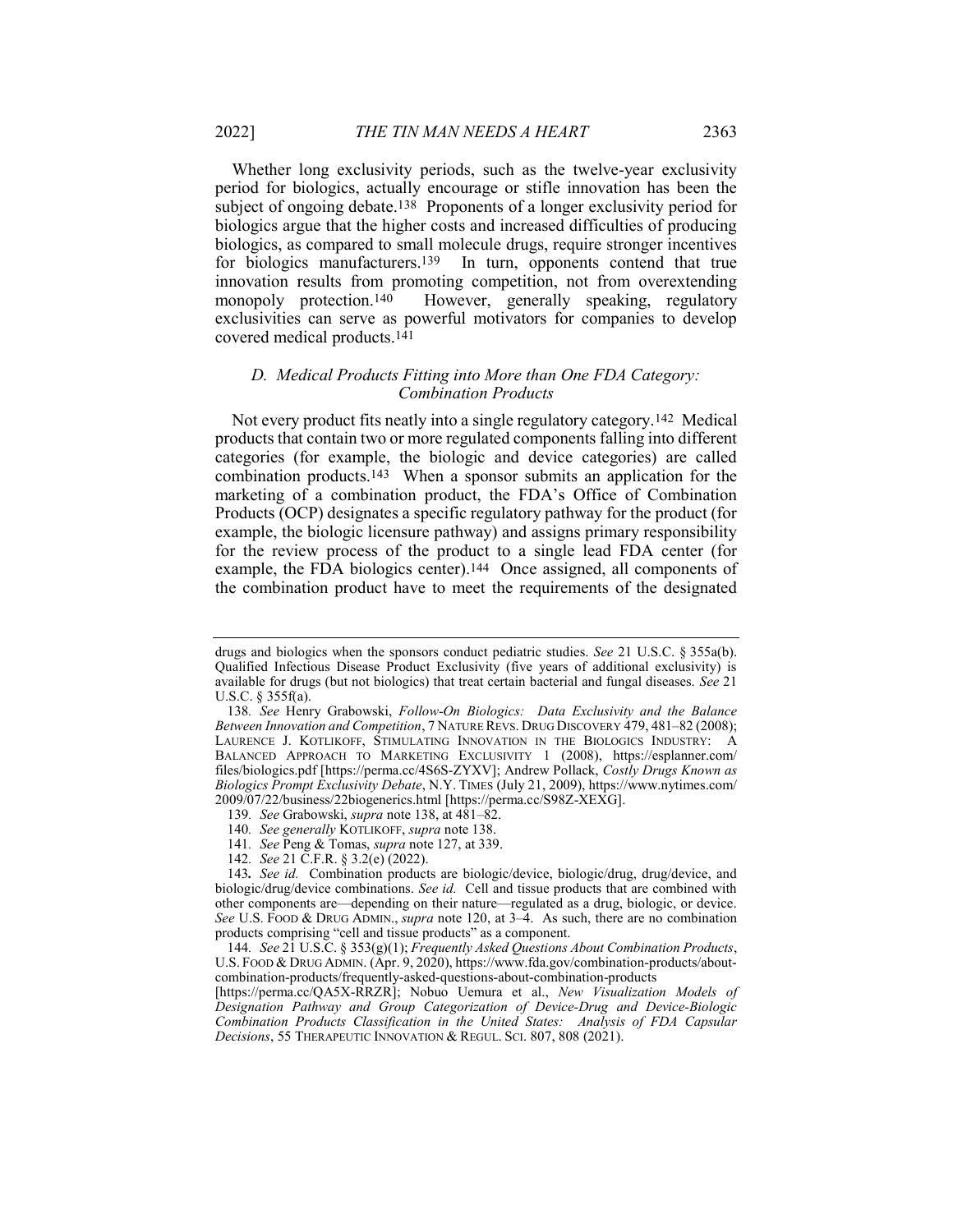approval pathway.145 A goal of this designation and assignment process is to avoid the need to seek approval for the different product components from different FDA centers.146

To determine which center should handle review of a given combination product, the OCP looks to the combination product's primary mode of action (PMOA).147 The PMOA is defined as the mode of action of a combination product that provides the largest contribution to the overall intended therapeutic effect of the combination product.148 For example, an EpiPen, which is used for the emergency treatment of life-threatening allergic reactions, is a drug/device combination product.149 The mode of action for the device component (injector pen) is housing the drug and providing access to the patient's anatomy.<sup>150</sup> The mode of action for the *drug* component (epinephrine) is to stop allergic reactions.151 Because the mode of action for the drug dominates, EpiPens are regulated by the FDA drug center using the drug approval pathway.152

In cases in which the OCP cannot determine the PMOA, the FDA uses an algorithm to assign the combination product to an FDA center.153 Specifically, the new combination product is assigned to an FDA center that oversees the review of combination products that present similar questions of safety and efficacy.154 If no such reference combination product exists, the new combination product is assigned to the center that has the most expertise in assessing the most significant safety and effectiveness questions that are raised by the new combination product.155

In short, the FDA assigns a specific regulatory pathway and a lead FDA center to a combination product based on the product's PMOA.156 If no

<sup>145</sup>. See Uemura et al., supra note 144, at 808.

<sup>146</sup>. See 21 U.S.C. § 353(g)(1); Assignment of Agency Component for Review of Premarket Applications, 56 Fed. Reg. 58,754, 58,755 (Nov. 21, 1991) (to be codified at 21 C.F.R. pt. 3).

<sup>147</sup>. See Frequently Asked Questions About Combination Products, supra note 144. A mode of action is the way a product brings about an intended therapeutic action or result. See 21 C.F.R. § 3.2(k) (2022).

<sup>148</sup>. See 21 U.S.C. § 353(g)(1)(C); 21 C.F.R. § 3.2(m) (2022). A therapeutic effect is the effect of the combination product that is intended to diagnose, cure, treat, or prevent a specific disease or to affect the structure or any function of the human body. See 21 C.F.R.  $\S 3.2(k)$ (2022).

<sup>149</sup>. See Press Release, U.S. Food & Drug Admin., FDA Approves First Generic Version of EpiPen (Aug. 20, 2018), https://www.fda.gov/news-events/press-announcements/fdaapproves-first-generic-version-epipen [https://perma.cc/CY9B-HCWU] (explaining that EpiPens are drug/device combination products).

<sup>150.</sup> See David Amor, How to Determine A Combination Product's Primary Mode of Action (PMOA), MED DEVICE ONLINE (Jan. 22, 2016), https://www.meddeviceonline.com/ doc/how-to-determine-a-combination-product-s-primary-mode-of-action-pmoa-0001 [https://perma.cc/27CF-9ZBW].

<sup>151</sup>. See id.

<sup>152</sup>. See Press Release, supra note 149.

<sup>153</sup>. See Definition of Primary Mode of Action of a Combination Product, 69 Fed. Reg. 25,527, 25,527 (May 7, 2004) (to be codified at 21 C.F.R. pt. 3).

<sup>154</sup>. See id. at 25,528–29.

<sup>155</sup>. See id. at 25,529.

<sup>156</sup>. See Frequently Asked Questions About Combination Products, supra note 144.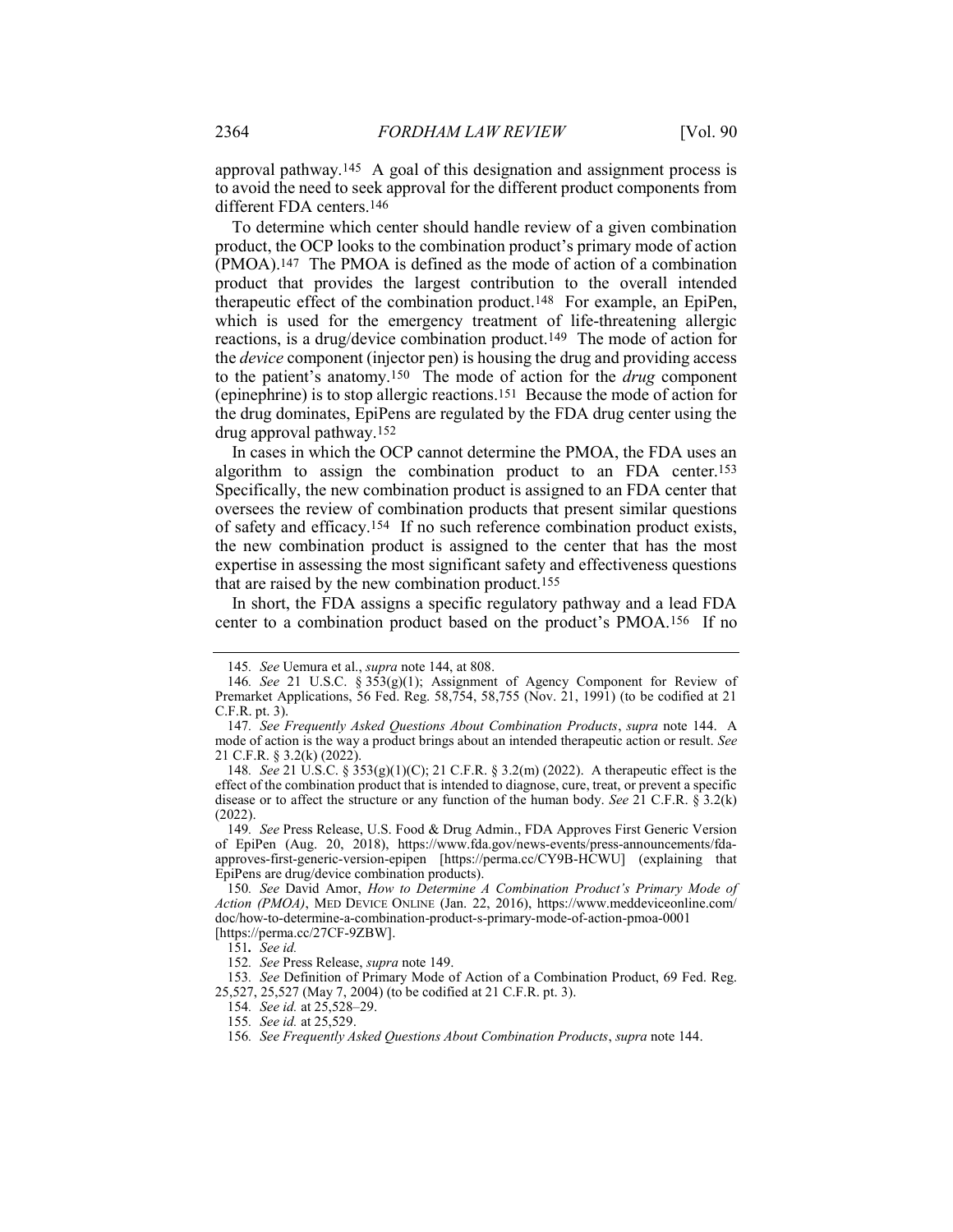PMOA can be determined, the FDA attempts to assign the product to the center with the most pertinent regulatory expertise.157

#### E. Federal Regulation of Human Organs

The ultimate purpose of bioprinted organs is to decrease the demand for donor organs, which are regulated by the Health Resources and Services Administration (HRSA) under NOTA.158 Passed in 1984, NOTA sought to address a shortage of donor organs by providing for the establishment of a fair and efficient organ allocation system.159 NOTA also made the sale of human organs illegal.<sup>160</sup> The Act defines "human organs" as including "the human (including fetal) kidney, liver, heart, lung, pancreas, bone marrow, cornea, eye, bone, and skin or any subpart thereof."161 However, the secretary of the U.S. Department of Health and Human Services (HHS) is authorized by statute to expand the regulatory definition of a human organ.162 For instance, vascularized composite allografts (i.e., human body parts that contain multiple tissues including skin, muscle, bone, nerves, and blood vessels) were added to the definition of human organ in 2013.163 Examples of vascularized composite allografts include the face or a hand.164

The U.S. government has contracted the United Network for Organ Sharing (UNOS) to operate as its organ procurement and transplantation network.165 UNOS ensures transplant safety by specifying the medical criteria that a donor and recipient have to meet before a transplantation can occur.166 For instance, organs from donors who exceed a certain age, who

163. See Organ Procurement and Transplantation Network, 78 Fed. Reg. 40,033, 40,033 (July 3, 2013) (to be codified at 42 C.F.R. pt. 121). Like certain bioprinted organs, VCAs are "vascularized and require[] blood flow by surgical connection of blood vessels to function after transplantation," "contain[] multiple tissue types," and are "[t]ransplanted into a human recipient as an anatomical/structural unit." 42 C.F.R. § 121.2 (2022). However, VCAs differ from bioprinted organs in that they are "[r]ecovered from a human donor as an anatomical/structural unit" and are "[m]inimally manipulated (i.e., processing that does not alter the original relevant characteristics of the organ relating to the organ's utility for reconstruction, repair, or replacement)." Id. Further, VCAs are "[s]usceptible to allograft rejection, generally requiring immunosuppression that may increase infectious disease risk to the recipient." Id.

164. See Axel Rahmel, Vascularized Composite Allografts: Procurement, Allocation, and Implementation, 1 CURRENT TRANSPLANTATION REPS. 173, 173 (2014).

165. See Fast Facts, UNOS, https://unos.org/about/fast-facts/ [https://perma.cc/G7MX-QDGN] (last visited Mar. 4, 2022).

166. See ORGAN PROCUREMENT & TRANSPLANTATION NETWORK, POLICIES 1, 4–6 (2021), https://optn.transplant.hrsa.gov/media/eavh5bf3/optn\_policies.pdf [https://perma.cc/H65S-7MNH].

<sup>157</sup>. See Definition of Primary Mode of Action of a Combination Product, 69 Fed. Reg. at 25,529.

<sup>158.</sup> See generally Robert Jacobson, Note, 3-D Bioprinting: Not Allowed or NOTA Allowed?, 91 CHI.-KENT L. REV. 1117, 1122 (2016).

<sup>159</sup>. See S. REP. NO. 98-382, at 15 (1984); Jacobson, supra note 158, at 1122.

<sup>160</sup>. See 42 U.S.C. § 274e(a).

<sup>161</sup>. See 42 U.S.C. § 274e(c)(1).

<sup>162.</sup> See id. Both the FDA and the HRSA are part of the HHS. See HHS Organizational Chart, U.S. DEP'T HEALTH & HUM. SERVS., https://www.hhs.gov/about/agencies/ orgchart/index.html [https://perma.cc/AZ3Y-WRSL] (last visited Mar. 4, 2022).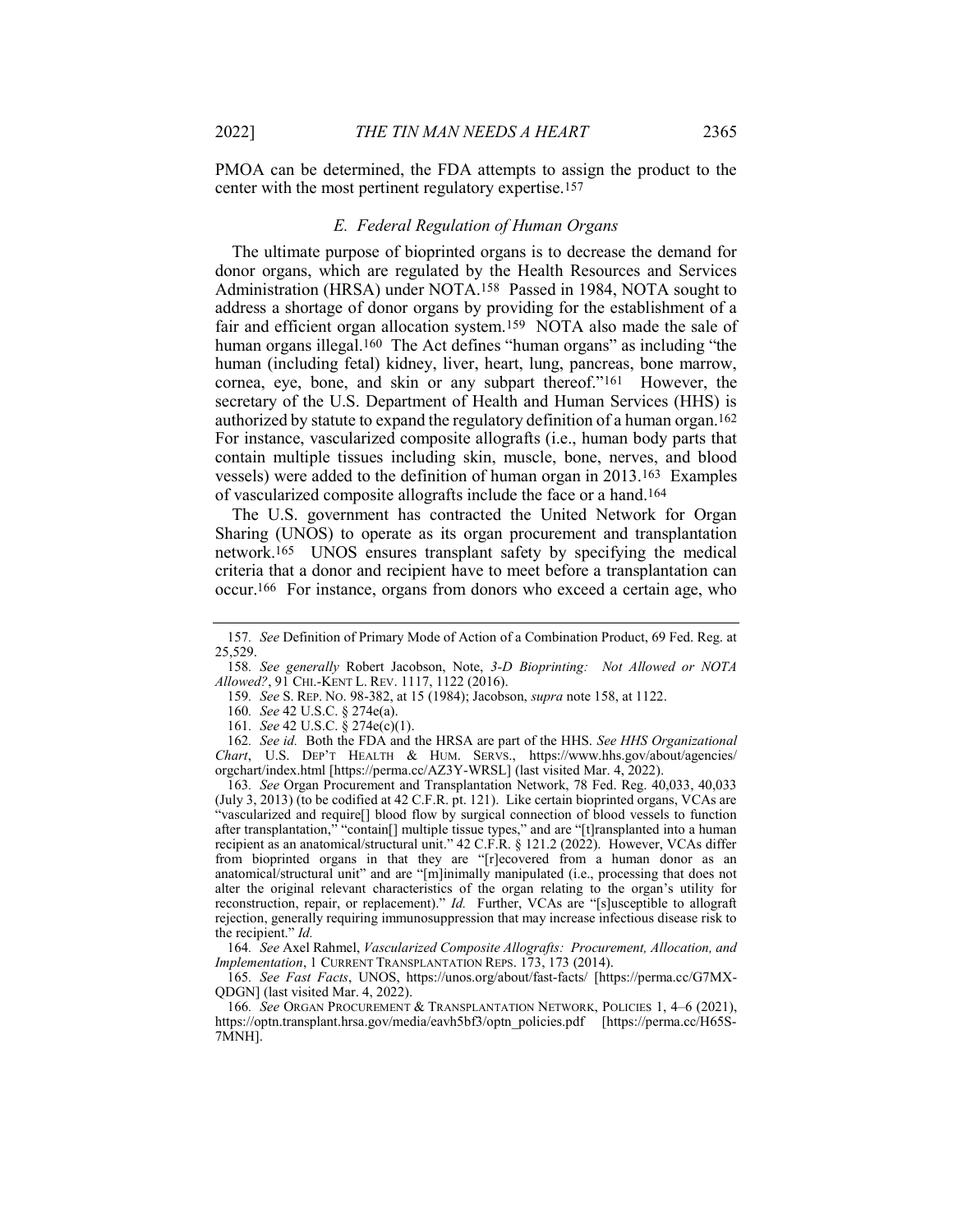are obese, and/or who suffer from certain disqualifying, underlying medical conditions are not eligible for transplantation.167 Finally, donated organs are also screened for infectious diseases and compatibility with the recipient's immune system.168

#### II. APPLICATION OF EXISTING REGULATORY FRAMEWORKS TO BIOPRINTED ORGANS

Although the first bioprinted organs have already advanced to the clinic, the FDA has not issued guidance that clearly delineates the regulatory requirements for these innovative medical products.169 In fact, the agency explicitly excluded "the use or incorporation of biological, cellular, or tissue-based products in [three-dimensional printing]" in its 2017 guidance on three-dimensional printed medical products.<sup>170</sup> So far, FDA activities relating to bioprinting have been limited to soliciting stakeholder feedback, providing grants to study and improve bioprinting, and conducting research on additive manufacturing in-house.171 This is problematic because regulatory uncertainty discourages investment and hampers innovation.172 In

170. See U.S. FOOD & DRUG ADMIN., TECHNICAL CONSIDERATIONS FOR ADDITIVE MANUFACTURED MEDICAL DEVICES 2 (2017), https://www.fda.gov/media/97633/download [https://perma.cc/8MDM-VTKN].

171. See Additive Manufacturing Program: Research on Additive Manufacturing for Medical Devices, U.S. FOOD & DRUG ADMIN. (Mar. 24, 2021), https://www.fda.gov/medicaldevices/medical-device-regulatory-science-research-programs-conducted-osel/additivemanufacturing-program-research-additive-manufacturing-medical-devices

[https://perma.cc/T7HJ-4Y9C] (noting that the FDA device center conducts research on three-dimensional printing); FDA In Brief: FDA Awards Grants to Foster Innovation for Advanced Manufacturing Technology as Part of the Agency's Efforts to Ensure a Robust and Reliable Supply of Biological Products, U.S. FOOD & DRUG ADMIN. (Sept. 20, 2018), https://www.fda.gov/news-events/fda-brief/fda-brief-fda-awards-grants-foster-innovation-

advanced-manufacturing-technology-part-agencys-efforts [https://perma.cc/K5ZB-65AE]; FY 2016 Report from the Director, U.S. FOOD & DRUG ADMIN. (Jan. 19, 2017), http://wayback.archive-it.org/7993/20171114005503/https://www.fda.gov/AboutFDA/

CentersOffices/OfficeofMedicalProductsandTobacco/CBER/ucm535743.htm (noting that the FDA biologics center held a conference focusing on "3D Modeling and Printing of Tissues and Organs" in 2016).

172. See Dagne, supra note 169, at 314 (noting that the current lack of a regulatory framework for bioprinted organs might hamper patient access to these technologies); Amy L. Stein, Reconsidering Regulatory Uncertainty: Making a Case for Energy Storage, 41 FLA. ST. U. L. REV. 697, 732 (2014) (discussing that regulatory uncertainty decreases investment); Will Bioprinted Organs Be Regulated by the FDA Like Medical Devices?, PENROD BLOG, https://penrod.co/will-bioprinted-organs-be-regulated-by-the-fda-like-medical-devices/

[https://perma.cc/ML45-V3QC] (last visited Mar. 4, 2022) (arguing that current regulations are inadequate for bioprinting); Damini Kunwar, The Uncertainty of Regulating 3D Organ

<sup>167</sup>. See id.

<sup>168.</sup> See Martin Hertl, Overview of Transplantation, MERCK MANUAL CONSUMER VERSION (June 2020), https://www.merckmanuals.com/home/immune-disorders/transplantation/ overview-of-transplantation [https://perma.cc/X8VN-9ZUP].

<sup>169</sup>. See Tesh W. Dagne, Governance of 3D-Printing Applications in Health: Between Regulated and Unregulated Innovation, 21 COLUM. SCI. & TECH. L. REV. 281, 314 (2020) (discussing how the lack of regulatory guidance might hinder patient access to bioprinted organs); Mermin-Bunnell, *supra* note 11, at 4–5 (discussing clinical trials for bioprinted bladders); Kelly, *supra* note 2 (noting that bioprinted organs could be ready for testing in a few years).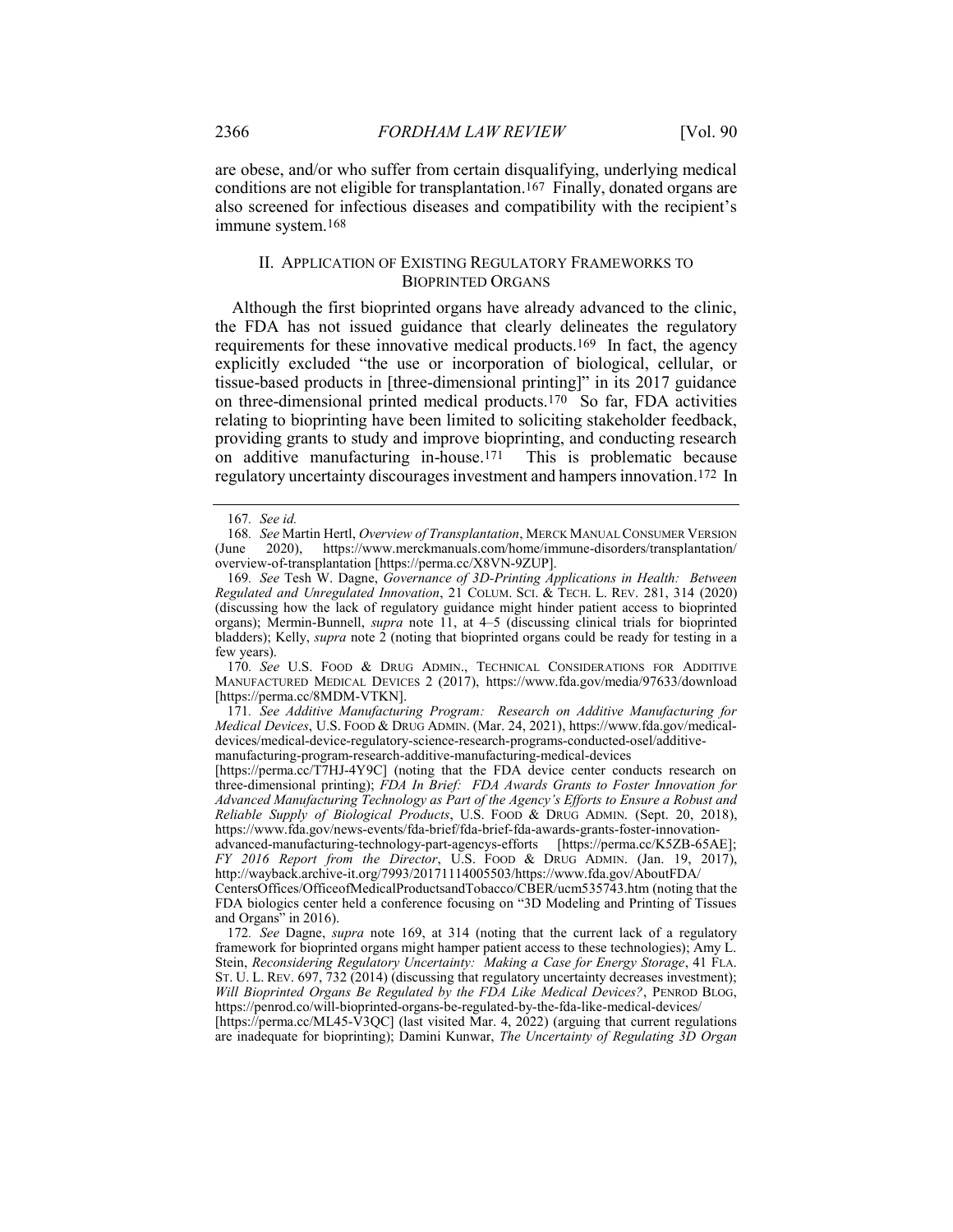turn, the publication of regulatory guidance, which outlines the criteria under which the FDA intends to regulate a medical product, has been shown to significantly reduce approval times.173 As such, guidance from the FDA on the regulation of bioprinted organs would significantly benefit manufacturers seeking to develop these innovative products, as well as patients in need of replacement organs.174

In lieu of guidance specifically addressing the regulation of bioprinted organs, developers of these products are forced to rely on existing statutory and regulatory frameworks to predict the regulatory requirements and exclusivities for their bioprinted products.<sup>175</sup> Three different regulatory frameworks stand out as candidates for governing the regulation of bioprinted organs: (1) regulation of organs by the HRSA under NOTA, (2) regulation of cell and tissue products under the PHSA, and (3) regulation of medical products by the FDA under the FDCA.176

Part II.A explains that significant uncertainty exists as to whether bioprinted organs fall under NOTA. Part II.B concludes that bioprinted organs will likely not be subject to the limited regulatory oversight afforded to certain cell and tissue products. Part II.C discusses that, while most bioprinted organs will likely be considered combination products, the FDA's current approach to combination products may create significant regulatory uncertainty for the developers of bioprinted organs.

#### A. Regulation of Bioprinted Organs as Human Organs Under NOTA

The ultimate goal of bioprinted organs is to serve as functional replacements for donated organs.177 However, it is currently not clear whether bioprinted organs fall under NOTA's jurisdiction.<sup>178</sup> Clarification on this issue is critically important for companies seeking to commercialize bioprinted organs because NOTA prohibits the sale of organs.179 Without the ability to sell their product, developers of bioprinted organs might not be able to recoup their development costs and could opt to not develop bioprinted organs altogether.180

It has been reasoned that bioprinted organs should fall under NOTA's jurisdiction because bioprinted organs are biologically and functionally similar to human organs.<sup>181</sup> Similarly, it has been suggested that bioprinted

Printing, REGUL. REV. (Dec. 10, 2019), https://www.theregreview.org/2019/12/10/kunwaruncertainty-regulating-3d-organ-printing/ [https://perma.cc/ER4H-JNWP] (discussing concerns that bioprinted organs do not clearly fall into any category of existing law).

<sup>173.</sup> See Ariel Dora Stern, Innovation Under Regulatory Uncertainty: Evidence from Medical Technology, 145 J. PUB. ECON. 181, 181, 194 (2017).

<sup>174</sup>. See Dagne, supra note 169, at 314.

<sup>175</sup>. See supra note 172.

<sup>176</sup>. See supra Parts I.A, I.E.

<sup>177.</sup> See Kryou et al., *supra* note 10, at 1-2.

<sup>178</sup>. See supra Part I.E.

<sup>179.</sup> See supra note 160 and accompanying text.

<sup>180.</sup> See supra note 160 and accompanying text.

<sup>181</sup>. See Lauren M. Lentsch, Kinkos for Your Kidneys: A Legal Blueprint for the Regulation of Bioprinted Organs, 46 N. KY. L. REV. 43, 54 (2019).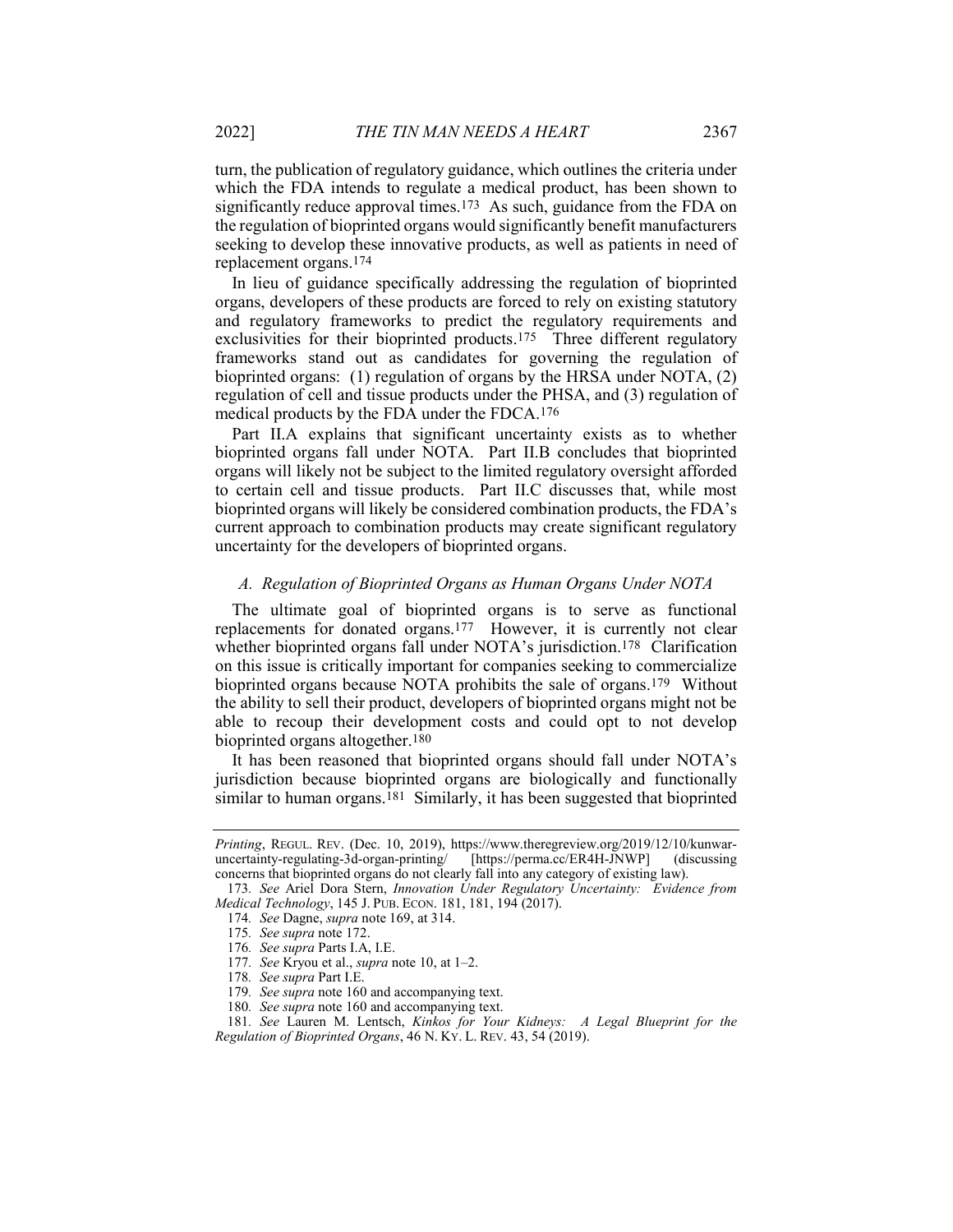organs should be regulated under NOTA because they can be derived from cells that can be considered to be subparts of organs.182

Alternatively, it has been contended that because the statute applies to human organs, NOTA only applies to organs that are derived from humans as functional units.183 Here, it is worth noting that in passing NOTA, Congress made a point to distinguish organ donations from blood donations, with the latter being minimally invasive and not causing harm to the donor.<sup>184</sup> Blood donations are not covered under NOTA.185 Further, some have argued that NOTA only covers naturally occurring compositions of matter, which does not include bioprinted organs.186 Finally, it has been suggested that bioprinted organs do not raise the ethical and human rights concerns that motivated the passage of NOTA.187 Specifically, NOTA was passed in response to an increased need for donated organs.188 The legislative history indicates that Congress was concerned about the moral implications of citizens auctioning off their organs to the highest bidder for financial gain, a concern that does not apply to bioprinted organs.189

While the courts have yet to determine whether NOTA applies to bioprinted organs, the Ninth Circuit in Flynn v. Holder<sup>190</sup> examined the question of whether bone marrow transplants were subject to NOTA.191 Bone marrow, which is explicitly recited in NOTA's organ definition, can either be isolated directly from the donor's bone (in a process called aspiration) or from the donor's blood (in a process called apheresis).192 The court held that bone marrow stem cells obtained through the invasive, painful, and risky process of aspiration are covered by NOTA.193 However, bone marrow stem cells present in the blood that could be extracted by painless and relatively riskless apheresis are not subject to NOTA.194

191. See id. at 864–65.

<sup>182</sup>. See id. The statutory definition of "human organ" includes "subpart thereof." 42 U.S.C. § 274e(c)(1).

<sup>183</sup>. See Elizabeth Kelly, Comment, FDA Regulation of 3D-Printed Organs and Associated Ethical Challenges, 166 U. PA. L. REV. 515, 523 (2018).

<sup>184</sup>. See H.R. REP. NO. 98-1127, at 16 (1984) (Conf. Rep.) (stating that "[t]he term 'human organ' is not intended to include replenishable tissues such as blood or sperm"); S. REP. NO. 98-382, at 16–17 (1984) (stating that the organ sale prohibition was not "meant to include blood and blood derivatives, which can be replenished and whose donation does not compromise the health of the donor"); National Organ Transplant Act: Hearing on H.R. 4080 Before the Subcomm. on Energy and Com., 98th Cong. 129 (1983) [hereinafter Hearing on H.R. 4080] (statement of Rep. Al Gore).

<sup>185</sup>. See Flynn v. Holder, 684 F.3d 852, 864–65 (9th Cir. 2012).

<sup>186.</sup> See Anna M. Whitacre, Note, Don't Go Breakin' My (3D Bioprinted) Heart: Dissecting Patentability and Regulation of 3D Bioprinted Organs, 27 J. INTELL. PROP. L. 357, 378 (2020).

<sup>187</sup>. See Kelly, supra note 183, at 525.

<sup>188</sup>. See Newman v. Sathyavaglswaran, 287 F.3d 786, 794 (9th Cir. 2002).

<sup>189</sup>. See Hearing on H.R. 4080, supra note 184.

 <sup>190. 684</sup> F.3d 852 (9th Cir. 2012).

<sup>192</sup>. See 42 U.S.C. § 274e(c)(1); Flynn, 684 F.3d at 856–57.

<sup>193</sup>. See Flynn, 684 F.3d at 859.

<sup>194</sup>. See id. at 865.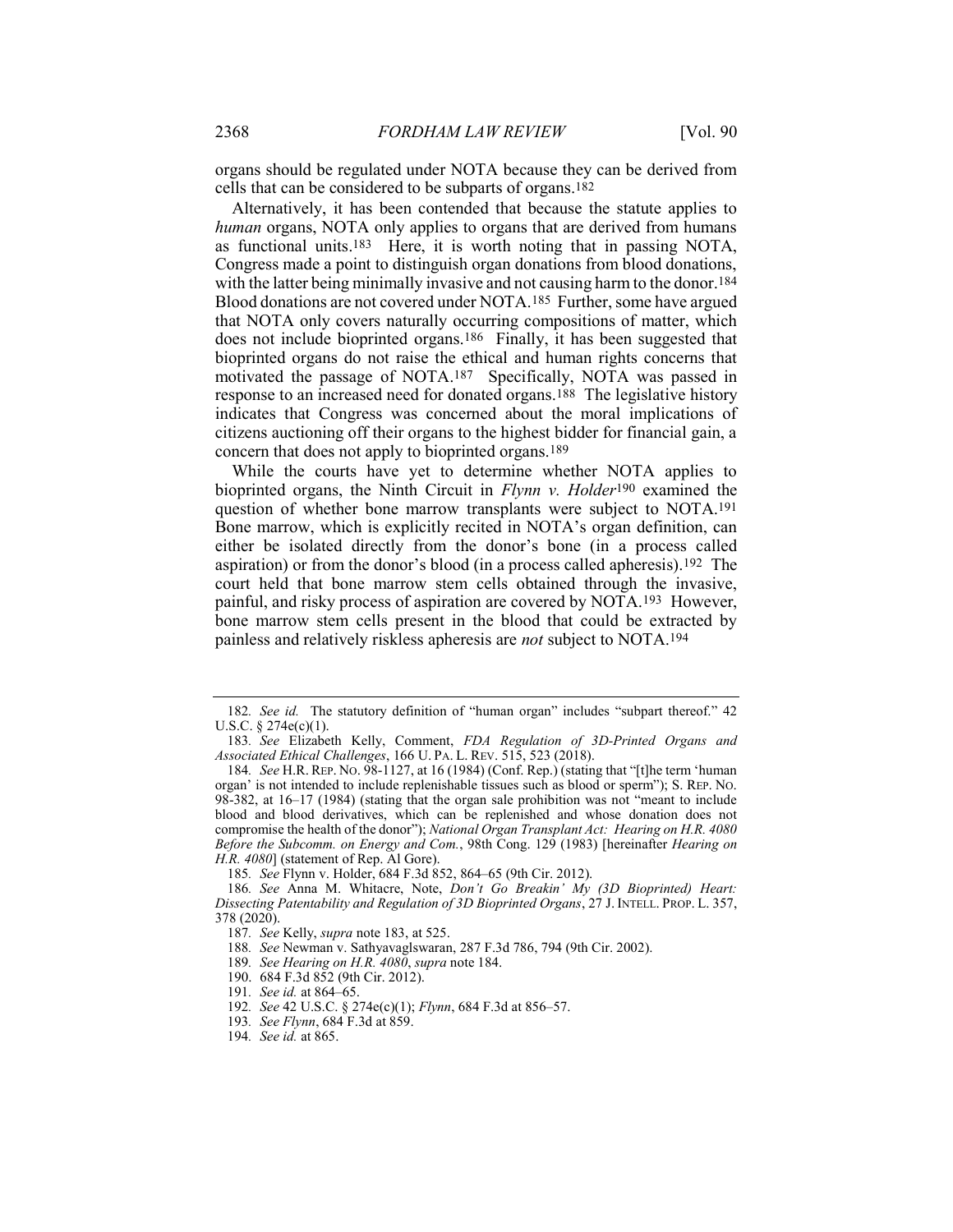In response to the court's ruling, the HHS proposed a new rule that would have amended the definition of "human organ" in section 301 of NOTA to clarify that the prohibition on transfers of human organs applies to bone marrow stem cells regardless of whether they were recovered by aspiration or by apheresis.195 However, in response to stakeholder feedback, the HHS withdrew the proposal in 2018 and did not amend NOTA's organ definition.196 Given that many bioprinted organs are also generated using relatively painless and riskless methods, it is possible that bioprinted organs—like bone marrow stem cells isolated by apheresis—are not subject to NOTA.197 However, no court has ruled on this issue so far.

In sum, significant regulatory uncertainty exists for manufacturers of bioprinted organs as to whether their product's sale will be prohibited under NOTA.

#### B. Regulation of Bioprinted Organs as Cell and Tissue Products Under the PHSA

Alternatively, it might be argued that bioprinted organs are composites of cells and tissues and should therefore be regulated as cell and tissue products under the PHSA.198

Only a certain group of cell and tissue products is exempt from premarket approval, which is otherwise required for drugs, biologics, and medical devices, and is solely regulated under section 261 of the PHSA.199 To qualify for this exemption from premarket approval, the cell and tissue products have to be minimally manipulated and cannot be combined with other substances other than compounds such as water or sterilizing or storage agents.200 This Note argues that bioprinted organs are neither minimally manipulated nor free from other substances and, as such, do not qualify for the exemption.

To generate a human organ using bioprinting, stem cells are isolated from, for example, a patient's blood and reprogrammed to develop into the desired cell types (e.g., heart or skin cells).<sup>201</sup> After the cells have been printed into a three-dimensional structure, they are cultivated under specific conditions to mature into a functional tissue.202 Given the amount of manipulation required to turn a patient's cells into a bioprinted organ, it is likely that bioprinted organs will not be considered to comprise "minimally

<sup>195</sup>. See Change to the Definition of "Human Organ" Under Section 301 of the National Organ Transplant Act of 1984, 78 Fed. Reg. 60,810, 60,811–12 (Oct. 2, 2013) (to be codified at 42 C.F.R. pt. 121).

<sup>196</sup>. See Change to the Definition of "Human Organ" Under Section 301 of the National Organ Transplant Act of 1984; Withdrawal, 83 Fed. Reg. 60,804, 60,804 (Nov. 27, 2018) (to be codified at 42 C.F.R. pt. 121).

<sup>197.</sup> See Flynn, 684 F.3d at 865; supra text accompanying notes 4-5.

<sup>198</sup>. See supra text accompanying notes 3–10, 120–24.

<sup>199</sup>. See supra text accompanying notes 120–24.

<sup>200</sup>. See supra text accompanying notes 120–24.

<sup>201.</sup> See supra text accompanying notes 5–11.

<sup>202</sup>. See supra text accompanying notes 5–11.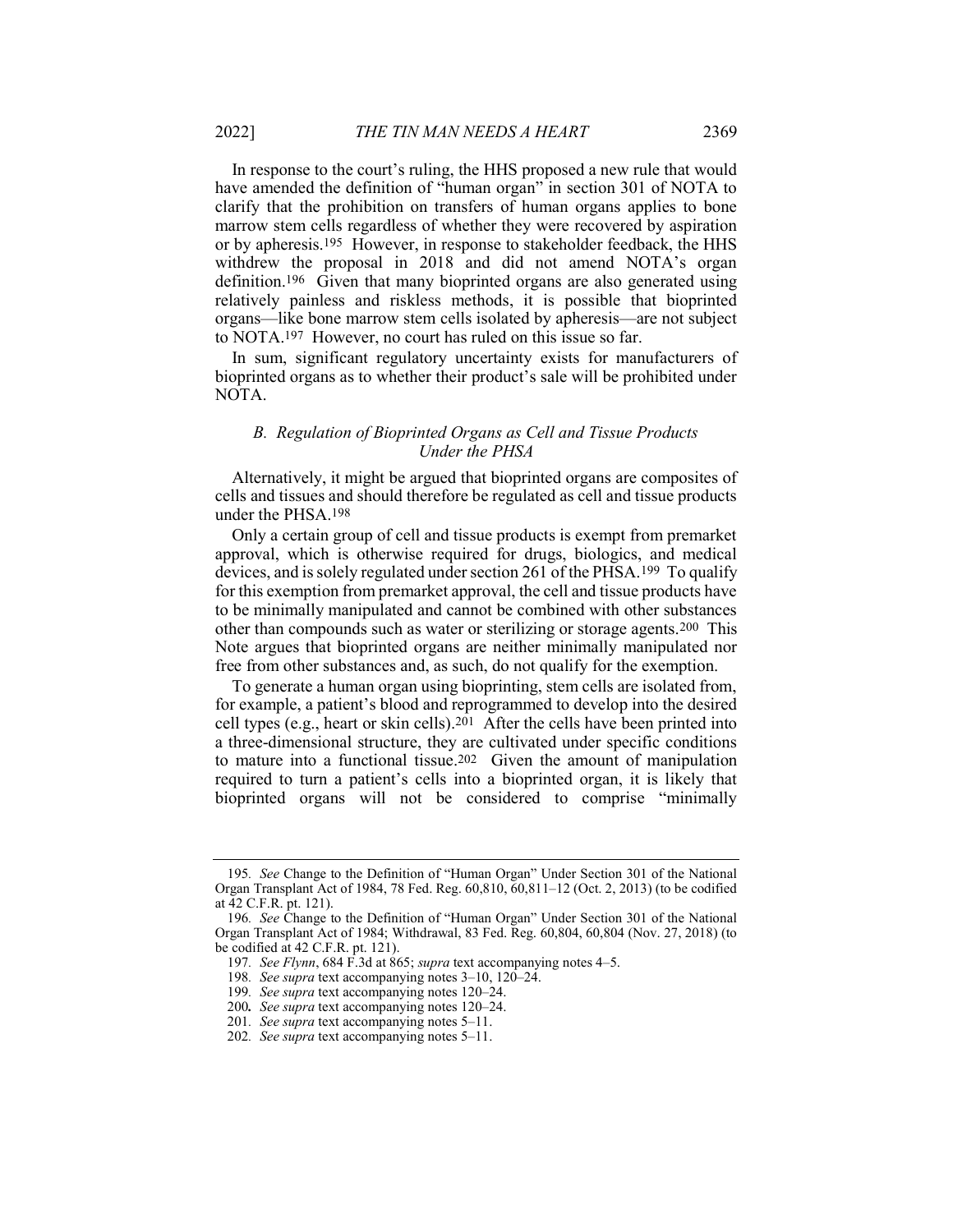manipulated" cells.<sup>203</sup> Further, many bioprinted organs use scaffolding materials, which might still be present in the fully matured bioprinted organ.204 As such, many bioprinted organs comprise human cells and tissues that are more than minimally manipulated and have been combined with substances other than water or storage agents.205 Accordingly, even though bioprinted organs are technically cell- or tissue-based products, they will likely not be exempt from the stringent regulatory review that applies to drugs, biologics, and medical devices.206

#### C. Regulation of Bioprinted Organs as Medical Products Under the FDCA

Finally, because bioprinted organs are intended to treat disease and affect a function of the human body, they might reasonably be regulated as medical products under the FDCA.207 While this Note argues that bioprinted organs will likely be regulated by the FDA as combination products, the FDA's current approach to combination products may still create significant regulatory uncertainty for the developers of bioprinted organs.

#### 1. Bioprinted Organs Will Likely Be Considered Combination Products

Like other medical products classified as combination products, bioprinted organs can exhibit characteristics of drugs, biologics, and medical devices.208 For example, bioprinted organs contain living cells, pointing to their classification as biologics.209 However, depending on the type of bioprinted organ, the bioprinted material might also exhibit characteristics of a medical device or drug.210 For instance, the function of a bioprinted cornea is very much mechanical in nature, pointing to a medical device classification.211 Specifically, the cornea focuses light, filters UV rays, and serves as a physical barrier that prevents dirt and microorganisms from entering the eye.<sup>212</sup> Based on these properties, (non-cellular) artificial corneas have been classified by the FDA as medical devices.213 Similarly, the function of a heart is mainly a mechanical one (i.e., the heart circulates blood through the

<sup>203.</sup> See supra note 122 and accompanying text. See also U.S. Food & DRUG ADMIN., supra note 120, at 15 (explaining that the production of cells that cannot differentiate into a different cell type anymore from blood stem cells is generally considered to be more than minimal manipulation).

<sup>204</sup>. See supra text accompanying note 9.

<sup>205</sup>. See supra note 122 and accompanying text.

<sup>206</sup>. See supra Part I.C.1.

<sup>207.</sup> See supra notes 62–67 and accompanying text.

<sup>208</sup>. See Kelly, supra note 183, at 527.

<sup>209</sup>. See supra note 69 and accompanying text.

<sup>210.</sup> See Kelly, supra note 183, at 527.

<sup>211</sup>. See Corneal Disease, CLEVELAND CLINIC, https://my.clevelandclinic.org/health/ diseases/8586-corneal-disease [https://perma.cc/FZ3J-NQXB] (last visited Mar. 4, 2022); supra note 72 and accompanying text.

<sup>212</sup>. See Corneal Disease, supra note 211.

<sup>213.</sup> See Premarket Approval (PMA): Intacs Prescription Inserts/Intacs Corneal Implants, U.S. FOOD & DRUG ADMIN. https://www.accessdata.fda.gov/scripts/cdrh/cfdocs/cfpma/ pma.cfm?id=P980031 [https://perma.cc/SH7N-DFE6] (last visited Jan. 16, 2022).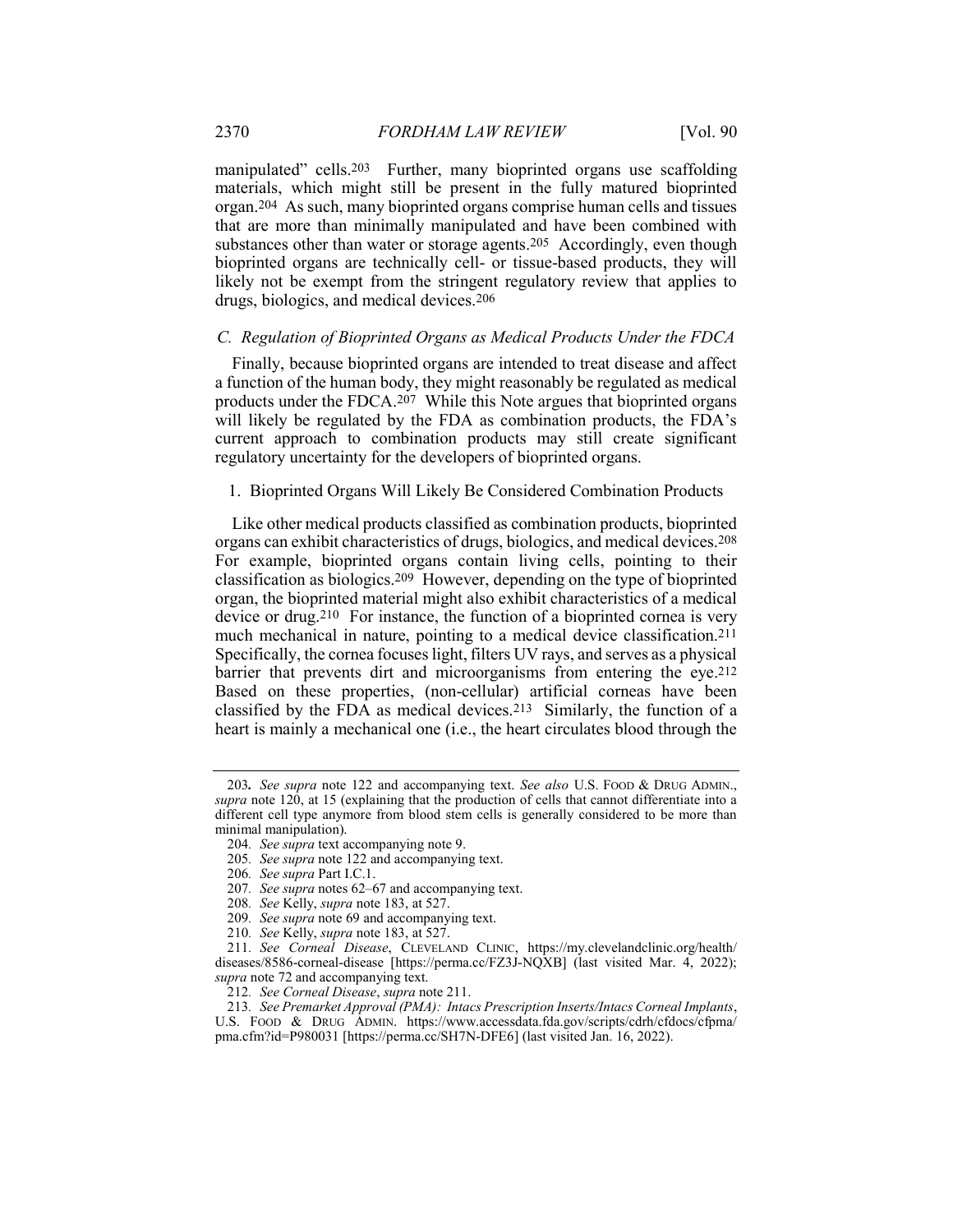body and maintains blood pressure).214 Accordingly, the FDA has classified (non-cellular) artificial hearts as medical devices.215

Alternatively, some organs achieve their biological function by secreting what are essentially small molecule drugs, which in turn fulfill important functions in the human body.216 For example, hormones secreted by the thyroid gland regulate the body's metabolism, as well as cellular activity and development.217

Because many bioprinted organs will share characteristics of medical products falling into different regulatory categories, it is likely that the FDA will classify bioprinted organs as combination products. However, without additional guidance from the FDA, there is uncertainty as to whether the existing framework relating to combination products can be effectively applied to bioprinted organs. Specifically, the assignment of a combination product to a specific FDA center and approval pathway based on its PMOA can be particularly challenging for bioprinted organs.218 Further, due to the inherently interdisciplinary nature of bioprinted organs, it is unclear whether review by a single FDA center will be sufficient to ensure the safety and efficacy of these medical products.219

#### 2. Identifying the Most Appropriate FDA Center to Lead the Regulatory Review of a Bioprinted Organ Can Be Challenging

The FDA's approach of assigning combination products to a lead center based on their primary mode of action works well for combination products in which one regulatory category clearly dominates.220 However, not all cases are so clear-cut, and sponsors have complained about inconsistencies in the designation and assignment process.221 For example, although combination products Dermagraft and MACI are both bioabsorbable

<sup>214.</sup> See James Beckerman, How the Heart Works, WEBMD (Aug. 24, 2020), tps://www.webmd.com/heart-disease/guide/how-heart-works [https://perma.cc/9WVBhttps://www.webmd.com/heart-disease/guide/how-heart-works 99AT].

<sup>215</sup>. See Premarket Approval (PMA): Syncardia Temporary Cardio West Total Artificial Heart (TAH-T), U.S. FOOD & DRUG ADMIN., https://www.accessdata.fda.gov/scripts/ cdrh/cfdocs/cfpma/pma.cfm?ID=P030011 [https://perma.cc/5UMY-DMMP] (last visited Jan. 16, 2022). TAH-T is a mechanical device consisting of two artificial heart chambers and four artificial heart valves made of semirigid plastic that can temporarily replace a failing human heart. See How Does the Syncardia Total Artificial Heart Work?, SYNCARDIA, https://syncardia.com/patients/patient-resources/how-does-the-total-artificial-heart-work/ [https://perma.cc/UG3Y-R92X] (last visited Mar. 4, 2022).

<sup>216</sup>. See Susanne Hiller-Sturmhöfel & Andrezej Bartke, The Endocrine System: An Overview, 22 ALCOHOL HEALTH & RSCH. WORLD 153, 153 (1998) (discussing the secretion of hormones by various organs).

<sup>217</sup>. See id.

<sup>218</sup>. See infra Part II.C.2.

<sup>219</sup>. See infra Part II.C.3.

<sup>220</sup>. See supra text accompanying notes 149–52.

<sup>221</sup>. See Uemura et al., supra note 144, at 809.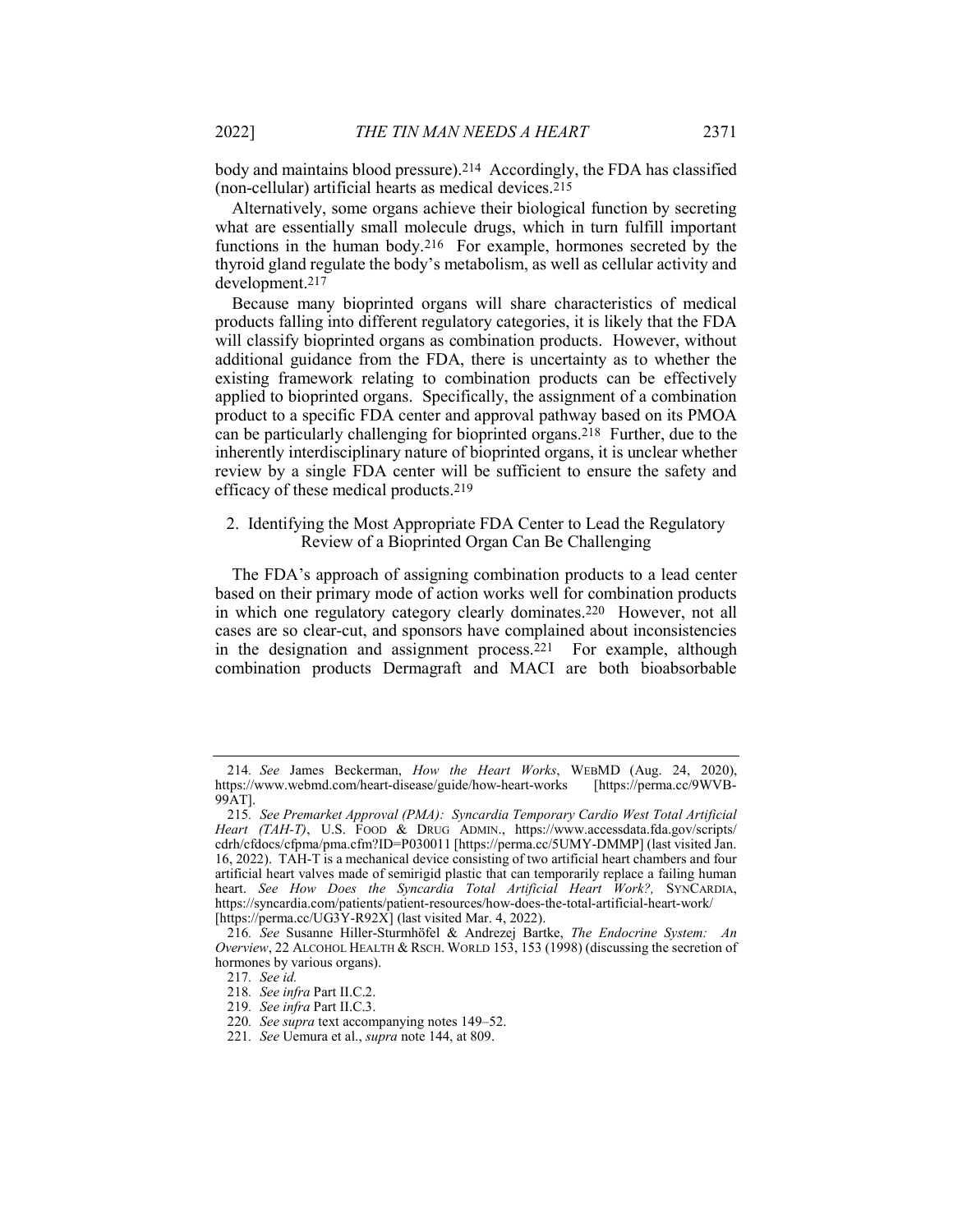scaffolds covered with living cells, Dermagraft is regulated as a medical device, while MACI is regulated as a biologic.222

Because form and function are so highly intertwined in bioprinted organs, the *primary* mode of action can be challenging to ascertain for these products.223 For instance, determining the PMOA for a bioprinted organ might become a question of how granular one defines the problem to be solved. Does a bioprinted heart primarily achieve its therapeutic effect by serving as a mechanical pump, indicating a medical device mode of action?224 Or is the artificial heart a biologic because the contractile function of the organ critically depends on the action of the heart cells making up the organ?225 Similarly, does a bioprinted cornea exhibit a device mode of action because the cornea functions to focus and filter light and serve as a physical barrier?226 Or does the product have a biologics mode of action because the transparency and refractory qualities of a lens are actually the result of lens crystallins (a type of protein found in the eye), which are produced by the cells that make up the cornea?227 Accordingly, for many bioprinted organs, it might not readily be apparent what the primary mode of action will be, creating uncertainty for sponsors as to which regulatory pathway will apply to their product and what FDA center will handle the application.228

<sup>222</sup>. See Letter from Raj Puri, Director, Ctr. for Biologics Evaluation & Rsch., U.S. Food & Drug Admin., to Anastacia Bilek, Vericel Corp. (May 31, 2019), https://www.fda.gov/media/127941/download [https://perma.cc/53SQ-QMXQ] (approving supplement of Biologics License Application for MACI); Charles E. Hart et al., *Dermagraft*: Use in the Treatment of Chronic Wounds, 1 ADVANCES WOUND CARE 138, 141 (2012) (discussing that Dermagraft is a Class III medical device).

<sup>223</sup>. See RICCARDO LEVATO ET AL., FROM SHAPE TO FUNCTION: THE NEXT STEP IN BIOPRINTING 1 (2020) (discussing the intimate linkage between tissue architecture and function). As acknowledged by the FDA, a combination product can have two or more mode of actions that equally contribute to the medical product's overall therapeutic effect. See Definition of Primary Mode of Action of a Combination Product, 70 Fed. Reg. 49,848, 49,849 (Aug. 25, 2005) (to be codified at 21 C.F.R. pt. 3). For these products, the FDA admits that assessing the PMOA is "complicated." Id.

<sup>224</sup>. See supra note 72 and accompanying text.

<sup>225</sup>. See Dan B. Tran et al., Anatomy, Thorax, Heart Muscles, STATPEARLS (Sept. 18, 2021), https://www.ncbi.nlm.nih.gov/books/NBK545195/ [https://perma.cc/ZE4J-PQGL]; supra note 69 and accompanying text. Current regulations on PMOA discuss a scaffold for organ replacement that has been seeded with a patient's own cells and that has the shape of the target organ. See Definition of Primary Mode of Action of a Combination Product, 70 Fed. Reg. at 49,858. According to the regulation, such a product's PMOA would be attributable to the biological product component's action. See id. However, the description of this exemplary hypothetical product already requires that it is the patient's own cells that enable the product to "ultimately function like the target organ in the patient," thus foreclosing a scenario in which the combination product has any significant device mode of action. See id. As such, it is questionable if this example would apply to a bioprinted heart or cornea. See id.

<sup>226</sup>. See supra note 72 and accompanying text.

<sup>227</sup>. See generally James V. Jester, Corneal Crystallins and the Development of Cellular Transparency, 19 SEMINARS CELL & DEVELOPMENTAL BIOLOGY 82 (2008).

<sup>228</sup>. See, e.g., BioLife4D Corp., Offering Circular (Form 1-A) (Dec. 16, 2020), https://www.sec.gov/Archives/edgar/data/0001714919/000147793220007347/biolife\_253g2. htm [https://perma.cc/44HW-SR6X] (stating to investors that there is no "definitive process for review and approval of 3D bioprinted devices or tissues").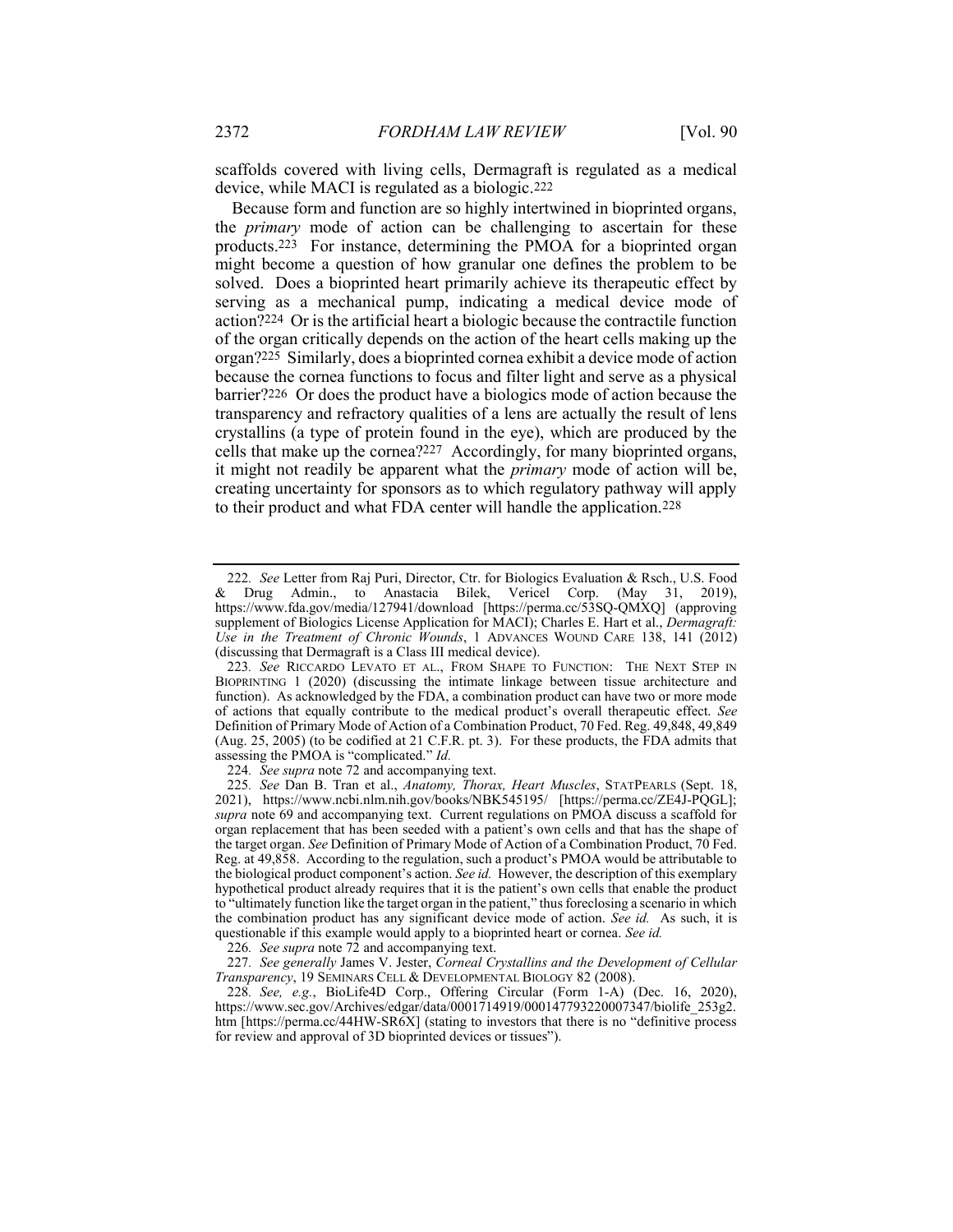If the FDA cannot identify a PMOA, the combination product is assigned to a center that reviews other combination products presenting similar questions of safety and effectiveness.229 However, without more explicit FDA guidance, sponsors do not know for certain what such reference combination products would be.230 For instance, a bioprinted product currently undergoing FDA review is EpiBone-Craniomaxillofacial (EB-CMF), a bioprinted bone graft for the reconstruction of facial bones.231 EB-CMF is regulated as a biologic-led combination product by the FDA biologics center.232 Does this mean that all bioprinted organs will be regulated by the FDA as biologics? BioLife4D, a company that is developing a fully viable heart ready for transplantation, does not seem to think so.233 The company has emphasized to its stockholders that it believes that its product will be regulated as a Class III device.234

Without a reference product, the bioprinted combination product is assigned to the center that has the most expertise to assess the "most significant safety and effectiveness questions" raised by the combination product.235 Because the mechanical and biologic properties of a bioprinted organ are highly interdependent, more than one FDA center might have regulatory expertise pertinent to the safety and effectiveness of the bioprinted organ.236 Further, what constitutes the most significant safety and effectiveness question presented by the combination product requires consideration of the main therapeutic mode of action of the bioprinted product.237 Such an inquiry would likely be difficult for bioprinted organs. In sum, the FDA's current framework for designating and assigning combination products based on a PMOA might be challenging to apply to bioprinted organs.

#### 3. Regulatory Approval of Bioprinted Organs Might Demand Review by More than a Single FDA Lead Center

In many cases, assigning a single lead center to conduct the regulatory review of a combination product can significantly streamline the review process and reduce costs for the sponsor by avoiding the need to submit

 <sup>229.</sup> See supra Part I.D.

<sup>230</sup>. See supra text accompanying note 169.

<sup>231</sup>. See Evaluation of EpiBone-CMF for Mandibular Ramus Reconstruction (EB-CMF), CLINICALTRIALS.GOV (Apr. 21, 2021), https://clinicaltrials.gov/ct2/show/NCT03678467 [https://perma.cc/W9EA-B3S9]; David Butcher, EpiBone Embodies Paperless Efficiencies in Personalized Medicine, MASTERCONTROL (Feb. 11, 2020), https://www.mastercontrol.com/ gxp-lifeline/epibone-embodies-paperless-efficiencies-in-personalized-medicine/

<sup>[</sup>https://perma.cc/WCT3-Q6TK].

<sup>232</sup>. See Butcher, supra note 231.

<sup>233</sup>. See, e.g., Offering Circular, supra note 228.

<sup>234</sup>. See id.

<sup>235</sup>. See Definition of Primary Mode of Action of a Combination Product, 69 Fed. Reg.

<sup>25,527, 25,529–30 (</sup>May 7, 2004) (to be codified at 21 C.F.R. pt. 3).

<sup>236</sup>. See supra note 223.

<sup>237.</sup> See supra note 147 and accompanying text.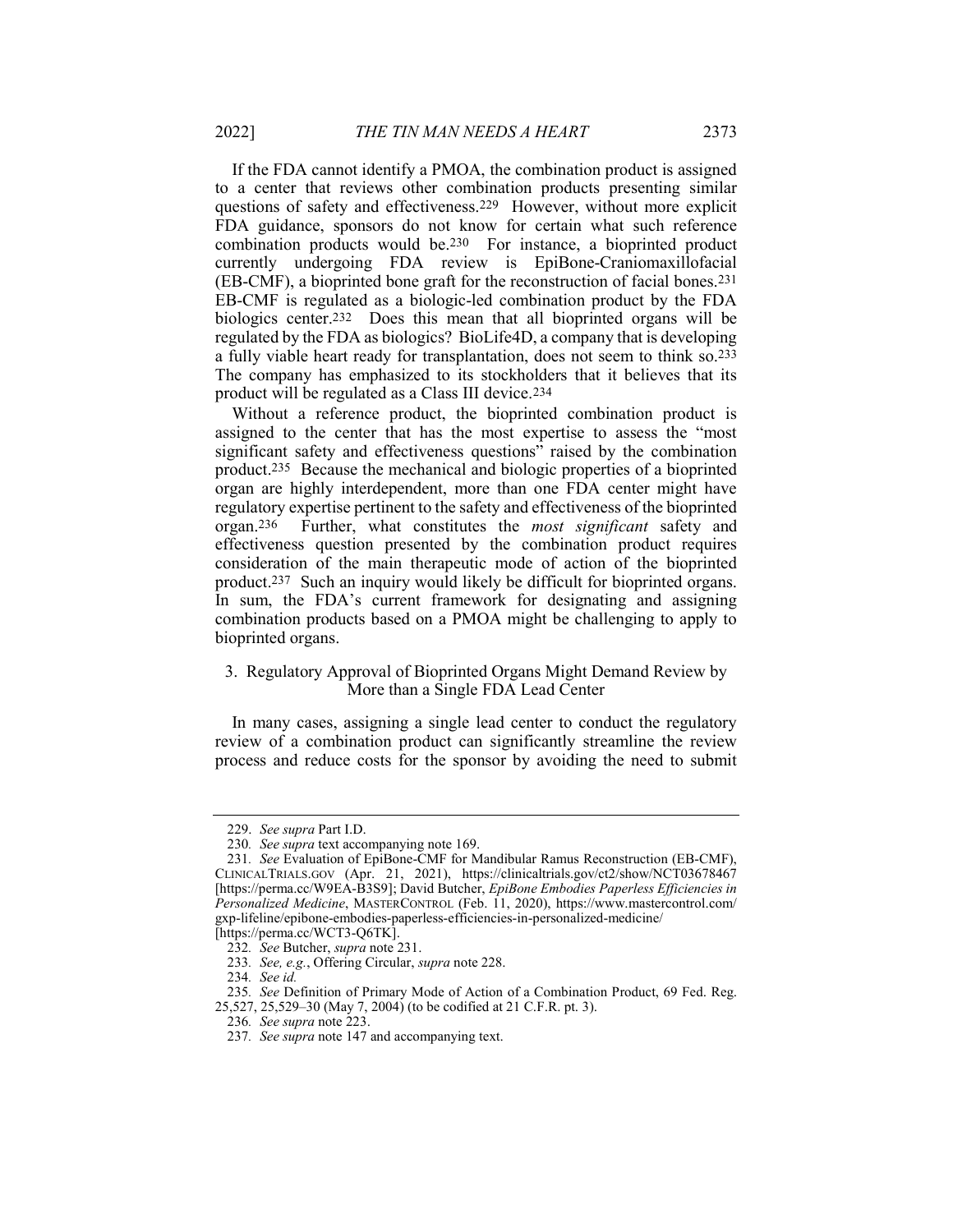multiple FDA applications for the same product.238 However, it has also been suggested that interdisciplinary products also benefit from an interdisciplinary review.239 This might be particularly true for bioprinted organs, which are inherently more interdisciplinary than other types of medical products.240

Most drug development involves more than one scientific discipline, such as chemistry (for synthesizing the drug), cell biology (for testing the safety and efficacy of the drug), and medicine (for designing clinical trials).241 In contrast, even the production of a suitable candidate for a bioprinted organ requires input from a variety of scientific disciplines.242 Take the production of a bioprinted heart as an example. A software engineer develops a three-dimensional model of the heart with guidance from a biophysicist (to ensure mechanical functionality of the heart) and a physician (to ensure patient fit).243 A mechanical engineer then uses the model to print suitably treated cells provided by a cell biologist onto a biocompatible scaffold delivered by a material scientist.244 Importantly, because the manufacturing process of the organ's cellular components can influence the performance of the scaffold and vice versa, bioprinting requires not only the sequential but also the simultaneous collaborative efforts of experts from different disciplines.245

Because the design and manufacturing process for bioprinted organs is so interdisciplinary, FDA review of these products may require the input of

[https://perma.cc/E8FQ-WH59].

241. See generally Richard C. Mohs & Nigel H. Greig, Drug Discovery and Development: Role of Basic Biological Research, 3 ALZHEIMER'S & DEMENTIA 651 (2017).

242. See generally Luciano P. Silva, Current Trends and Challenges in Biofabrication Using Biomaterials and Nanomaterials: Future Perspectives for 3D/4D Bioprinting in 3D and 4D Printing, in BIOMEDICAL APPLICATIONS: PROCESS ENGINEERING AND ADDITIVE MANUFACTURING 373 (Mohammed Maniruzzaman ed., 2019).

244. See supra text accompanying notes 5–11.

245. See U.S. FOOD & DRUG ADMIN., EVALUATION OF DEVICES USED WITH REGENERATIVE MEDICINE ADVANCED THERAPIES 10 (2019), https://www.fda.gov/media/120266/download [https://perma.cc/WQ57-34LT] (discussing interactions between the cellular and device components of combination products); Silva, supra note 242, at 387; LEVATO ET AL., supra note 223, at 1.

<sup>238</sup>. See U.S. FOOD & DRUG ADMIN., FISCAL YEAR 2020 OCP PERFORMANCE REPORT IV (2020), https://www.fda.gov/media/154949/download [https://perma.cc/TAF6-KZRN].

<sup>239</sup>. See Jiaxin Tian et al., Regulatory Perspectives of Combination Products, 10 BIOACTIVE MATERIALS 492, 495 (2021) (discussing that combination products are interdisciplinary and that regulatory review should match this interdisciplinarity).

<sup>240.</sup> See John H. Tibbetts, The Future of Bioprinting: Multidisciplinary Teams Seek to Create Living Human Organs, 71 BIOSCIENCE 564, 564 (2021) (discussing the interdisciplinarity in bioprinting); Deborah Sliver et al., Research Is the Focus: Bioprinting, Biofabrication and 3D Bioprinting, RUTGERS (Nov. 28, 2018), https://mbs.rutgers.edu/ articles/research-focus-bioprinting-biofabrication-and-3d-bioprinting

<sup>243</sup>. See Emma C. Moran, The Role of Biomechanisms in Liver Tissue Engineering, at 92– 93 (May 2015) (Ph.D. dissertation, Wake Forest University), https://wakespace.lib.wfu.edu/ bitstream/handle/10339/57098/Moran\_wfu\_0248D\_10676.pdf [https://perma.cc/2355- KCWY] (discussing the impact of mechanical parameters such as fluid pressure on the properties of liver cells); supra text accompanying notes 5–11.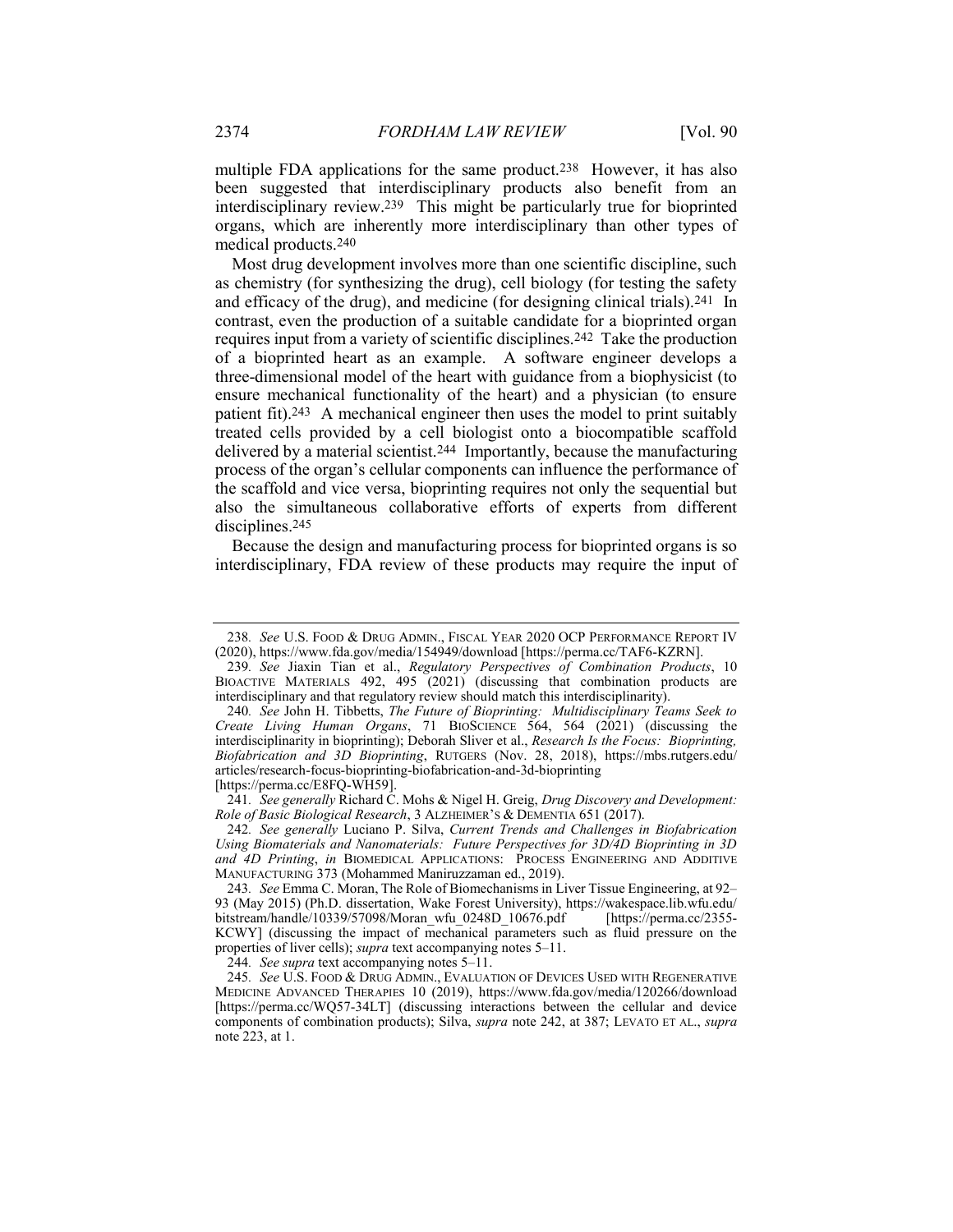experts in different FDA centers.246 This is not per se problematic, assuming the availability of efficient channels of communication between the different FDA centers. Yet, both external and FDA-internal studies have found a lack of expedient communications between different parts of the agency.247 Such a lack of intra-agency conversation can result in discrepancies as to how the different centers manage the regulatory review process.248 Additionally, a lack of intercenter communication can result in inadequate scientific and regulatory justifications for regulatory decisions pertaining to combination products.249 While the FDA has taken some steps to improve its intercenter consult request process, the procedure is still quite complicated, requiring up to ten administrative steps for a nonroutine intercenter consult.250 Further, the process requires that either the FDA officer or the sponsor *proactively* recognize that certain issues require input from another center and reach out to the person with the appropriate regulatory expertise.251 However, in interdisciplinary and novel technologies, regulatory issues might be difficult to anticipate.252

In sum, the best regulatory fit for bioprinting organs under existing legal frameworks might be review by the FDA as combination products. Although there is always some uncertainty as to which regulatory pathway and lead center a combination product will be assigned to, this might be particularly true for bioprinted organs. For instance, for bioprinted organs, one might question the appropriateness of the FDA's current approach of assigning combination products to lead centers based on their PMOA. Further, because bioprinted organs are more interdisciplinary than other combination

<sup>246.</sup> See Manresa & Meyers, *supra* note 78, at 42 (noting that FDA scientists with expertise in drug, biologics, or medical device development are based in different FDA centers). Regulatory expertise relating to nanotechnology, another highly interdisciplinary technology, is also scattered among different FDA centers. See Nanotechnology Programs at FDA, U.S. FOOD & DRUG ADMIN. (Feb. 23, 2021), https://www.fda.gov/science-research/science-andresearch-special-topics/nanotechnology-programs-fda [https://perma.cc/XPD8-QVHY] (providing an overview of the FDA's nanotechnology programs); see also infra notes 312–19.

<sup>247</sup>. See U.S. FOOD & DRUG ADMIN., COMBINATION PRODUCT REVIEW INTERCENTER CONSULT PROCESS STUDY 4–5 (2015), https://fda.report/media/94416/Combination-Product-Review-Intercenter-Consult-Process-Study.pdf COMBINATION PRODUCTS COALITION, IMPROVING PATIENT CARE THROUGH BETTER COMBINATION PRODUCT REGULATION 1 (2014), http://combinationproducts.com/wpcontent/uploads/2014/07/May-23-2014-CPC-Paper-Improving-Patient-Care.pdf [https://perma.cc/U2M9-UD72].

<sup>248</sup>. See COMBINATION PRODUCTS COALITION, supra note 247, at 4 (arguing that the FDA's review of combination products lacks consistency and occasionally leads to scientifically questionable requests for clinical data).

<sup>249</sup>. See id.

<sup>250</sup>. See U.S. FOOD & DRUG ADMIN., FDA STAFF MANUAL GUIDES, VOLUME IV—AGENCY PROGRAM DIRECTIVES: COMBINATION PRODUCTS, INTER-CENTER CONSULT REQUEST PROCESS attach. A (2018), https://www.fda.gov/media/81927/download [https://perma.cc/VY6X-XJWM] (laying out an up to ten-step process for a consult request from a different center). 251. See id.

<sup>252</sup>. See Emerging Sciences, U.S. FOOD & DRUG ADMIN. (Mar. 29, 2018), https://www.fda.gov/science-research/about-science-research-fda/emerging-sciences [https://perma.cc/H9FH-JAQS] (asking the public to educate the FDA on scientific issues that might impact regulatory review of medical products).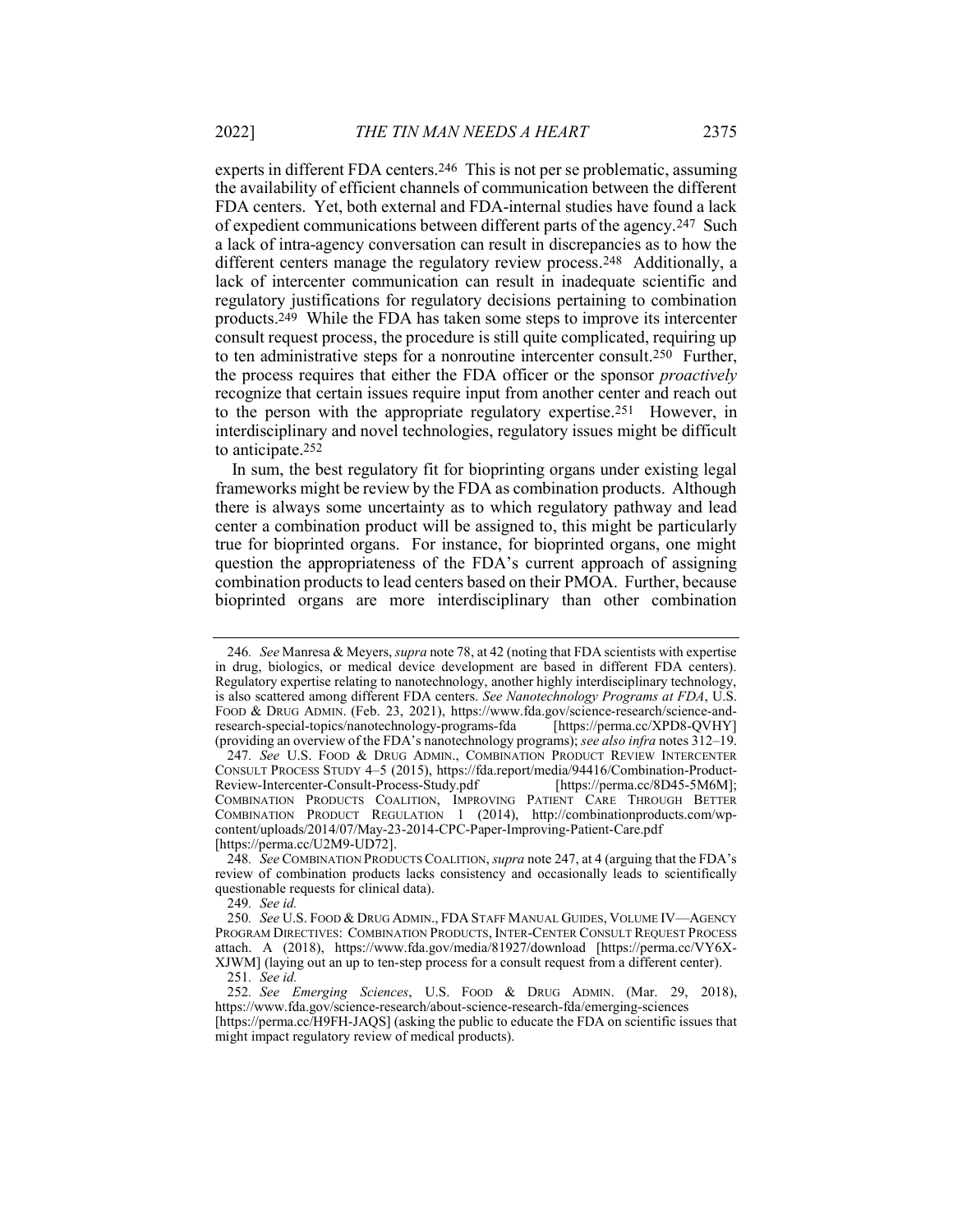products, it is even less clear whether review by a single FDA center will be sufficient to ensure the safety and efficacy of these novel medical products.

#### III. A PROPOSED REGULATORY FRAMEWORK FOR BIOPRINTED ORGANS

Without more explicit guidance from Congress, the courts, or regulatory agencies, significant uncertainty remains for developers of bioprinted organs as to what exact regulatory hurdles their products will face before they can be marketed.253 Accordingly, to more efficiently promote Congress's goals of incentivizing innovation and accelerating patient access to new therapies, a new regulatory framework for bioprinted organs is needed.254 To that end, Part III.A explains that bioprinted organs will likely not—and should not be regulated as organs under NOTA. Part III.B recommends that the FDA should establish an interdisciplinary "Center for Bioprinted Organs" to oversee the safety and efficacy review of these bioprinted materials. Finally, Part III.C proposes a regulatory scheme that promotes both innovation and competition in the bioprinting space, thus benefitting industry stakeholders and patients alike.

#### A. Bioprinted Organs Should Not Be Regulated as Human Organs Under NOTA

Given that the goal of bioprinted organs is to serve as fully functional organ replacements, one might reason that bioprinted organs should fall under the purview of NOTA, the law that regulates the retrieval and allocation of human organs.255 This Note argues that such an interpretation is inconsistent with the statutory language and the problems that NOTA sought to address.

#### 1. Bioprinted Organs Are Not Covered by NOTA's Organ Definition

Both the statutory and regulatory definitions of "human organ" support an interpretation that organs covered by NOTA (1) are biological materials that have been isolated from a donor as vascularized, functional anatomic units and (2) do not include artificially generated organs. Likewise, this Note argues that cells that were isolated from a donor and subsequently grown into functional bioprinted organs do not fall under NOTA's purview either.

First, with the exception of bone marrow, all of the human organs explicitly listed in the statutory definition of "human organ" meet three criteria. They (1) have been removed invasively from the organ donor, (2) can be transferred to the recipient "as is" or with minimal manipulation, and (3) are transplanted either as (a) an entire organ (like the heart) or (b) a subpart of an organ capable of regrowth into a full organ (like a liver lobe).256

<sup>253</sup>. See supra Part II.

<sup>254</sup>. See supra Part I.A; text accompanying notes 169–74.

<sup>255</sup>. See supra Part I.E.

<sup>256</sup>. See Junko Haga et al., Liver Regeneration in Donors and Adult Recipients After Living Donor Liver Transplantation, 14 LIVER TRANSPLANTATION 1718 (2008) (discussing the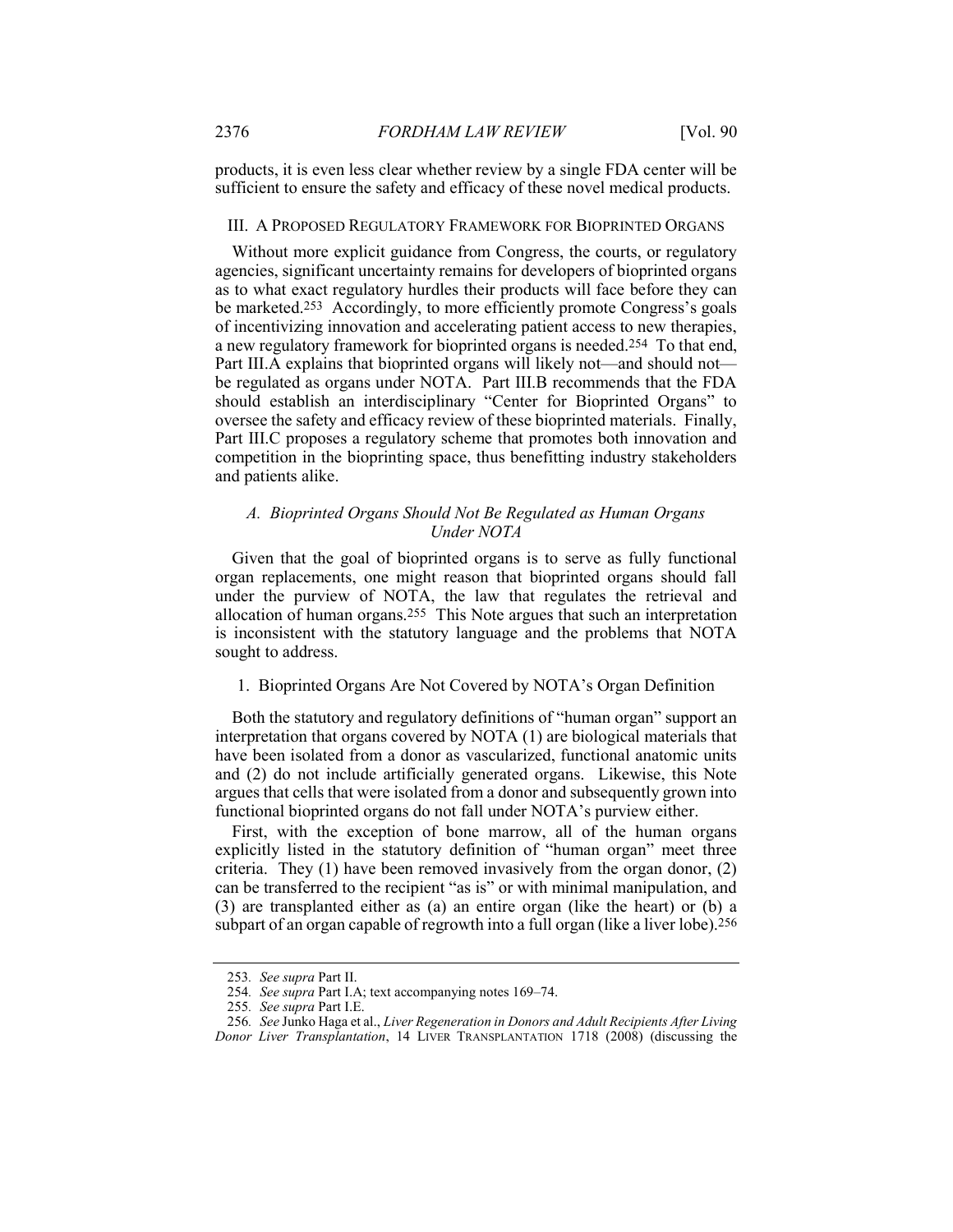In contrast, cells isolated from a patient for bioprinting (1) require minimal invasion to obtain (often just a puncture of a vein), (2) are subject to significant manipulation, and (3) are not ready to provide any organ functionality to the recipient when transplanted as is.257

Second, federal regulations provide that the HSRA administers the transplantation of "vascularized human organs."258 The term "vascularized" indicates that the regulations were intended to cover organs that are ready for implantation, as opposed to cells derived from such organs.259 Consistent with this view, the FDA's definition of cell and tissue products intended for transfer into a human recipient explicitly excludes "vascularized human organs" for transplantation.260

Third, the regulatory definition of a vascularized composite allograft, which was added to expand NOTA's organ definition in 2013, underscores the notion that human organs covered by NOTA are (1) transferred from donor to recipient as an anatomical/structural unit and (2) functional after transplantation, despite the fact that they are minimally manipulated and are not combined with other articles such as a device.261 In light of the above, bioprinted organs, which are not recovered from a donor as a functional anatomic unit, should not be considered organs for the purposes of NOTA.

Even if bioprinted organs themselves are not considered organs under NOTA, it has been argued that the cells that serve as starting material for the bioprinted organ are subparts of organs and as such covered by NOTA.262 However, the Ninth Circuit held in *Flynn* that although bone marrow is explicitly recited in NOTA's organ definition, bone marrow cells that are isolated using relatively noninvasive techniques do not fall under NOTA's purview.263 The ruling in Flynn—combined with the HHS's decision to not overrule Flynn by regulation—suggests that starting cells to be used for bioprinting that are obtained from a patient using relatively noninvasive techniques are not subparts of organs and, as such, are not covered by NOTA. Further, many bioprinted organs are grown by first isolating stem cells from

regeneration potential of the liver); supra note 161 and accompanying text. For a discussion of bone marrow, see infra text accompanying note 263.

<sup>257</sup>. See supra text accompanying notes 5–11.

<sup>258</sup>. See Organ Procurement and Transplantation Network, 78 Fed. Reg. 40,033, 40,034 (July 3, 2013) (to be codified at 42 C.F.R. pt. 21).

<sup>259</sup>. See id.

<sup>260</sup>. See 21 C.F.R. § 1271.3(d)(1) (2022).

<sup>261</sup>. See supra note 163.

<sup>262</sup>. See supra note 182 and accompanying text. Congress amended the definition of "human organ" in 1988 to include fetal organs. See Health Omnibus Programs Extension of 1988, Pub. L. No. 100-607, § 407, 102 Stat. 3048, 3116 (codified as amended in 42 U.S.C.  $§$  274 $e$ (c)(1)). Bioprinted organs utilize cells from humans past the fetal stage and as such do not raise the same concerns that the use of fetal organs raises. See John A. Robertson, Fetal Tissue Transplants, 66 WASH. U. L.Q. 443, 467, 472 (1988); supra note 5 and accompanying text.

<sup>263</sup>. See supra Part II.A.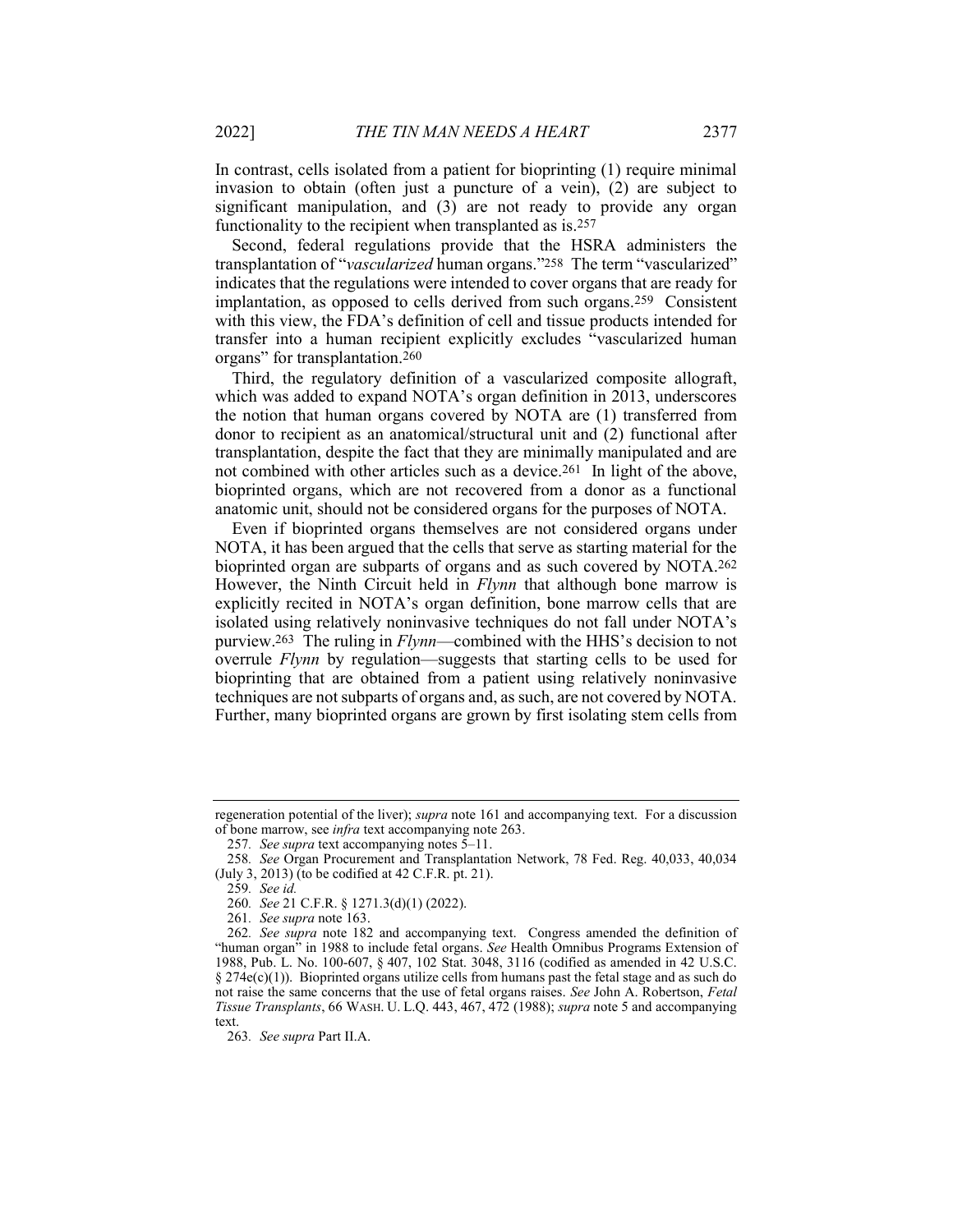blood, cells which the Flynn court explicitly held were not considered organs under NOTA.264

Finally, this Note argues that the language of the remaining statutory text and NOTA's legislative history underscore that the law was intended to address the ethical and human rights concerns that arose from the sale of human organs to *another*. Specifically, the statutory language makes clear that the organ donor and the organ recipient are not the same individual.265 In contrast, a bioprinted organ is manufactured using the patient's own biological material for use in the donor herself, eliminating many of the ethical or human rights concerns that lead to the prohibition of the sale of human organs.266

Further, when passing NOTA, lawmakers stressed that blood donations were not covered by NOTA due to the minimally invasive process of obtaining them.267 As such, the small amounts of biological material (i.e., a part of a tissue or blood cells) obtained fairly noninvasively from a donor to be used in bioprinting should not be covered by NOTA either.

In sum, the statutory and regulatory definitions of "human organ," as well as the legislative history of NOTA, support the interpretation that bioprinted organs were not intended to be covered by NOTA.

#### 2. NOTA Is Ineffective in Ensuring a Supply of Safe and Effective Bioprinted Replacement Organs

In addition to arguing that bioprinted organs will likely not be construed to fall under NOTA's jurisdiction, this Note reasons that regulating bioprinted organs under NOTA is also undesirable, as such regulation would stifle innovation in bioprinting and fail to ensure the safety and efficacy of bioprinted organs.268

First, making the sale of bioprinted organs for valuable consideration illegal under NOTA would be contrary to Congress's goal of incentivizing the development of new medical technologies.269 Given the likely very significant development and manufacturing costs for a fully functional bioprinted organ, the inability to receive valuable consideration for their medical product could serve as a powerful deterrent for any for-profit company (and even nonprofit institution) to engage in the development and production of bioprinted organs in the first place.270

<sup>264</sup>. See Flynn v. Holder, 684 F.3d 852, 864–65 (9th Cir. 2012); Ong et al., supra note 4, at 223.

<sup>265.</sup> See 42 U.S.C. § 274 $e(c)(4)$  (discussing "donor-patient pair[s]"); id. § 274f(d)(3) (differentiating between "donating individuals" and the "recipient of the organ").

<sup>266</sup>. See Kelly, supra note 183, at 525.

<sup>267</sup>. See supra notes 184–85 and accompanying text.

<sup>268</sup>. See supra Part III.A.1.

<sup>269.</sup> See 42 U.S.C. § 274e; supra Part I.A.

<sup>270.</sup> See James Jeffery, 3D Printing Human Organs-But Where's the Money for It?, GUARDIAN (July 17, 2013, 8:30 AM), https://www.theguardian.com/technology/2013/jul/17/ 3d-printing-organs-money [https://perma.cc/P7RV-BXUT] (discussing the financial struggles of companies developing bioprinted organs).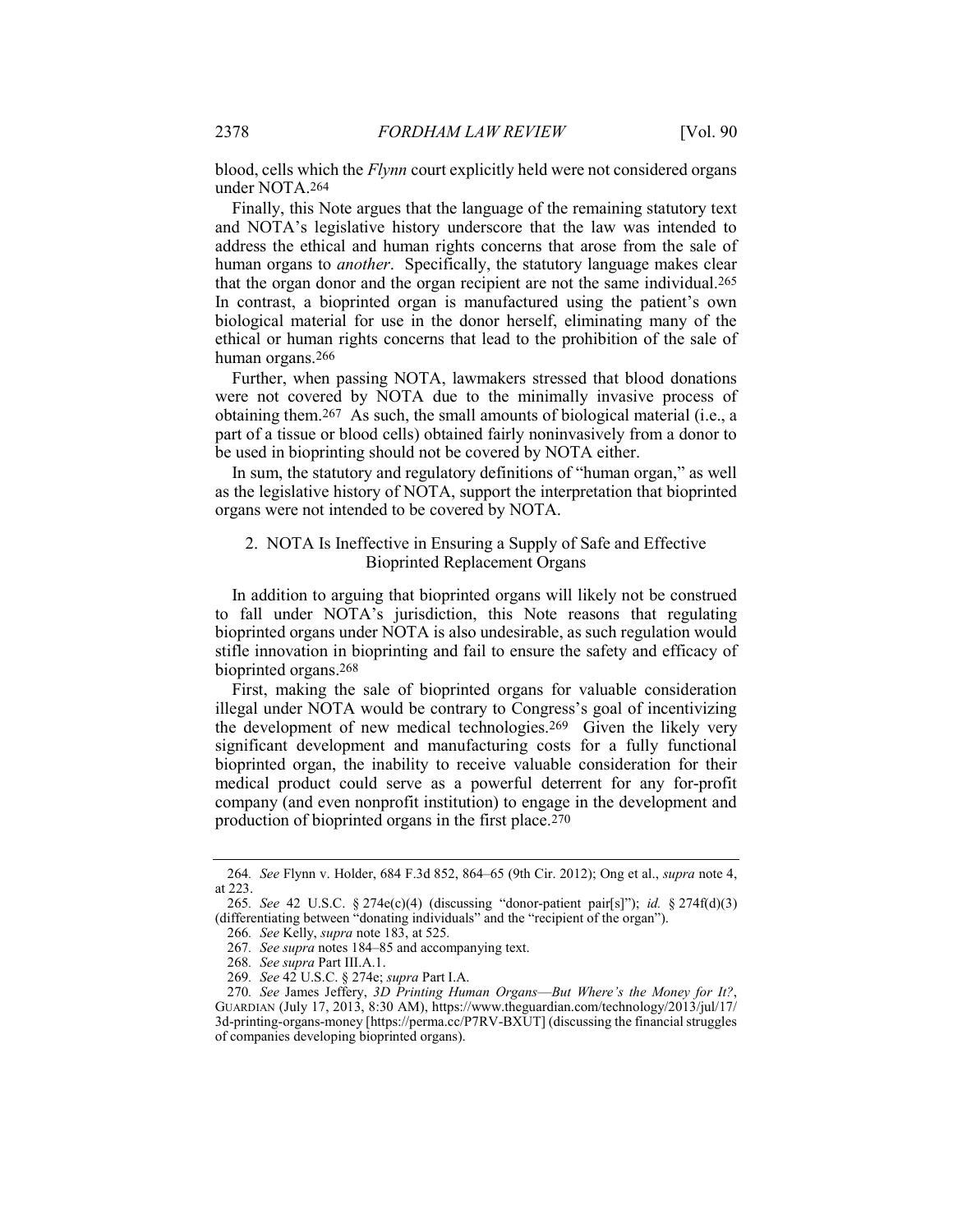Second, regulating bioprinted organs under NOTA does not sufficiently achieve Congress's goal of protecting patient safety.271 The organization responsible for the recovery and allocation of human organs takes certain precautionary measures to promote successful organ transplantation and to reduce the risk of disease transmission.272 However, compared to the rigorous safety and efficacy testing that medical products undergo as part of the FDA approval process, the requirements for ensuring the safety and efficacy of donated organs are minimal.273

The fact that NOTA does not require extensive safety and efficacy testing should not be surprising, as such testing in the context of donated organs is neither possible nor necessary. To start, organs from diseased donors remain viable only for a short amount of time.274 Thus, the amount of testing that can be performed on an organ and its donor in this short time frame is very limited.275 Further, in contrast to artificial biomaterials, medical professionals can presume that organs extracted from formerly living persons are generally functional.276 Accordingly, the fact that NOTA does not require extensive safety and efficacy testing for donated organs is no particular threat to patient safety.277

However, the situation would be different for bioprinted organs. While a three-dimensional structure of cells and scaffolding material might be regulated as an organ for the purposes of NOTA, this does not mean that this structure actually *functions* as an organ and will continue to do so for years after transplantation.278 Given that transplanted organs can last for decades, nonfunctional or unsafe organ replacements are a significant risk for patient safety.279

One might argue that the organ allocation network could simply revise the donor eligibility requirements to incorporate some kind of "organ functionality test" that would ensure that a bioprinted organ is fit for transplantation. However, assessing the safety and efficacy of bioprinted

<sup>271</sup>. See supra Part I.A.

<sup>272</sup>. See supra Part I.E.

<sup>273</sup>. See supra Parts I.C.1, I.E.

<sup>274</sup>. A transplant team usually only has about four to thirty-six hours to evaluate donor eligibility, obtain authorization for the organ donation, identify a suitable recipient, recover the organ, transport the organ to the recipient, and transplant the organ into the recipient. See What Is the Time Frame for Transplanting Organs?, DONOR ALL. (Aug. 25, 2021), https://www.donoralliance.org/newsroom/donation-essentials/what-is-the-time-frame-fortransplanting-organs/ [https://perma.cc/HC55-Q384].

<sup>275</sup>. See id.

 <sup>276.</sup> For example, in absence of signs of heart disease, the fact that a donor lived three decades before dying in a car accident is fairly good evidence that the patient indeed possessed a functional heart.

<sup>277</sup>. See supra Part I.E.

<sup>278.</sup> Cf. supra text accompanying note 181.

<sup>279</sup>. See S.A. Lodhi et al., Solid Organ Allograft Survival Improvement in the United States: The Long-Term Does Not Mirror the Dramatic Short-Term Success, 11 AM. J. TRANSPLANTATION 1126, 1127 fig.1 (2011) (illustrating that organs can function for decades after transplantation); supra Part I.A. (noting patient safety as one of the main goals of the FDCA).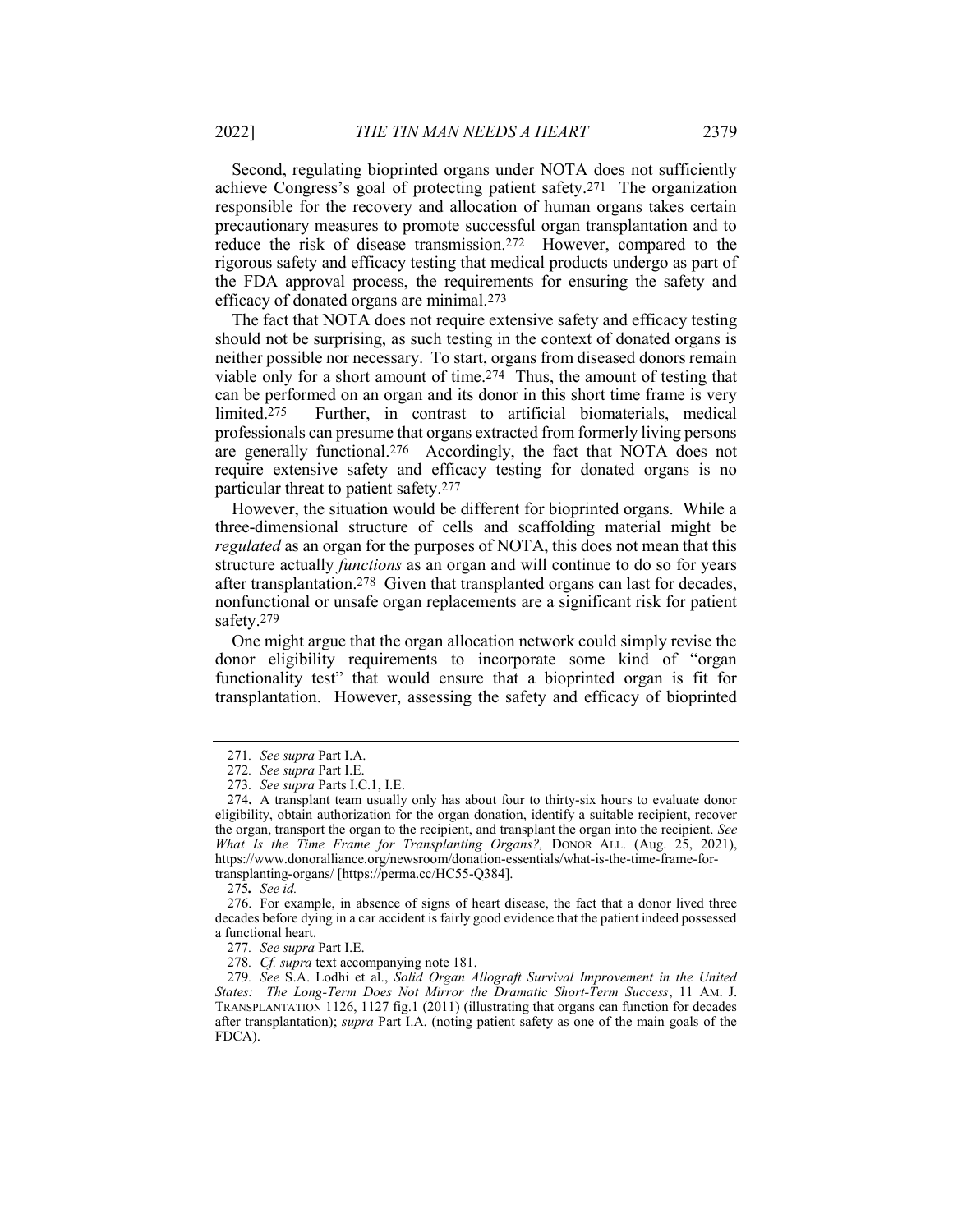organs requires the expertise of a regulatory team with a wide range of scientific training.280 The expertise of UNOS, which has been contracted by the HRSA to serve as the government's organ allocation network, lies in facilitating the logistics of obtaining and allocating fully developed human organs.281 The HSRA, in turn, specializes in providing health-care infrastructure and services.282 In contrast, the government's expertise in evaluating the safety and efficacy of medical products has been firmly concentrated in the FDA.283 As such, it is likely that neither UNOS nor the HSRA have the adequate interdisciplinary regulatory expertise required to assess the safety and efficacy of bioprinted organs.

In sum, because regulation of bioprinted organs under NOTA would stifle innovation in bioprinting and fail to ensure the safety and efficacy of bioprinted organs, this Note recommends explicitly excluding bioprinted organs from NOTA's jurisdiction.284

#### B. A New Center for the Regulation of Bioprinted Organs

This Note argues that bioprinted organs should not fall under the purview of NOTA.285 Instead, they should be regulated by the federal agency with the most experience in assessing the safety and efficacy of medical products: the FDA.286 However, which subunit of the FDA should regulate bioprinted materials? And how can lawmakers incentivize innovation while balancing the interests of innovator and follow-on companies in the bioprinted organ space?

Bioprinting is a uniquely interdisciplinary science.287 Yet, FDA examiners with scientific expertise relevant to the development of bioprinted materials are currently scattered across three different FDA centers.288 Thus, this Note proposes the formation of a new "Center for Bioprinted Organs" within the Office of Combination Products.289 This center would be staffed with regulatory scientists and experts from the FDA's drug, biologic, and device centers, forming an interdisciplinary team. Rather than being subordinate to these three existing centers, the separate nature of the new Center for Bioprinted Organs would emphasize its interdisciplinary and

<sup>280</sup>. See supra Part II.C.3.

<sup>281</sup>. See supra text accompanying notes 165–68.

<sup>282</sup>. About HRSA, HEALTH RES. & SERVS. ADMIN., https://www.hrsa.gov/about/index.html [https://perma.cc/V49Y-FYZH] (last visited Jan. 16, 2022).

<sup>283</sup>. See supra text accompanying note 35.

<sup>284</sup>. See Jacobson, supra note 158, at 1140 (proposing language to explicitly exclude bioprinted organs from NOTA).

<sup>285</sup>. See supra Part III.A.

<sup>286</sup>. See supra Part I.A (discussing regulation of medical products by the FDA).

<sup>287</sup>. See supra Part II.C.3.

<sup>288</sup>. See supra Part II.C.3.

 <sup>289.</sup> As a practical matter, the new center should have jurisdiction over all bioprinted materials, including bioprinted tissues. However, the regulation of bioprinted tissues is beyond the scope of this Note.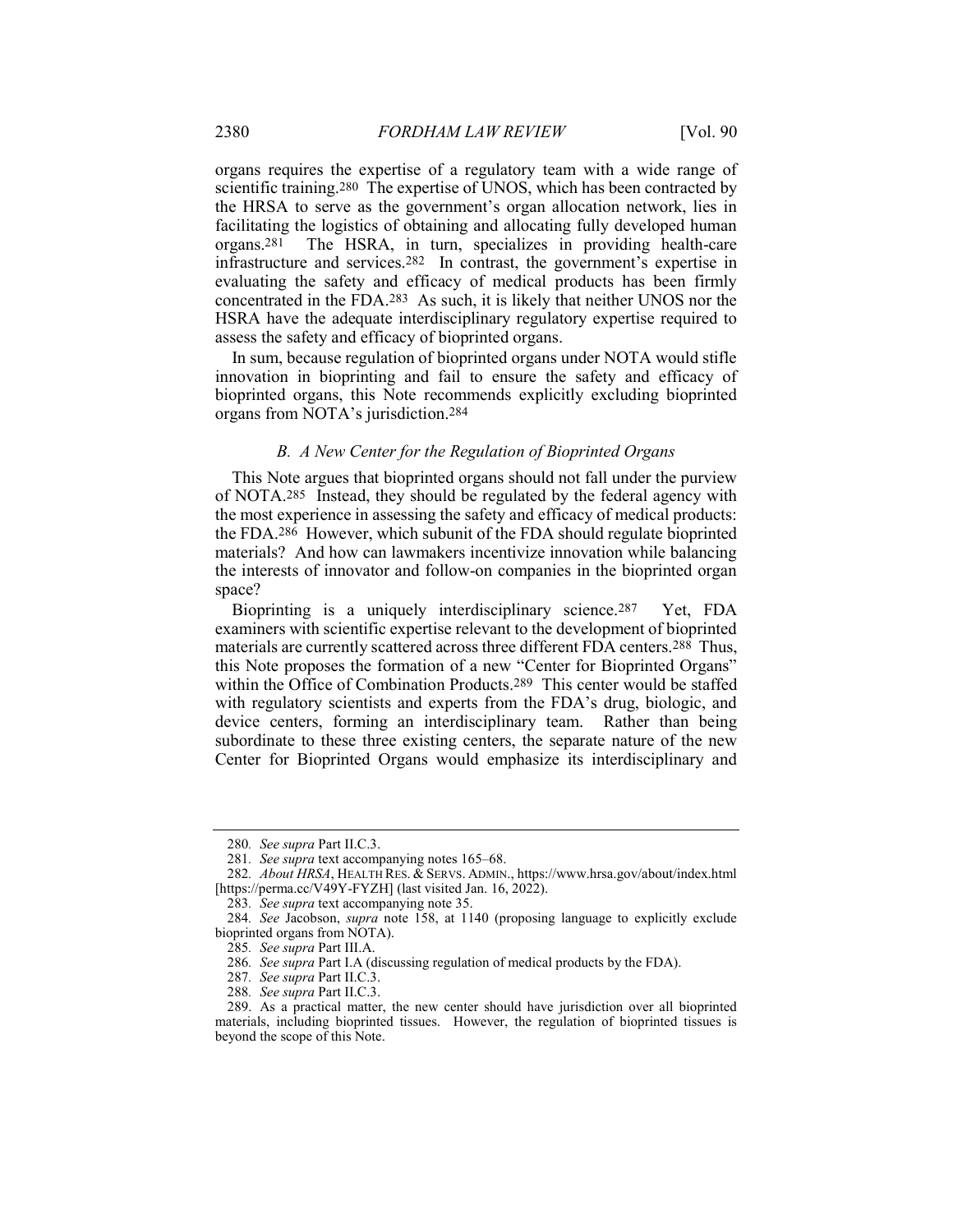collaborative mission and avoid turf battles between existing centers.290 This Note argues that using an interdisciplinary team to oversee the approval process for bioprinted organs is more efficient and safer than the FDA's current lead center approach for combination products. Moreover, the approach proposed by this Note is in line with Congress's goals of ensuring the safety and efficacy of medical products while enhancing patient access to new medical technologies.291

First, an interdisciplinary review of bioprinted organs enhances product safety by improving the quality of the regulatory review. One of the hallmarks of bioprinted organs is that interactions between the organ's living and inanimate components can have significant impact on the physical, chemical, and biological properties of the medical product.292 An appropriately staffed, interdisciplinary team is well suited to recognize and anticipate the potential safety issues that may arise from the interactions between the different components of the bioprinted organ.<sup>293</sup> Furthermore, the establishment of a single center dedicated to the regulatory review of bioprinted organs can lead to a higher-quality review that more quickly identifies key issues related to safety or efficacy.294 Finally, having a single center review all market applications for bioprinted organs will increase consistency in the review process.295

Second, an interdisciplinary review of bioprinted organs is more efficient. Assigning the review of bioprinted organs to a single center eliminates the need for an intercenter consult request.296 Despite the FDA's recent improvements to the intercenter consult process, it still—quite inefficiently—requires numerous administrative steps.297 Furthermore, the consult request process presumes that a reviewer can anticipate issues that the reviewer might simply not know about (such as issues outside of the scope of the reviewer's scientific expertise).298 Finally, an interdisciplinary FDA team can more efficiently communicate with the sponsor's

<sup>290.</sup> See Susan B. Foote & Robert J. Berlin, Can Regulation Be as Innovative as Science and Technology?: The FDA's Regulation of Combination Products, 6 MINN. J.L. SCI. & TECH. 619, 632–33 (2005) (describing ongoing turf battles among FDA centers).

<sup>291</sup>. See supra Part I.A.

<sup>292</sup>. See supra Part II.C.3.

<sup>293</sup>. See supra Part II.C.3.

<sup>294.</sup> See Rhonda M. Hearns-Stewart et al., The Integrated Review: FDA Modernizes the Review of New Drug Marketing Applications, 55 THERAPEUTIC INNOVATION & REGUL. SCI. 467, 469–71 (2021); Qiong Yuan, Accelerating Progress in Pharmaceutical R&D: The Power of Interdisciplinary Knowledge, CAS (Aug. 8, 2021), https://www.cas.org/resources/ blog/accelerating-progress-pharmaceutical-rd-power-interdisciplinary-knowledge

<sup>[</sup>https://perma.cc/D5F2-WNDS] (discussing the benefits of using an interdisciplinary approach to improve FDA regulatory review).

<sup>295</sup>. See supra notes 248–49 and accompanying text.

<sup>296</sup>. See supra notes 248–51 and accompanying text.

<sup>297</sup>. See supra notes 250–52 and accompanying text.

<sup>298</sup>. See supra notes 250–52 and accompanying text.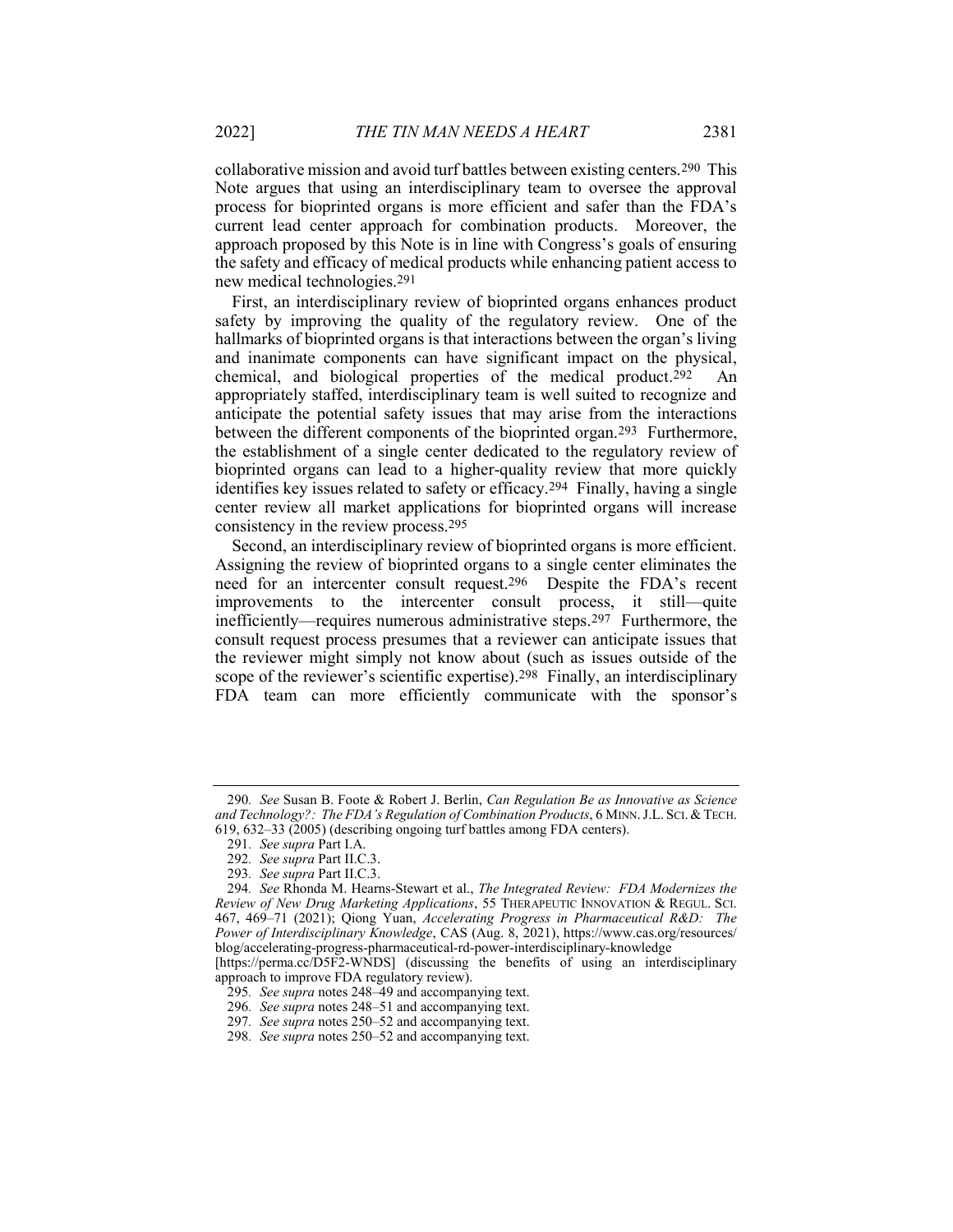development team.299 This more tailored regulatory approach is in line with Congress's goal of streamlining the approval of medical products.300

Third, the establishment of a Center for Bioprinted Organs is consistent with the FDA's proclaimed commitment to modernizing the FDA's organizational structure, eliminating review silos between different scientific disciplines and adapting existing regulatory approaches to ensure the efficient evaluation of innovative technologies.301 Indeed, in the past, the FDA has formed new centers or transferred jurisdiction of certain products to an FDA team with more fitting regulatory expertise in response to advancements in medical science.302 Accordingly, this Note's argument for the establishment of a Center for Bioprinted Organs serves the FDA's goal of matching its organizational structure to the products the agency regulates.303

Finally, the establishment of a new FDA center to address the lack of regulatory guidance for bioprinted organs is consistent with Congress's mandate requiring the FDA to identify gaps in the regulatory process that would delay patient access to new medical technologies.304 Indeed, Congress has specifically endorsed the establishment of Intercenter Institutes within the FDA to coordinate and streamline the regulatory review of medical products.305 One of these Intercenter Institutes is the Oncology Center of Excellence (OCE).<sup>306</sup> The OCE focuses on a specific disease area rather than a specific type of product.307 However, just like the Center for Bioprinted Organs proposed by this Note, the OCE was designed to take advantage of the combined interdisciplinary skill set of FDA reviewers with expertise in drugs, biologics, devices, and diagnostics.308

303. See supra text accompanying notes 78–79.

304. See 21 U.S.C. §§ 393(g), 393 note ("Advancing Regulatory Science To Promote Public Health Innovation").

305. See 21 U.S.C. § 399g.

 <sup>299.</sup> For instance, the FDA's software expert can directly advise the sponsor's software engineer on software-related issues, while the FDA's cell cultivation expert can discuss problems with her counterpart on the sponsor's development team.

<sup>300</sup>. See William D. Schwieterman, Regulating Biopharmaceuticals Under CDER Versus CBER: An Insider's Perspective, 11 DRUG DISCOVERY TODAY 945, 950 (2006) (arguing that a more flexible and individualized regulatory approach may avoid unnecessary development costs and delays); supra Part I.A.

<sup>301</sup>. See Scott Gottlieb, FDA's Comprehensive Effort to Advance New Innovations: Initiatives to Modernize for Innovation, U.S. FOOD & DRUG ADMIN. (Aug. 29, 2018), https://www.fda.gov/news-events/fda-voices/fdas-comprehensive-effort-advance-newinnovations-initiatives-modernize-innovation [https://perma.cc/4RPY-8JTM].

<sup>302</sup>. See supra text accompanying notes 78–79.

<sup>306</sup>. See Implementing The 21st Century Cures Act: A 2018 Update From FDA and NIH, U.S. FOOD & DRUG ADMIN. (July 24, 2018), https://www.fda.gov/news-events/congressionaltestimony/implementing-21st-century-cures-act-2018-update-fda-and-nih-07242018 [https://perma.cc/9Y6Z-YLYP].

<sup>307</sup>. See Oncology Center of Excellence, U.S. FOOD & DRUG ADMIN. (Nov. 30, 2021), https://www.fda.gov/about-fda/fda-organization/oncology-center-excellence [https://perma.cc/83JC-DKNV].

<sup>308</sup>. See id. (noting that the Oncology Center of Excellence "leverages the combined skills of regulatory scientists and reviewers with expertise in drugs, biologics, devices, and diagnostics").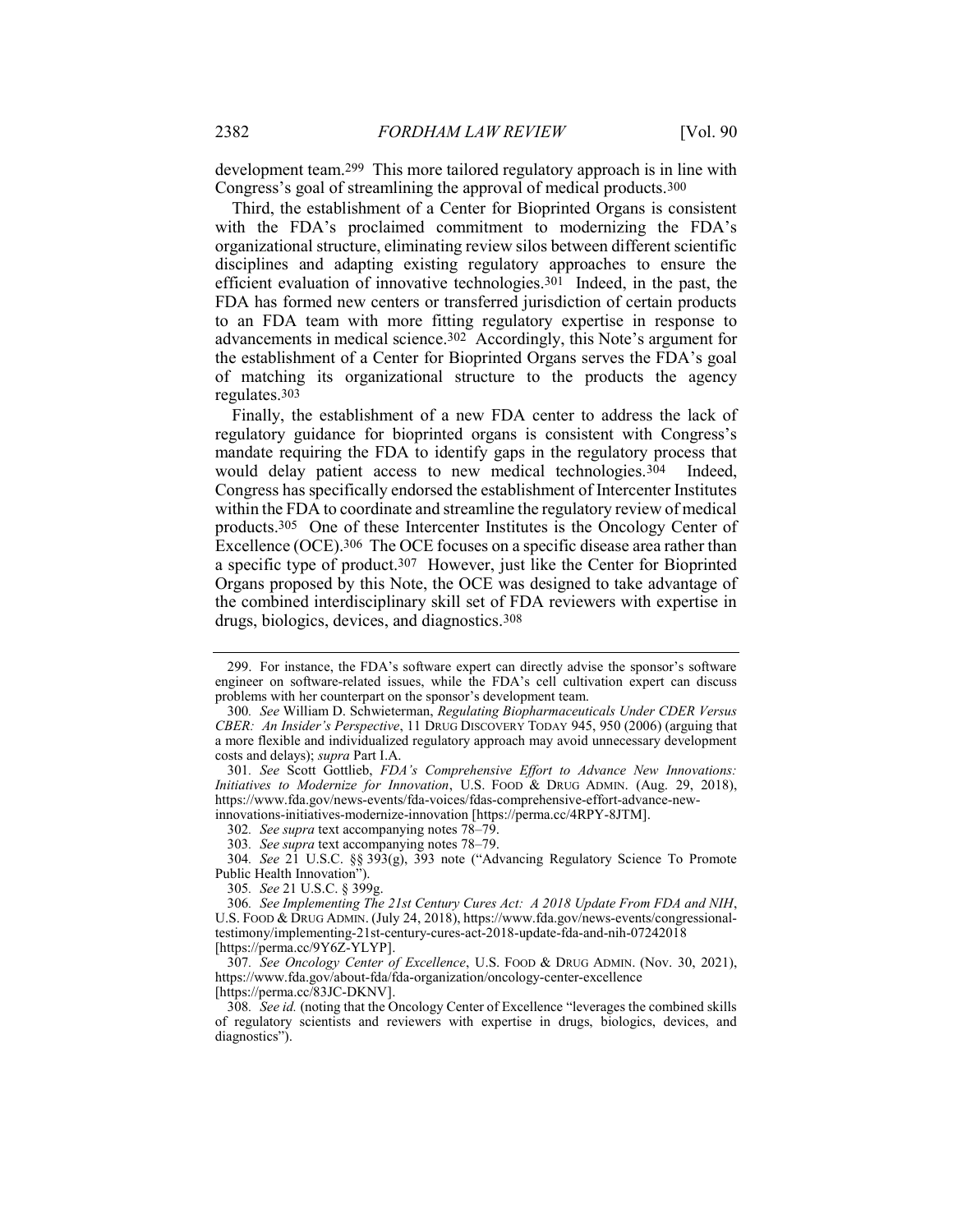Some might argue that the FDA cannot establish a new center in response to every advancement made in biomedical science. Patient advocacy groups and members of Congress are already advocating for the formation of FDA centers that would advance the interests of their respective constituents, such as a Neuroscience Center of Excellence.309 Further, forming a new FDA center constitutes a significant administrative and financial burden for an already cash-strapped agency.310 Finally, relocating FDA employees from their current roles into a new work environment (organizationally and potentially physically) may lead employees to leave the agency.311

This Note does not dispute that amending a regulatory framework in response to technological change can be expensive and laborious. However, policy makers have appreciated that certain interdisciplinary technologies have the potential to provide groundbreaking benefits to patients and are thus deserving of increased attention and funding.312 One of these groundbreaking technologies is nanotechnology, which refers to the design of structures that exhibit new properties and functions due to their very small size.313 Per Congress's direction, the FDA established a Nanotechnology Task Force dedicated to building regulatory expertise concerning the safety and efficacy of nanotechnology products and facilitating innovation in the field.314 Since then, Congress has directed the FDA to further intensify and expand the agency's efforts to build scientific expertise on nanomaterials.315 Like nanotechnology, bioprinting is an inherently interdisciplinary technology that combines aspects of chemistry, biology, and physics.316 Further, like nanotechnology, bioprinting is used in a variety of different products that include aspects reviewed by more than one FDA product center.317 Finally, like nanotechnology, bioprinting is a disruptive technology with the potential to revolutionize health care.318

<sup>309</sup>. See Advocate for an FDA Neuroscience Center of Excellence!, AM. BRAIN COAL., https://www.americanbraincoalition.org/page/NCOE [https://perma.cc/KKU9-7WAZ] (last visited Mar. 4, 2022).

<sup>310</sup>. See generally Judith Alphonse et al., The FDA Funding Crisis, 30 J. PHARMACY TECH. 57 (2014) (discussing the FDA<sup>'</sup>s historic underfunding).

<sup>311</sup>. See Bob Carlson, FDA: Change Is Good, BIOTECHNOLOGY HEALTHCARE, March 2004, at 27, 29 (expressing worry that after a reorganization of the FDA drug and biologics centers, employees may leave the agency).

<sup>312</sup>. See 15 U.S.C. § 7501 (directing the president to implement a National Nanotechnology Program).

<sup>313</sup>. See Sangeeta Khare et al., Nanotechnology, in 2 ENCYCLOPEDIA OF FOOD MICROBIOLOGY 893, 893 (Carl A. Batt & Mary Lou Tortorello eds., 2d ed. 2014). For reference, a sheet of paper is about 100,000 nanometers thick. See Anne Marie Helmenstine, Examples of Nanoscale Objects, THOUGHTCO (Jan. 4, 2020), https://www.thoughtco.com/ examples-of-nanoscale-608575 [https://perma.cc/6KTC-XJ97].

<sup>314</sup>. See U.S. FOOD & DRUG ADMIN., NANOTECHNOLOGY—OVER A DECADE OF PROGRESS AND INNOVATION 1, 11 (2020), https://www.fda.gov/media/140395/download [https://perma.cc/KE9L-82LZ].

<sup>315</sup>. See 21 U.S.C. § 399e.

<sup>316</sup>. See U.S. FOOD & DRUG ADMIN., supra note 314, at 11; supra Part II.C.3.

<sup>317</sup>. See U.S. FOOD & DRUG ADMIN., supra note 314, at 11; supra Part II.C.3.

<sup>318</sup>. See THOMAS H. JOVIC ET AL., 3D BIOPRINTING AND THE FUTURE OF SURGERY 8 (2020) (arguing that 3D printing and bioprinting have the potential to be the "single biggest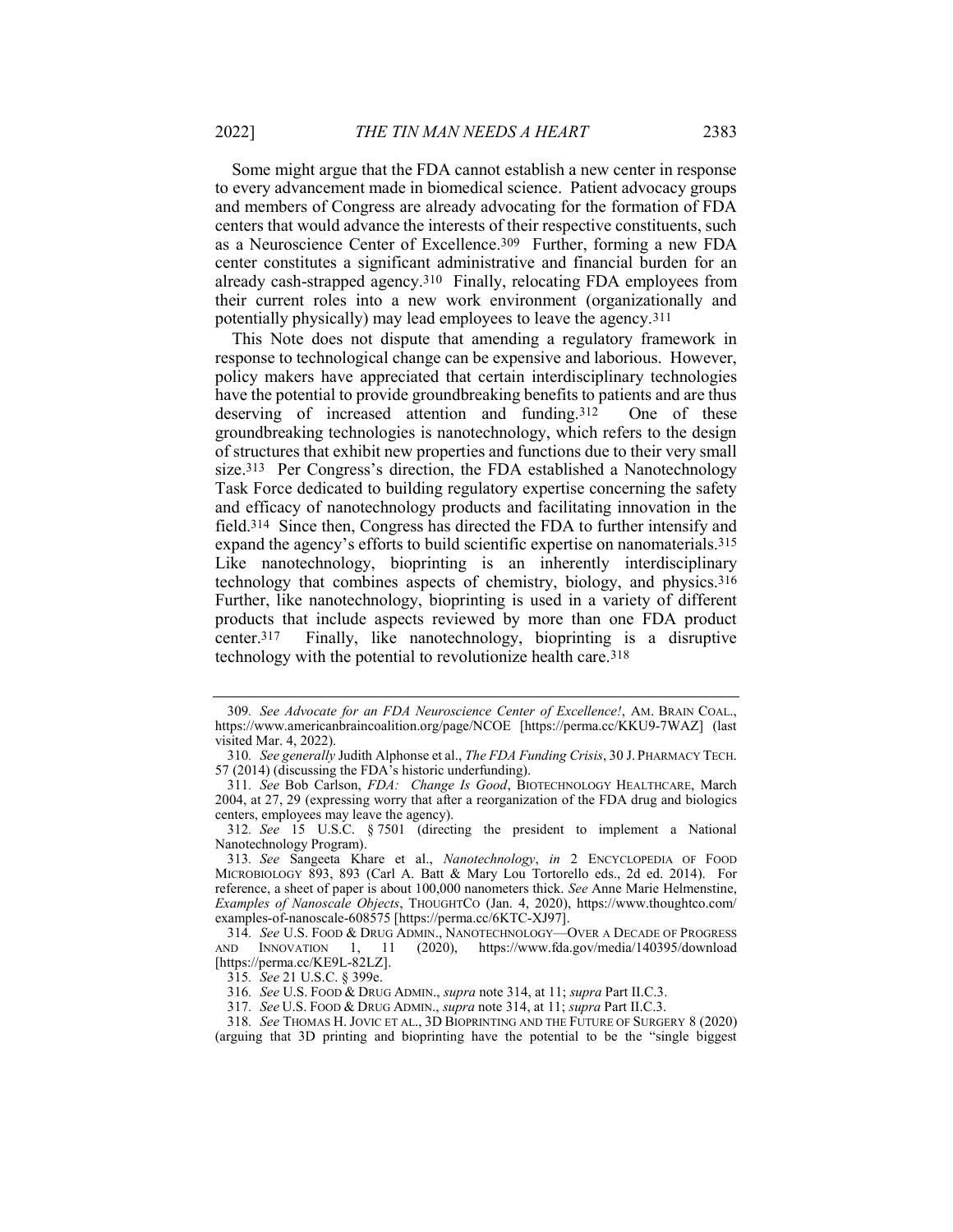Accordingly, the establishment of a new center dedicated to building regulatory expertise in bioprinting is consistent with Congress's tradition of singling out specific technologies that can significantly benefit public health.319

#### C. Balancing the Interests of Innovator and Follow-on Companies in the Bioprinting Space

Because regulatory exclusivities can be powerful tools to incentivize the development of new medical technologies, this Note proposes utilizing a relatively long regulatory exclusivity period to promote innovation in the bioprinting space.<sup>320</sup> However, to balance the interests of innovator and follow-on companies in the context of bioprinted organs, this Note recommends promoting competition by disclosing the innovator company's manufacturing information to manufacturers seeking to market a follow-on product.321

#### 1. Bioprinted Organs Should Be Awarded a Long Regulatory Exclusivity Period

Innovation is often expensive and risky.322 Regulatory exclusivities promote innovation by allowing innovator companies to charge significantly higher prices during the exclusivity period (far more than they would be able to with competitors in the market).323 Importantly, Congress sought to balance the benefits afforded to innovator companies by making it easier for competitor companies to enter the market once the exclusivity period had expired.324 In the small molecule context, offering both regulatory exclusivity as well as an abbreviated pathway to FDA approval has been shown to effectively promote drug development by innovator companies and to encourage competition among generic manufacturers at the end of the exclusivity period.325 However, there is a debate on whether long exclusivity

technological disruptor" for the design and delivery of health care in the twenty-first century); Angelo Young & Michael B. Sauter, 3D Printing, E-cigarettes Among the Most Important Inventions of the 21st Century, USA TODAY (Jan. 9, 2020, 8:02 AM), https://www.usatoday.com/story/money/2020/01/09/21-most-important-inventions-of-the-21st-century/40934825/ [https://perma.cc/G5WX-RQK5] (listing three-dimensional printing as one of the most important inventions for the twenty-first century); The Global 3D Printing Market Size Is Expected to Grow USD 12.6 Billion in 2021 to USD 34.8 Billion by 2026, at a  $CAGR$  of 22.5 Percent, REPORTLINKER (Aug. 3, 2021, 4:23 AM), https://www.globenewswire.com/news-release/2021/08/03/2273364/0/en/The-global-3Dprinting-market-size-is-expected-to-grow-USD-12-6-billion-in-2021-to-USD-34-8-billionby-2026-at-a-CAGR-of-22-5.html [https://perma.cc/YLS3-MMV4].

<sup>319</sup>. See U.S. FOOD & DRUG ADMIN., supra note 314, at 3.

<sup>320</sup>. See supra Part I.C.2.

<sup>321</sup>. See generally Heled, supra note 115, at 62 (advocating for making innovator manufacturing information available to follow-on developers in the context of biologics).

<sup>322</sup>. See supra note 119; text accompanying note 172.

<sup>323</sup>. See supra Part I.C.2.

<sup>324</sup>. See supra text accompanying notes 106–19.

<sup>325</sup>. See CONRAD & LUTTER, supra note 110, at 2–3; Heled, supra note 106, at 115, 117, 120–21.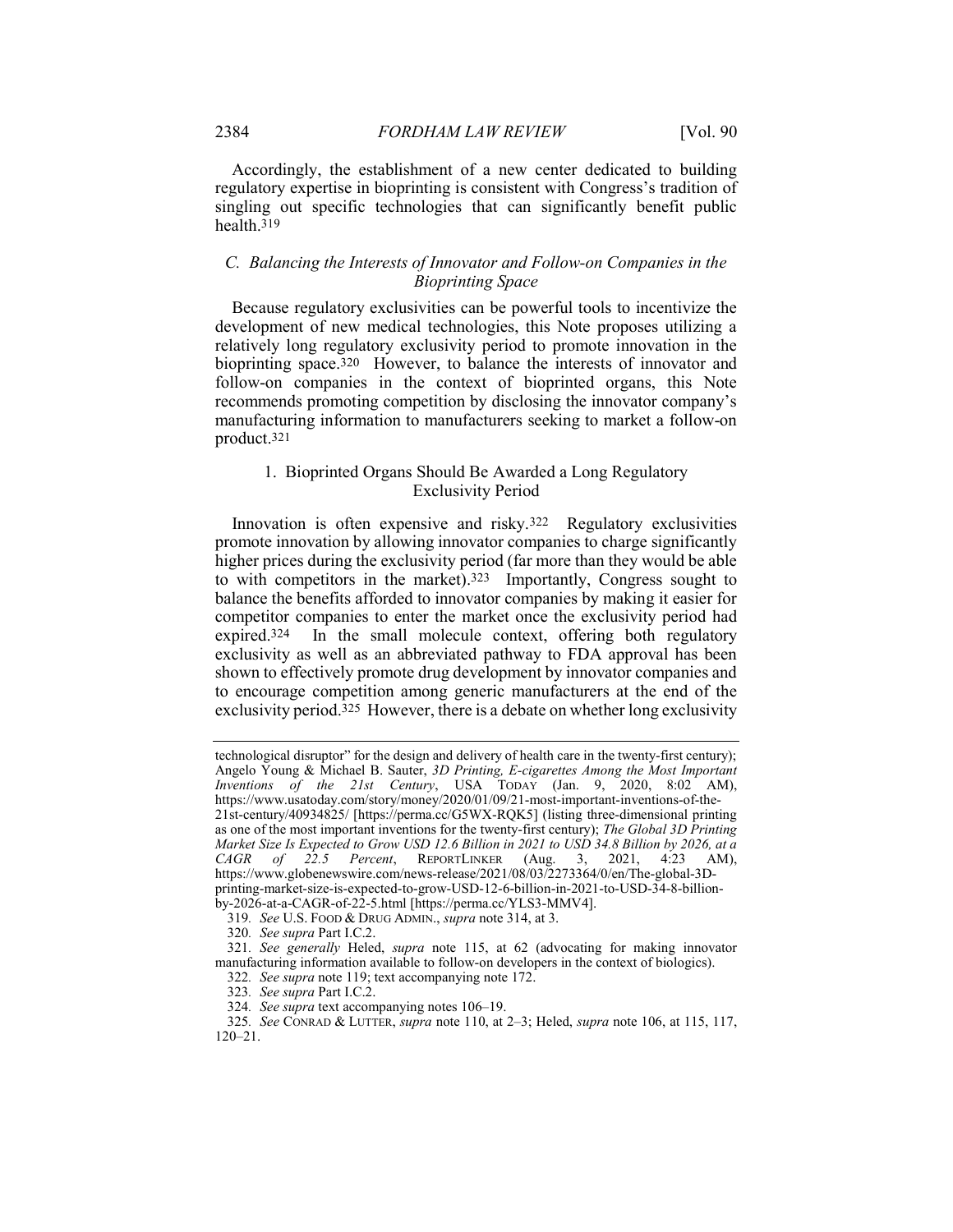periods, such as the twelve-year exclusivity period for biologics, actually promote innovation or stifle competition.326 This Note concludes that a longer exclusivity period is necessary to promote innovation in the bioprinted organ space.

When applying the concerns of innovation and competition to bioprinted organs, one should consider that bioprinted organs and their associated manufacturing processes are significantly more complex than biologics and their manufacturing processes.327 This is important for two reasons.

On the one hand, innovator companies producing bioprinted organs might face even higher financial and technological hurdles in bringing their technologies to market as compared to innovator companies producing biologics or drugs.328 Accordingly, one might argue that bioprinted organs should benefit from an *even longer* regulatory exclusivity period, as compared to biologics and drugs.329

On the other hand, Congress sought to balance the long exclusivity period awarded for new biologics by allowing biosimilar manufacturers to rely on the innovator's safety and efficacy data once the exclusivity period had expired.330 However, the FDA is currently not allowed to disclose the innovator's manufacturing protocol to follow-on applicants.331 As such, manufacturers of biosimilars are forced to spend significant resources on developing their own manufacturing process.<sup>332</sup> Additionally, many biosimilar manufacturers incur significant costs for conducting clinical trials to establish that the product generated with their independently developed manufacturing process exhibits biosimilarity to the reference product.333 These problems will likely be exacerbated for the manufacturers of follow-on bioprinted organs, which have to devise manufacturing protocols and demonstrate similarity for a significantly more complex medical product.334 Additionally, given the semipermanent nature of bioprinted organs once transplanted into a recipient, biosimilarity to the reference product will need to be examined over an extended period of time.335 This can further increase the costs of clinical trials needed to bring a follow-on bioprinted organ to market.336

Accordingly, follow-on manufacturers of bioprinted organs might not experience the significant cost savings that Congress had envisioned for

<sup>326</sup>. See supra text accompanying notes 138–40.

<sup>327</sup>. See supra Part II.C.1.

<sup>328</sup>. See Jeffery, supra note 270; Mermin-Bunnell, supra note 11, at 4–5 (noting that the company developing a bioprinted bladder, the first bioprinted organ to be transplanted into a human, filed for bankruptcy in 2014).

<sup>329</sup>. See supra text accompanying notes 132, 139.

<sup>330</sup>. See supra Part I.C.2.

<sup>331</sup>. See supra Part I.C.1.

<sup>332</sup>. See supra Part I.C.1.

<sup>333</sup>. See supra Part I.C.2.

<sup>334</sup>. See supra Parts I.C.1, II.C.1.

<sup>335</sup>. See Silva, supra note 242, at 387–88.

<sup>336</sup>. See supra Part I.C.1.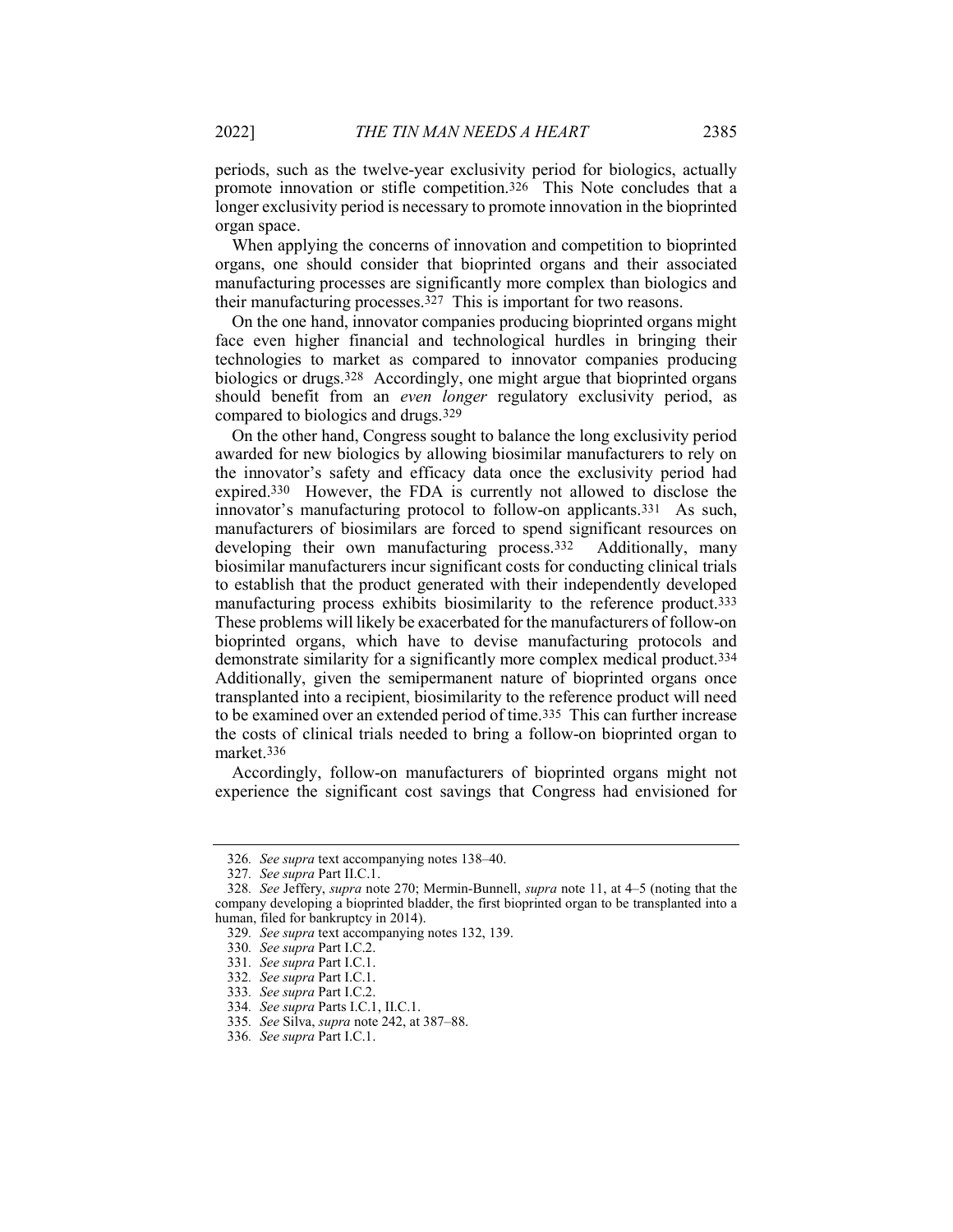follow-on companies filing an abbreviated FDA application.<sup>337</sup> Thus, affording a long exclusivity period to bioprinted organs could result in a situation in which innovator companies benefit from an extended monopoly period, but in which follow-on manufacturers struggle to recoup the benefits of the abbreviated approval process that was supposed to promote competition among manufacturers.

One way of restoring the balance between innovator and follow-on companies in the bioprinting arena might be to grant a relatively short exclusivity period to innovator companies while largely dispensing with the accelerated pathway for follow-on manufacturers. This way, the innovator company would still be rewarded for being the first to bring a product to market while follow-on manufacturers would not be barred from entering the market for extended periods of time.338 The latter could increase competition and result in lower prices for patients.339 However, given the significant development costs for successfully bringing a bioprinted organ to market, a relatively short exclusivity period might be insufficient to justify a company's investment into the development of a bioprinted organ in the first place.340 Indeed, studies show that the length of the exclusivity period is one of the largest factors in determining return on investment for pharmaceutical companies.341

Accordingly, to stimulate innovation in the bioprinted organ space, this Note proposes a regulatory exclusivity period for bioprinted organs that is at least as long as the regulatory exclusivity period for a biologic (i.e., at least twelve years).342 A long period of market exclusivity will allow innovator companies to recoup the substantial costs incurred by bringing the first bioprinted organ to market. This in turn helps a large number of patients awaiting organ transplants, who will only benefit from bioprinted organs if these products are actually developed and successfully shepherded through the FDA approval process.343

342. See supra Part I.C.2.

<sup>337</sup>. See supra Part I.C.2.

 <sup>338.</sup> This assumes that there is no patent protection on the innovator product, a topic that is beyond the scope of this Note.

<sup>339</sup>. See supra text accompanying note 110.

<sup>340</sup>. See supra note 328 and accompanying text.

<sup>341</sup>. See Chris P. Miller, Increasing Market Exclusivity for New Drugs, the Cure for What Ails Us?, 3 ACS MED. CHEMISTRY LETTERS 437, 437 (2012); Matthew J. Higgins et al., The Role of Assets in Place: Loss of Market Exclusivity and Investment 25–26 (Nat'l Bureau of Econ. Rsch., Working Paper No. 27588, 2020) (discussing the relevance of market exclusivity for a company's capital expenditures and research and development spending).

<sup>343.</sup> See Gail A. Van Norman, Drugs, Devices, and the FDA: Part 1: An Overview of Approval Processes for Drugs, 1 JACC: BASIC TO TRANSLATIONAL SCI. 170, 170 (2016) (describing the length and costs of the drug approval process); supra text accompanying note 18.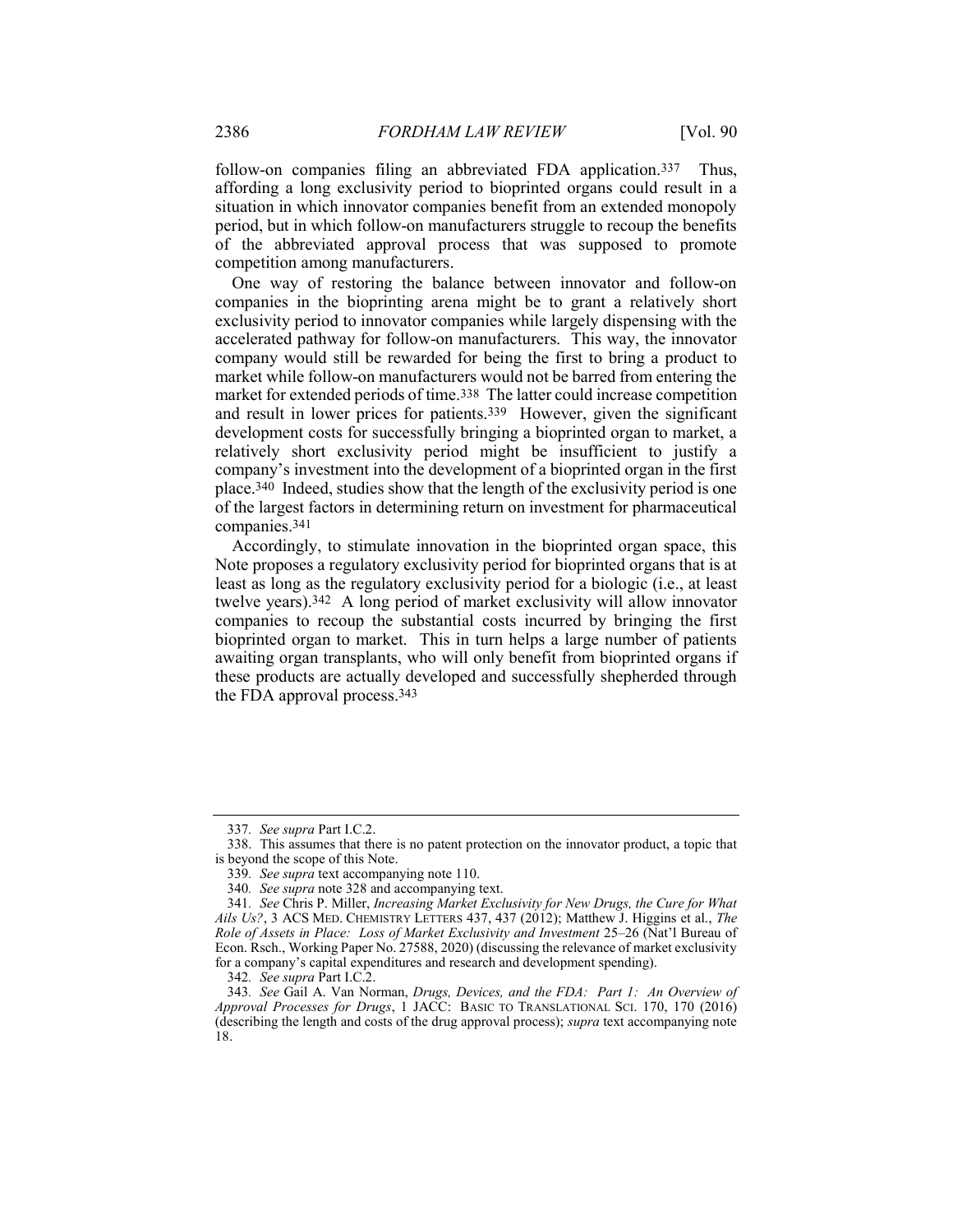#### 2. The FDA Should Disclose Manufacturing Information for the Reference Product to Follow-on Companies

The award of a long exclusivity period can be a significant incentive for innovator companies to bring the first bioprinted organs to market.344 However, this Note argues that regulatory exclusivity alone is unlikely to increase competition among follow-on manufacturers of bioprinted organs, which is required to eventually drive down prices for these medical products.345 Accordingly, this Note recommends pairing a long exclusivity period for bioprinted organs with permission for the FDA to use the innovator company's data in the evaluation of applications by follow-on manufacturers.<sup>346</sup> Similarly, the FDA should be permitted to disclose the innovator company's manufacturing information to a manufacturer applying for FDA approval for a follow-on product.347 Disclosure of manufacturing information for the reference product has the potential to significantly reduce financial, regulatory, and scientific burdens for follow-on companies seeking to enter the market once the exclusivity period has expired.348 This in turn can promote competition, which eventually benefits patients.349

Importantly, this Note's proposal is consistent with Congress's goal of increasing patient access to much-needed, innovative medical technologies.350 First, this Note's proposal significantly lowers the entry barriers for follow-on manufacturers by providing these companies with the manufacturing information needed to create a close copy of the innovator organ.351 For many biological products, the way of manufacture is the product.352 Accordingly, the more closely a follow-on company can adapt its manufacturing process to the process used by the innovator company, the more likely it is that the follow-on company can establish clinical equivalency with the innovator product.353 This in turn would allow the follow-on company to rely on the innovator's safety and efficacy data and to submit an abbreviated FDA application, resulting in significant cost savings for follow-on manufacturers of a bioprinted organ.354 Increased competition

<sup>344</sup>. See supra Part I.C.2.

<sup>345.</sup> See generally Heled, supra note 106 (predicting that the Biologics Act will unlikely be as successful in reducing prices as compared to the Hatch-Waxman Act).

<sup>346.</sup> See Heled, *supra* note 115, at 62 (discussing the disclosure of manufacturing information in the context of biologics).

<sup>347</sup>. See id.

<sup>348</sup>. See supra text accompanying notes 106–10.

<sup>349</sup>. See supra text accompanying notes 106–10.

<sup>350</sup>. See supra Part I.A.

<sup>351</sup>. See supra Part I.C.1.

<sup>352</sup>. See Krista H. Carver et al., An Unofficial Legislative History of the Biologics Price Competition and Innovation Act of 2009,  $65$  FOOD & DRUG L.J.  $671$ ,  $708-09$  (2010); Donna M. Gitter, Innovators and Imitators: An Analysis of Proposed Legislation Implementing an Abbreviated Approval Pathway for Follow-on Biologics in the United States, 35 FLA. ST. U. L. REV. 555, 561 n.21 (2008).

<sup>353</sup>. See supra Part I.C.1.

<sup>354</sup>. See Heled, supra note 115, at 62 (suggesting that making innovator manufacturing information available to biosimilar developers will significantly decrease costs for follow-on developers to enter the market).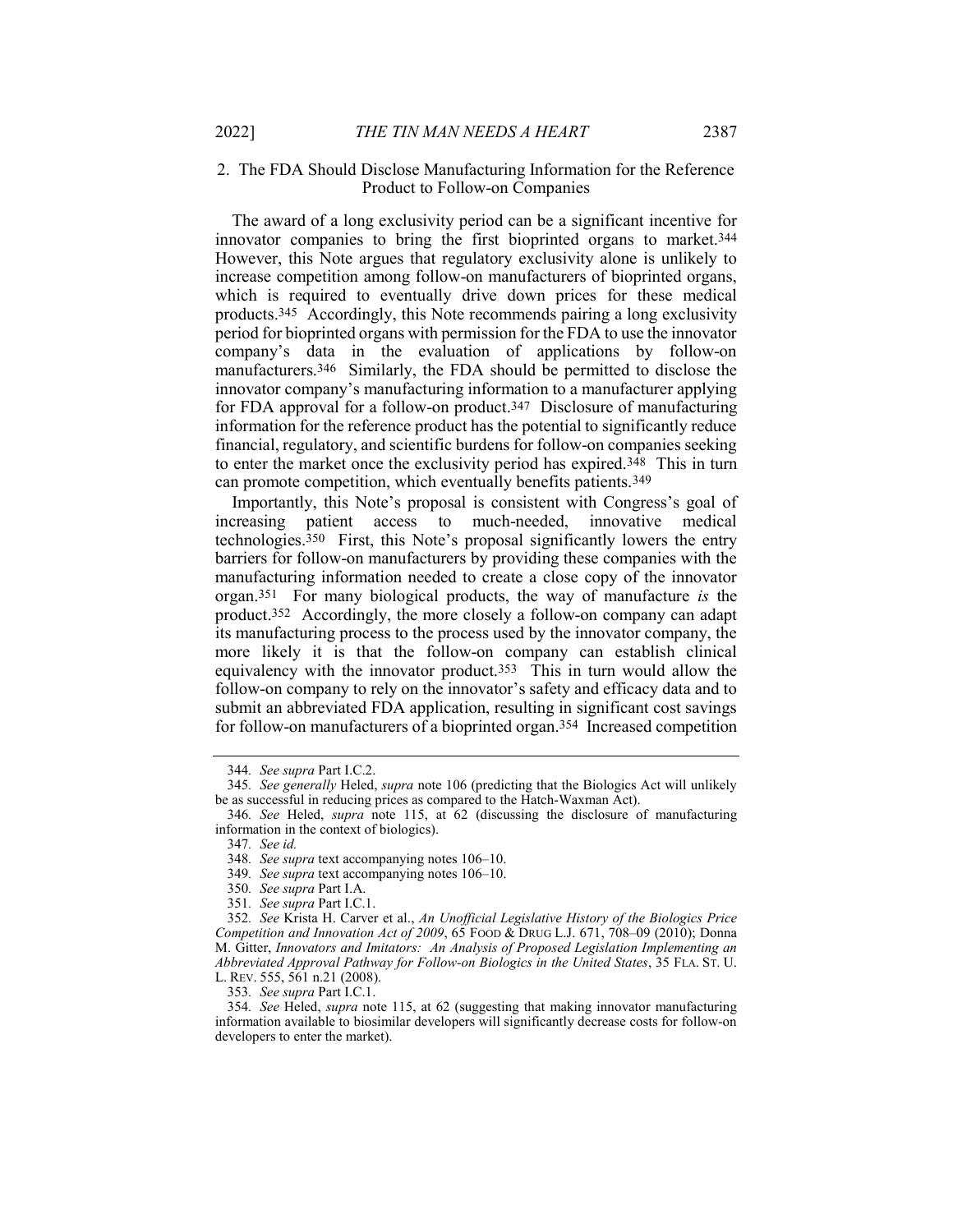can ultimately result in lower prices for patients.355 Accordingly, combining long exclusivity periods for innovator bioprinted organs with a requirement to disclose manufacturing data to follow-on manufacturers meets Congress's desire to balance the interests of innovator and follow-on companies.356

Second, there is statutory precedent for making manufacturing information available to follow-on manufacturers.357 Under the Federal Insecticide, Fungicide, and Rodenticide Act358 (FIFRA), manufacturers of pesticides need to receive clearance from the U.S. Environmental Protection Agency (EPA) before selling their products in interstate commerce.359 As with medical products, marketing approval for pesticides requires the submission of data demonstrating the safety and benefits of the pesticide product.360 Further, similar to the regulatory exclusivity period for medical products, FIFRA provides for a ten-year data exclusivity period for the information that the innovator company submitted to the EPA for the purpose of obtaining marketing approval.361

Importantly, after expiration of the data exclusivity period, the EPA is free to use the innovator company's data when evaluating applications by follow-on manufacturers.<sup>362</sup> The EPA may also disclose the innovator company's information to follow-on manufacturers (regardless of whether the data includes trade secrets) if certain criteria are met.363 This measure sought to eliminate the expensive duplication of research and make products available to consumers more quickly.364

Similar to FIFRA, this Note proposes to balance the interests of innovator and follow-on companies by combining a longer data exclusivity period (i.e., longer than a decade) with a requirement to disclose the innovator product's manufacturing information to follow-on manufacturers.365 Under FIFRA, the EPA may disclose priority data relating to the innovator product only if the EPA has determined that the disclosure is required to protect public health or the environment from an unreasonable risk of injury.366 This Note does not suggest imposing such an additional requirement for making innovator data available to follow-on manufacturers of bioprinted organs. In fact, in the context of biosimilar regulation, it has been argued that the requirement to conduct additional clinical trials to obtain regulatory approval for a

365. See Heled, supra note 115, at 59 (discussing the balance of interests that FIFRA sought to achieve).

366. See 7 U.S.C. § 136h(d)(1).

<sup>355</sup>. See id.

<sup>356</sup>. See supra Part I.C.2.

<sup>357</sup>. See generally Heled, supra note 115.

 <sup>358. 7</sup> U.S.C. §§ 136–136y.

<sup>359</sup>. See id. § 136a(a).

<sup>360</sup>. See id. § 136(bb); supra Part I.C.1.

<sup>361</sup>. See 7 U.S.C. § 136a(c)(1)(F).

<sup>362</sup>. See id. §§ 136a(c)(1)(F)(iv), 136h(d)(1).

<sup>363.</sup> See id. §§ 136a(c)(1)(F)(iv), 136h(d)(1). Specifically, the agent may disclose priority data relating to the innovator product if the agency has determined that the disclosure is "necessary to protect against an unreasonable risk of injury to health or the environment." Id.  $§ 136h(d)(1)(C).$ 

<sup>364</sup>. See Ruckelshaus v. Monsanto Co., 467 U.S. 986, 1015 (1984).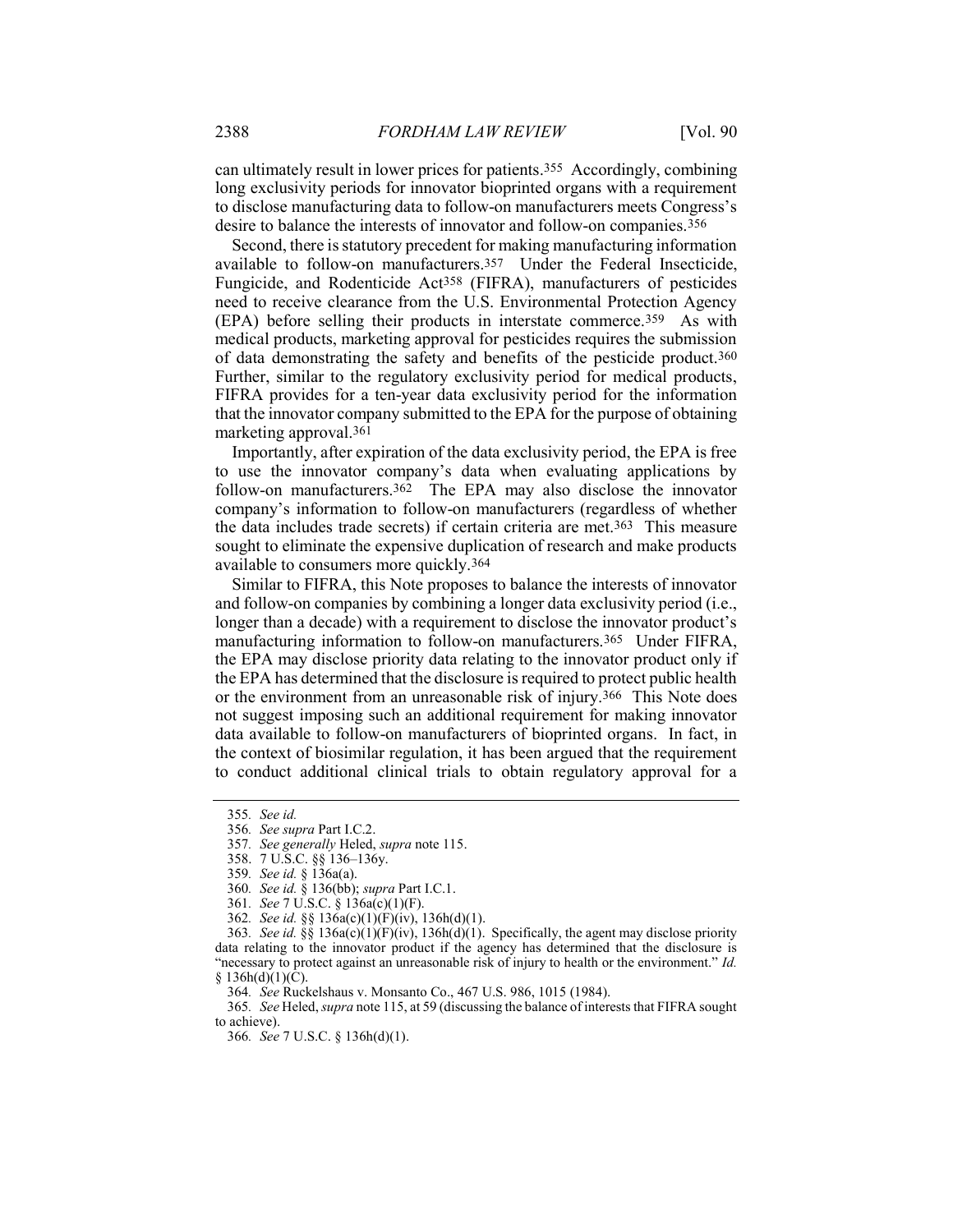biosimilar (after clinical trials conducted by the innovator company have already established that the product is safe) is an unreasonable violation of established international ethical standards for conducting biomedical research.367 As such, avoiding unnecessary clinical trials for bioprinted follow-on products arguably protects patients from an unreasonable risk of injury, thus meeting FIFRA's disclosure requirement.368 Further, minimizing the number of clinical trials that need to be conducted for a single medical product is fully in line with Congress's and the FDA's primary goal of protecting public health.369 As such, FIFRA's disclosure-limitation clause should not be required for manufacturing information relating to bioprinted organs.

Some might argue that the FDA's disclosure of manufacturing data to follow-on manufacturers, as proposed by this Note, constitutes an uncompensated taking of the innovator company's proprietary information and is thus unconstitutional under the Fifth Amendment Takings Clause.370 However, in the context of pesticide regulation, the U.S. Supreme Court has upheld FIFRA's data use and disclosure provisions as constitutional.371 In Ruckelshaus v. Monsanto Co.,372 the Court acknowledged that the health, safety, and environmental data submitted to the EPA can constitute highly valuable trade secret information that might be very costly to develop.373 Nevertheless, the Ruckelshaus Court held that as long as the conditions of data submission to a federal agency were clearly communicated to innovator companies and as long as these conditions were related to a legitimate governmental interest, the voluntary data submission in exchange for the economic benefit of regulatory exclusivity and market registration was not a "taking" of data.374 Additionally, the Court held that even if the disclosure and use of the innovator's data by the EPA was considered a taking, such taking would be made for "public use" and would as such be permitted.<sup>375</sup> In justifying the public use of FIFRA's disclosure provision, the Court relied

<sup>367</sup>. See Letter from Bernard Sanders, U.S. Senator, to Margaret Hamburg, Comm'r, U.S. Food & Drug Admin. (Nov. 2, 2010), http://www.keionline.org/misc-docs/biogenerics/ sandersletter.pdf [https://perma.cc/BD4E-2ZBQ] (arguing that the requirement to conduct additional clinical trials to obtain regulatory approval for a biosimilar product after the innovator product has been shown to be safe is an unreasonable violation of established international ethical standards for conducting biomedical research).

<sup>368</sup>. See 7 U.S.C. § 136h(d)(1).

<sup>369</sup>. See supra Part I.A.

<sup>370</sup>. See Ruckelshaus v. Monsanto Co., 467 U.S. 986, 1000–01 (1984) (discussing whether the disclosure of the health, safety, and environmental data that the innovator company submitted to the EPA constitutes an unjustified taking under the Fifth Amendment).

<sup>371</sup>. See Heled, supra note 115, at 60 (discussing the Supreme Court's decision in Ruckelshaus).

 <sup>372. 467</sup> U.S. 986 (1984).

<sup>373</sup>. See id. at 998.

<sup>374</sup>. See id. at 1007.

<sup>375</sup>. See id. at 1014–15.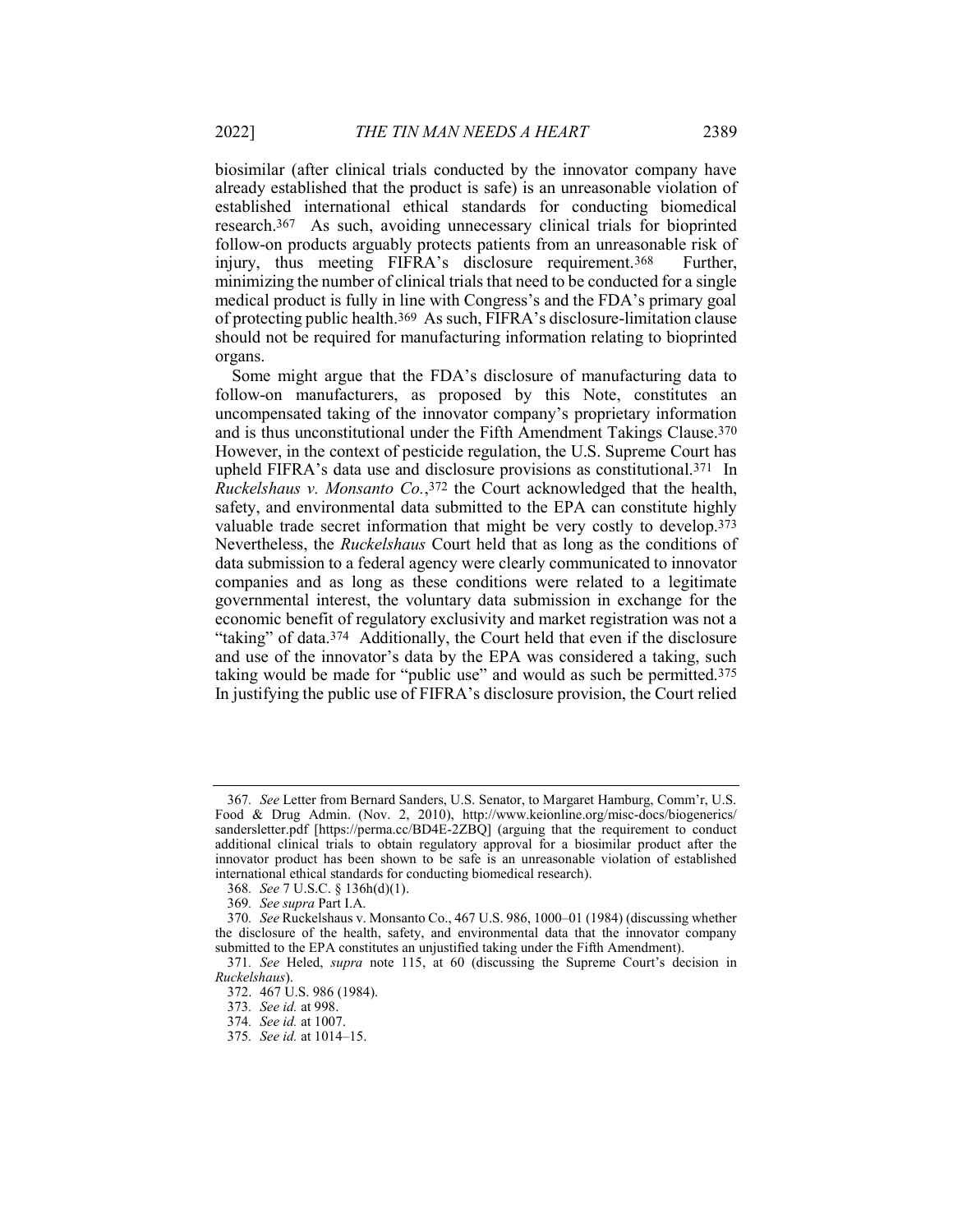on public policy goals that would equally apply to the disclosure of manufacturing information for bioprinted organs.376

In sum, pairing a long exclusivity period for innovator bioprinted organs with the disclosure of manufacturing information to follow-on manufacturers might be a viable option for balancing the interests of innovator and follow-on companies and encouraging both innovation and competition in the bioprinting space.377

#### **CONCLUSION**

Bioprinted organs have the potential to serve as lifesaving organ replacements for thousands of patients in need. While science advances quickly in the bioprinting space, there is significant uncertainty as to how existing regulatory frameworks would be applied to these innovative medical products. It is also unclear whether these frameworks would sufficiently address the specific regulatory needs of bioprinted organs, which are unusually interdisciplinary materials. Importantly, the lack of specific regulatory guidance for bioprinted organs could stifle innovation in this promising technological field, ultimately harming patients.

This Note argues that explicitly excluding bioprinted organs from the jurisdiction of NOTA, which prohibits the sale of human organs, would reduce regulatory uncertainty for developers of bioprinted organs. Additionally, in line with the FDCA's primary goals of ensuring the safety and efficacy of medical products, this Note proposes the establishment of a new FDA center with the interdisciplinary expertise needed to provide high-quality regulatory review of bioprinted organs. Finally, to meet Congress's goal of improving patient access to cutting-edge technologies, a regulatory framework that promotes innovation while minimizing barriers to entry for follow-on manufacturers in the bioprinting space is needed. Specifically, this Note advocates for awarding a long regulatory exclusivity period to the first innovator company to bring a specific bioprinted organ to market. Such exclusivity would be paired with a requirement for the innovator company to disclose the manufacturing information for the reference product to follow-on manufacturers, thus allowing for a less costly and more streamlined production of follow-on bioprinted organs once the exclusivity period has expired.

While significant scientific hurdles in the production of fully functional, ready-to-implant bioprinted organs remain, more clinical trials are expected in the next couple of years. Thus, policy makers should act now to provide

<sup>376.</sup> See id. at 1015 (noting that FIFRA's disclosure requirement would reduce expensive duplication of research, streamline the regulatory approval process, accelerate consumer access to new products, lower barriers to market entry for follow-on manufacturers, and increase competition among manufacturers).

<sup>377</sup>. See Heled, supra note 115, at 62–64 (discussing what legislative change might be required on a practical level to introduce a data disclosure requirement in the context of biologics regulation).